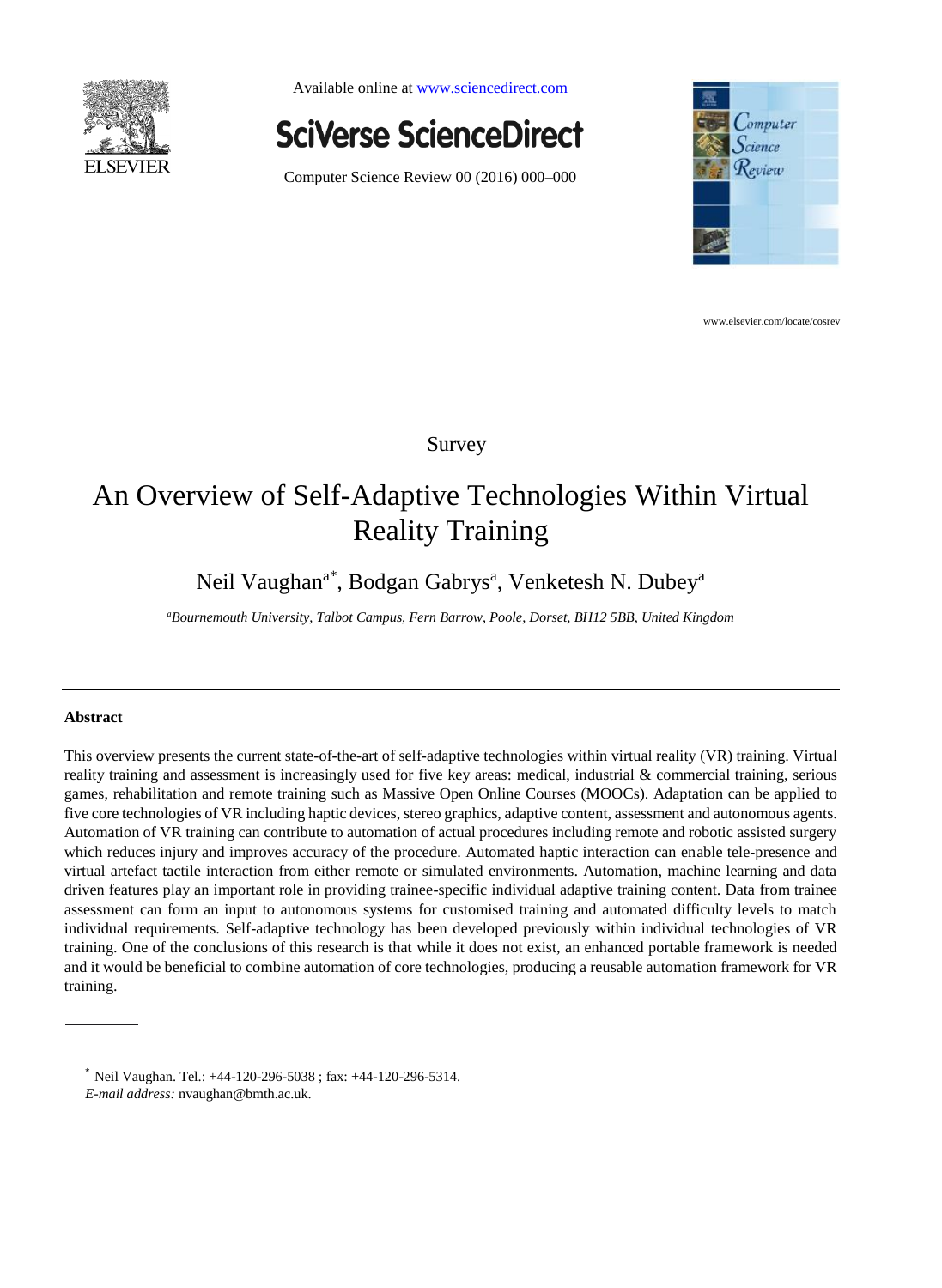© 2012 Published by Elsevier Ltd. Selection and/or peer-review under responsibility of Global Science and Technology Forum Pte Ltd

*Keywords:* Virtual reality, Adaptive systems, Intelligent Algorithms, Training

## **1. Introduction**

Previously no systematic study has been published on the use of self-adaptive systems for virtual reality training. As a result, it was unclear what self-adaptive methods have been applied within virtual training systems, and what these methods offer to the maintenance and capabilities of virtual training systems. This systematic overview aims to provide this insight which is important for researchers, engineers, developers and scientists.

This research provides a current overview of the use of self-adaptive, autonomous systems and data driven training within Virtual Reality (VR) based training environments. Adaptation can benefit several core technologies within VR including haptic devices, stereo graphics, adaptive content, scoring and assessment and autonomous agents. Adaptation can provide customised or personalised content for individually tailored learnerspecific training for maximum learning efficiency.

The use of VR is continually increasing with mobile, online and ubiquitous technologies for 21st century learning. In 2014 Google released a VR interface for smartphones and Facebook acquired Oculus Rift<sup>a</sup>, a VR headset company for \$2 billion. Children are introduced to VR at a younger age as an effective part of K-12 primary, secondary and higher education (Merchant et al., 2014). Worldwide, VR is used for everyday training hand-eye coordination and physical skills. VR is useful for physical skills training. Training with VR has been applied to many training disciplines including flight simulation (Ko et al., 2015), military (Khan et al., 2013), engineering, space, automotive and manufacturing (Novak-Marcincin et al., 2014).

VR software applications are experiencing demand for increased mobility, including pervasive, ubiquitous, and embedded features, providing virtual training over the Internet and ad-hoc wireless networks. This leads to increasing demand to deal with handling complexity and achieving quality goals at run time.

A current problem is that VR trainees all experience the same training routines, which are not customised to individual learning patterns. Yet every trainee learns in a different way and will require their training to focus on specific aspects of the tasks.

Conventionally, in order to adapt or re-configure distributed training systems, human supervision is required which is costly and time consuming. Automation can avoid this human supervision to reduce or avoid these costs (Salehie et al., 2009).

There is currently no method defined to enable adaptive VR training. Currently there is limited research on customization of VR training to suit individual learners.

Self-adaptive VR could potentially make training more efficient and effective. VR training could be improved by incorporating autonomous, data-driven aspects to customise and automate training for individuals (Boulton et al., 2009).

A literature search was performed to identify existing publications, research and patents which were reviewed as part of this research overview. Medical subject headings (MeSH) terms were used to seach on the Medline (Pubmed) database. Additional keyword searches were conducted using alternative databases including IEEE Xplore, ASME Digital Collection, ACM Digital Library, Google Scholar and IET/IEEE Electronic Library

<sup>a</sup> https://www.oculus.com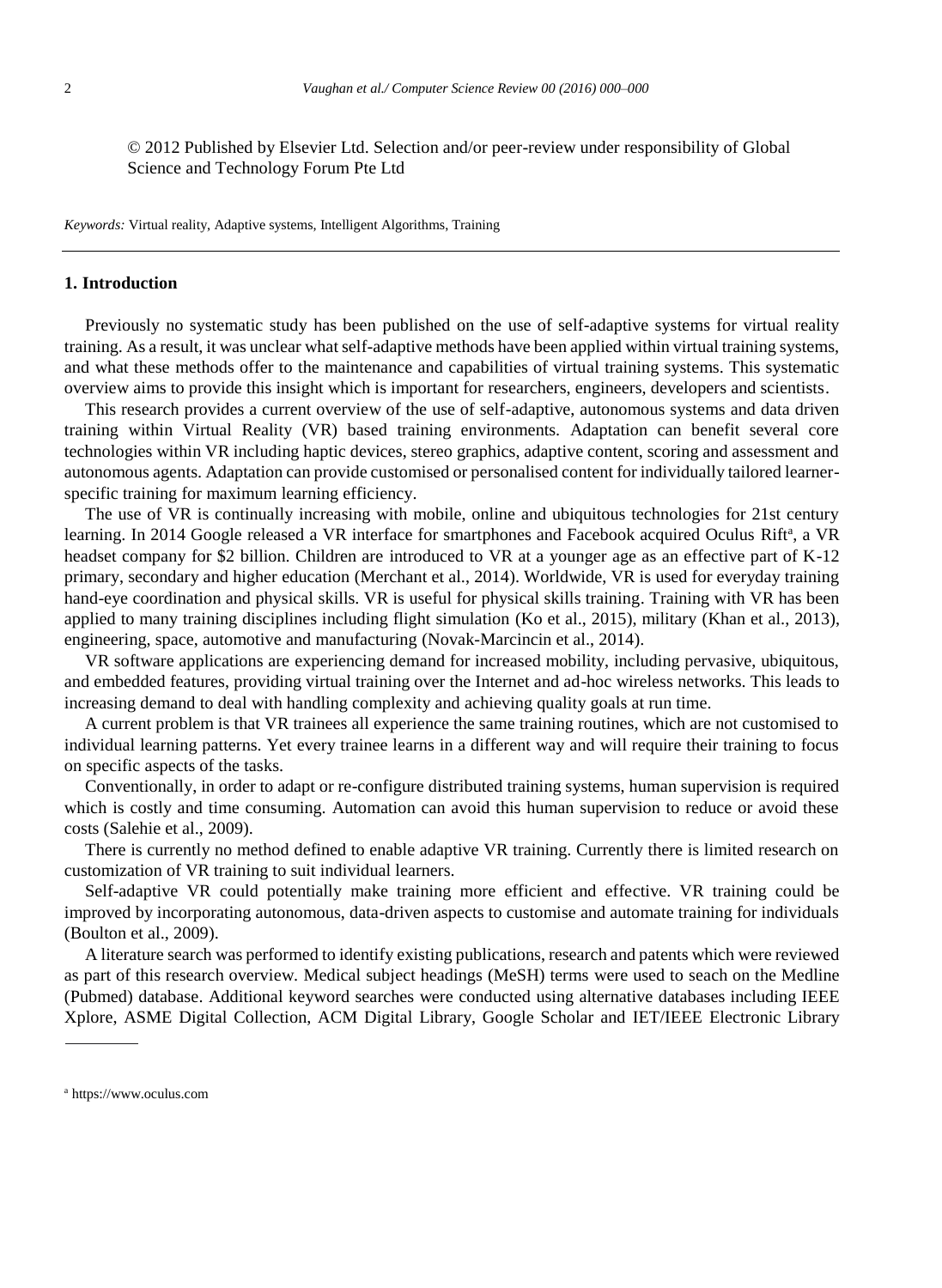(IEL) which produced further relevant titles. Patent searches using the European patent office (EPO) were conducted to identify existing intellectual property via the worldwide patent database. The results contained a larger number of academic research than commercial/industrial applications.

The main objective of this overview paper is to clarify the current use of self-adaptive systems and automation within virtual reality training and assessment. Adaptation within VR includes a variety of immersive, high fidelity technologies. Self-adaptation is particularly useful in VR for generation of learner-specific training scenarios to enhance learning. The paper will assess current applications for:

- Automating haptic feedback, for guiding novices based on expert knowledge.
- Automating VR training which can lead to automation of actual procedures such as robotic assisted surgery.
- Automating the generation of customised learning content in terms of visual, haptic and audio material to provide scenarios for learning which ideally challenge the individual in the best way to target improvement of their most beneficial skills.
- Automating the assessment and scoring mechanisms, which objectively generate feedback on a trainee's performance. This forms a vital part of generating user-centered content.

The rest of the paper covers: section 2; outlining the principles of self-adaptive systems, which provides a precursor to adaptation of software since the main focus of this work is adaptation within VR training environments.

This review has been organised in such a way that sections 3 and 4 present the main bulk of this research. Section 3 details the five main technologies used within VR, by detailing the uses for these five technologies within VR, which are (i) adaptive technology, (ii) haptic devices, (iii) head mounted displays (HMDs), (iv) assessment and (v) autonomous agents. Section 4 presents five main application areas of VR training; (i) medical, (ii) industrial and collaborative, (iii) collaborative and Massive Open Online Courses (MOOCs), (iv) serious games and (v) rehabilitation. These five areas were identified by an increased number of publications in these focus area. This overview reports the state of art within each of the five main VR application areas. The application area of Medical VR is particularly active and has the largest number of publications over recent years, perhaps due to the potential benefits offered by VR in avoiding patient harm.

Other sections include section 5; covering the future VR technologies. Section 6 provides an overall comparison, which enables the reader to accessibly view which VR technologies have been used in which types of VR training. Section 7 draws conclusions from this overview summarising the current state and future directions of adaptive training in succinct form.

## **2. Principles of Self-Adaptive Systems**

The definition of an adaptive system is a set of interacting entities that together are able to respond to changes. Examples of natural adaptive systems include ecosystems, organisms or human communities.

Feedback loops represent a key feature allowing response to change. In adaptive systems this loop is known as a control loop. Control loops in adaptive systems can be formed from four categories of machine learning: prediction, recognition, detection and optimization (Stenudd, 2010). The outputs from the previous loops often initiate the inputs to subsequent loops, primarily causing change in response to the internal and external environment context.

Often when the user's behaviour and related parameters change, it is the task of functional adaptation to identify methods to adapt the environmental behaviour in response. Virtual agents aim to adapt and improve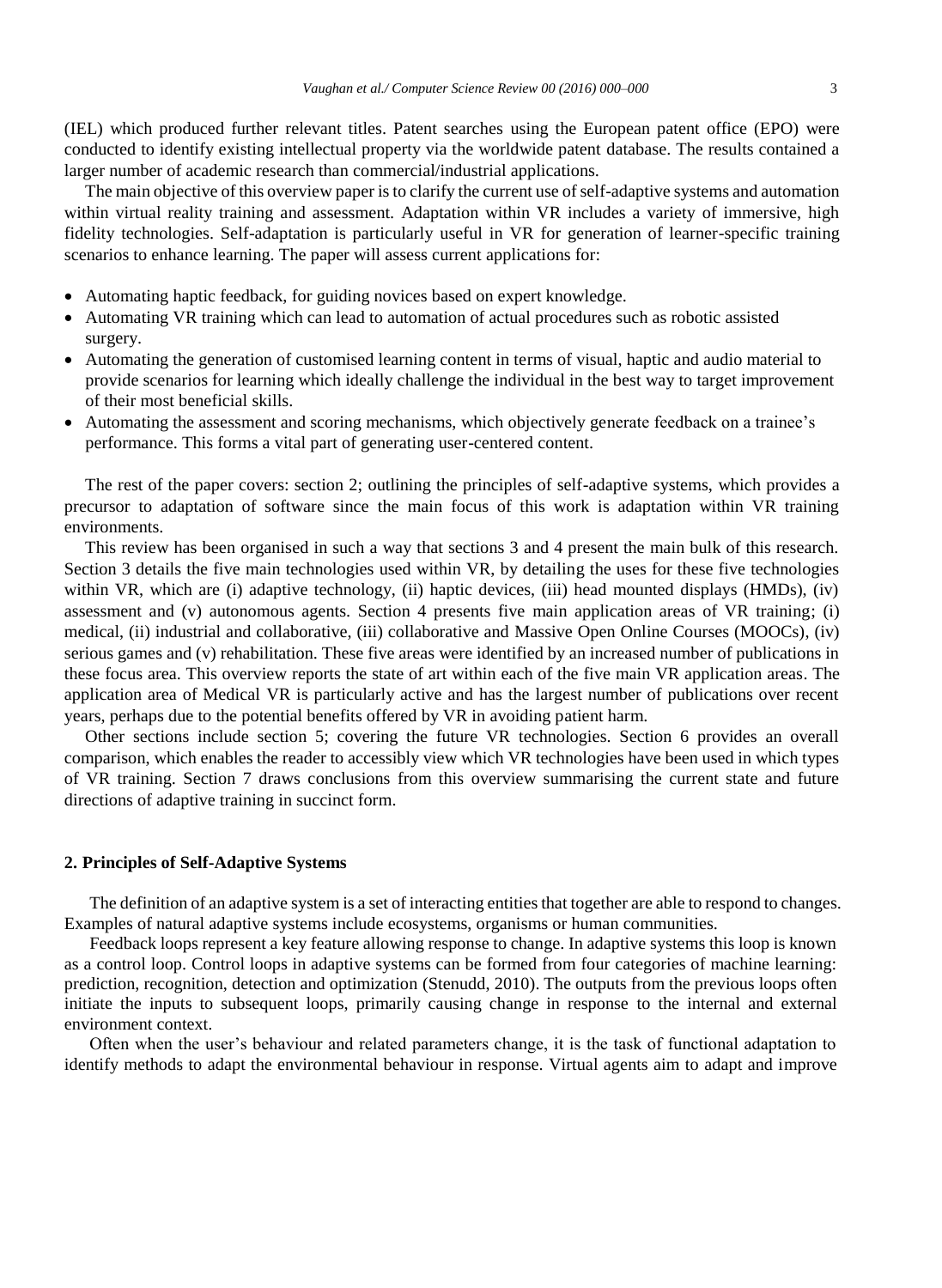their functions over time, machine learning is often the technique used to study approaches to achieve this. (Stenudd, 2010)

Software systems can be self-adaptive by applying closed-loop feedback with the aim to detect changes in operation and respond at run time by self-adaptation. Often the adaptations result from internal (self) or external (context) events. In order for software to adapt, it must observe its own context, to identify relevant changes, make decisions regarding appropriate reactions, and implement these decisions by taking action (Salehie and Tahvildari 2009).

Adaptive systems have been used within numerous subject topics and apply various theories and models. A survey of self-adaptive software was presented by (Salehie and Tahvildari, 2009).

The primary need for self-adaptive software stems from the growing costs of implementing software applications with highly complex objectives (Laddaga, 2000).

The requirements of self-adaptive software include fulfilling the requirements during run-time even in presence of unforeseen changes. To accomplish this, adaptive systems need to demonstrate resilience to a degree of variability, whilst maintaining ability to overcome deviations from expected context, still reliably achieving goals.

Manual management and adaptation of software takes time and has high cost, so the advantage of an automated adaptation mechanism is that appropriate actions can be taken without excessive costs and not taking too much time. This requires the software to monitor the environment, observe changes and choose suitable actions (Salehie et al., 2009).

An IEEE standard was derived to cover maintenance of self-adaptive software in response to environment changes (IEEE-ISO/IEC 14764 2006). Self-adaptive systems can also fix their own run-time bugs.

Formal approaches to self-adaptation within software provide approaches to thoroughly identify behaviours of adaptive software and their explanations both at design time and run time (Weyns et al., 2012).

Generally self-adaptive systems comprise two sections: (1) dealing with domain functionality which is a managed system, and (2) adaptation which is a managing system, which modifies the managed system to achieve quality objectives (Weyns et al., 2012).

Self-managing software is closely related to self-adaptive software, sharing autonomic functions (Kephart and Chess, 2003) but there is no standard differentiation between these terminologies. Self-adaptive systems have less coverage than autonomic computing (Salehie et al., 2009) and therefore can be regarded as a subset of autonomic computing.

Self-adaptive software can contain many subset capabilities including ability to be self-adaptive, selfmanaging, self-governing, self-maintaining, self-controlling, self-evaluating or self-organising.

Early adaptive systems in the mid 1990's used feedback loops with physiology (Byrne et al., 1996). Research on affective computing has also developed adaptive software taking into account the user's emotions (Picard, 1995).

This section has detailed the principles of adaptive systems. The next section 2.1 will detail methods for generating customized VR training content.

# *2.1. Method for generating customized VR training content*

Designs for autonomous VR training systems usually contain feedback loops to connect several elements. (i) Initially the trainee is presented with a particular task which the trainee could attempt to complete. (ii) For assessment on completion, the system assesses or scores the trainee's performance on various factors or modules. Assessment may include accuracy, time taken, or skill in particular aspects. (iii) The autonomous training system selects the next task to be presented to the user based on past performance, targeting the individual's training requirements at that time.

If a trainee pilot within a virtual flight simulator performs badly in certain weather conditions, the autonomous training system may focus on that type of condition for future scenarios, enabling the trainee to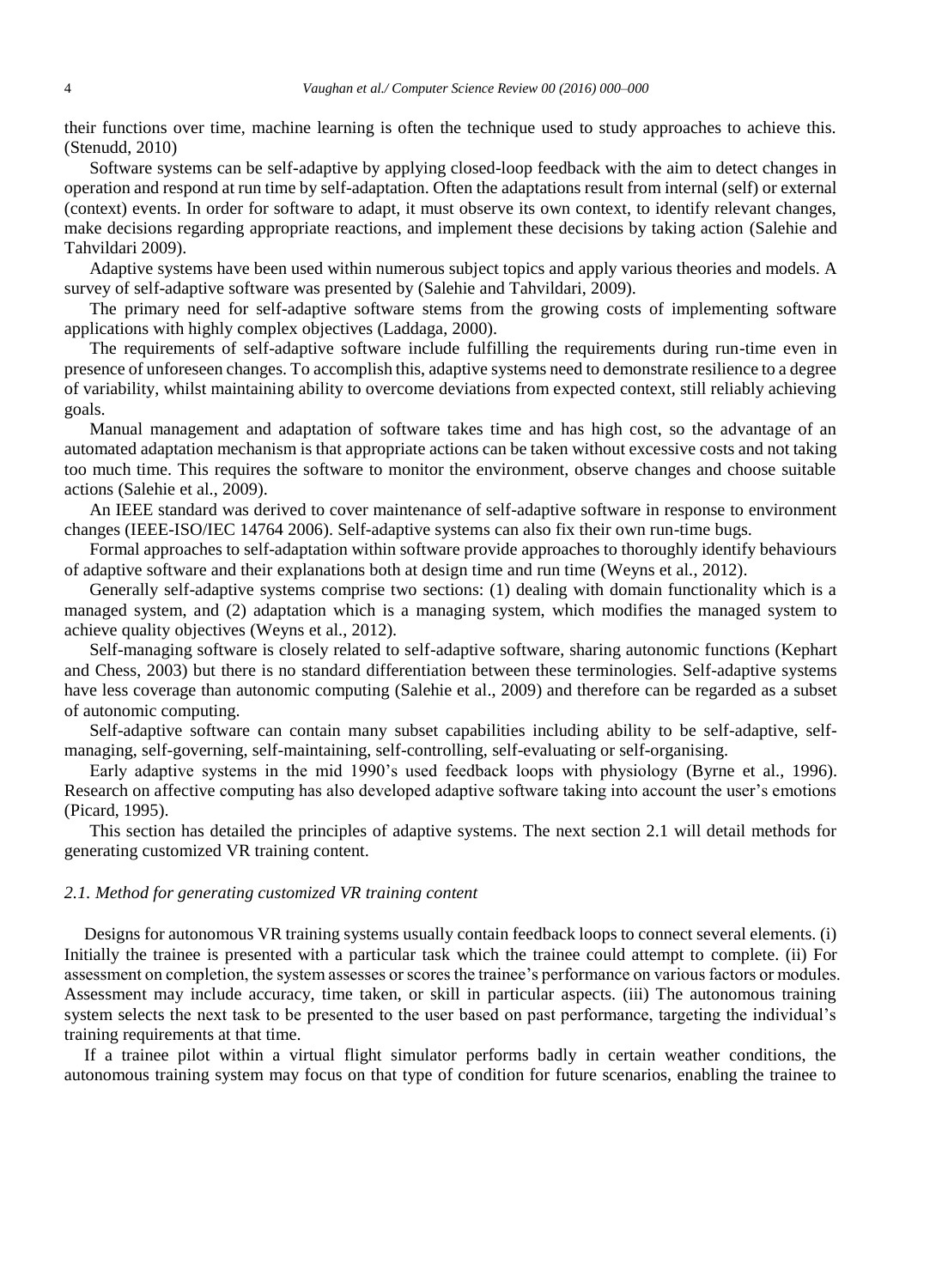improve the weakness (Ko et al., 2015). However if a trainee performs better than expected the system may progress to more challenging scenarios. If a user repeatedly fails a task, the training may focus on strengthening the trainee's pre-requisite experience.

The desired behaviour of the autonomous system is to make informed decisions about the best next step for a particular user's training at a given time. There are several intelligent methods which could be used by the system to infer these decisions. For an autonomous system, data can provide a method of intelligent intervention to improve the efficiency of training. For this, data is required for each user's historical training results, providing a complete history of all scores for each task and module. As autonomous training will have been completed within a computer-based system, score histories should be readily available. An expert system approach or other computational intelligence techniques may then be applied to deduce informed decisions to select the most beneficial training modules for the given trainee at the current point in time.

Overall there are various aspects of automating VR training which include (i) Mechanisms for adaptive learning about a user's training requirements. (ii) Adaptive and reactive features to enhance trainee's learning efficiency. (iii) Autonomous training using simulation. (iv) Intelligent monitoring of a trainee's progress. (v) Various types of adaptive content can be included.

Section 2 has provided a precursor for this paper, clarifying uses and principles of adaptation within software. The main focus of this paper is adaptation within VR training environments. Contributing towards this, section 3 will provide a summary of state of the art technologies used within VR training, describing the applications each technology has been used for.

# **3. Core Technologies of Virtual Reality Training**

This section outlines five technologies which are the core building blocks of VR-based training simulations:

- (i) Adaptive technologies.
- (ii) Haptic devices.
- (iii) Head mounted displays.
- (iv) Assessment and scoring feedback.
- (v) Autonomous agents.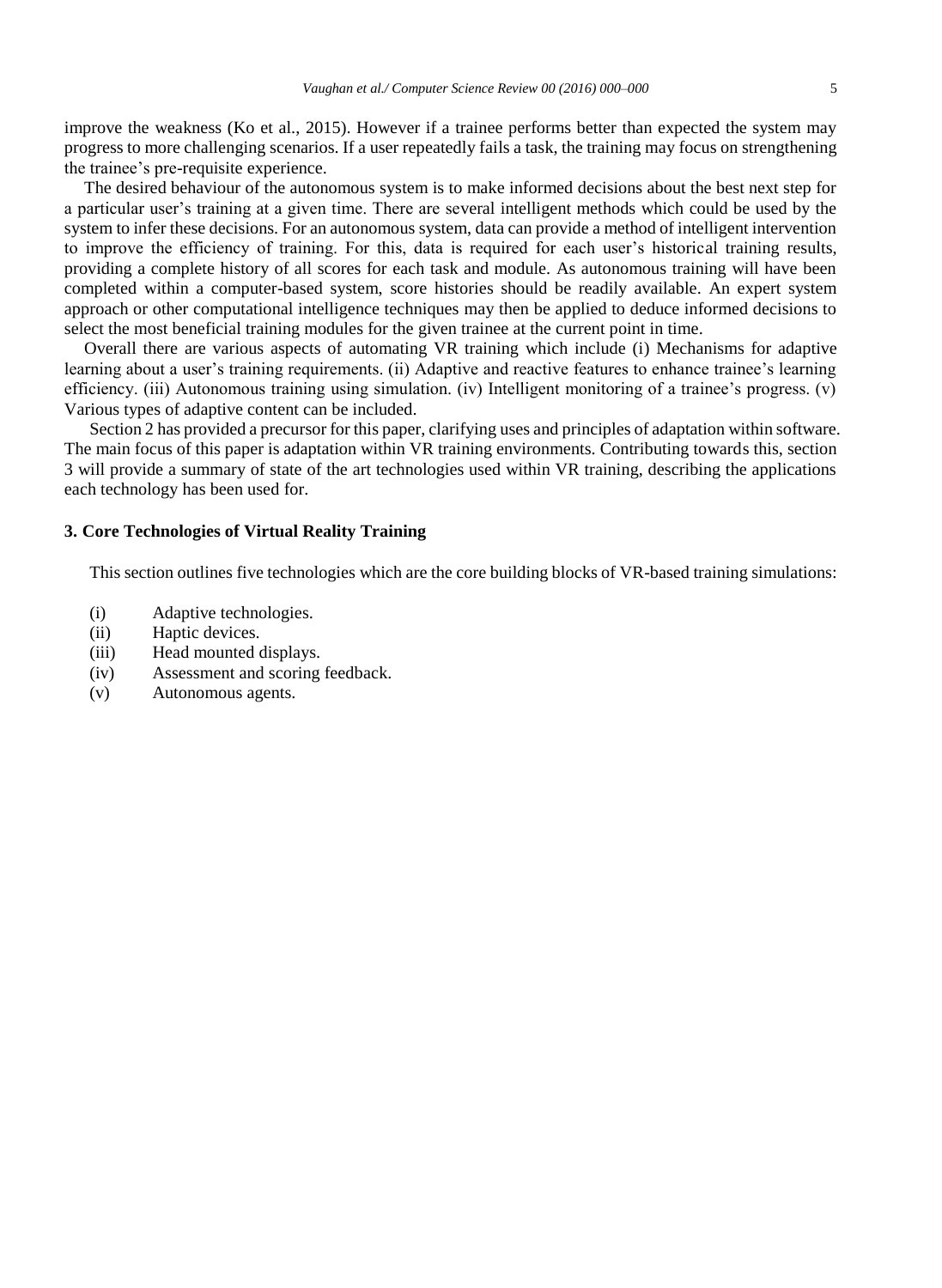

Fig. 1. Interacting structure of multimodal technology components within VR-based adaptive training.

Throughout the remainder of section 3, each of these five core technologies will be discussed in further detailed subsections. These five VR technologies are visualised in Fig. 1 showing the data flow and interaction with adaptation and various layers, building blocks for a unified hierarchical set of VR adaptive technologies. In the HCI layer, Kinect sensor may also represent other recent wireless gesture tracking devices such as Leap Motion. Non-core technologies are not covered by this article's scope. This overview outlines: (i) how each of these technologies are currently being used within VR training, (ii) how much adaptation has been applied to each technology, (iii) which topic areas of VR training each technology has been applied to, plus (iv) how these technologies have been combined together for multimodal VR. Each of the five core technologies influence adaptation of the VR training (Fig. 1.).

## *3.1. Adaptive Technologies for Training Content*

Adaptation is one of the five core technologies in VR-based training, as shown in Fig. 1. Adaptation works with many data stores including the user model and score history, to provide a vital link connecting all technologies together. For example if the trainee interacts with an autonomous agent or haptic device, the stereo display output may adapt in response. The trainee's assessment score can take into account their eye tracking, motion capture and haptic device data, and adaptation will adjust the training difficulty to match skill level.

This section summarises the use of adaptive technology to generate user-centred VR-based training material. Figure 2 highlights the time-line of technology improvement within adaptive technologies used within VRbased training systems. The timeline gives an insight into the recent developments and highlights key research publications applying adaptation. Each timeline in this review represents key developments in the 12 years between 2004 and 2016. This timeline summarises the technology trend evolution, considering commercial, academic and patents.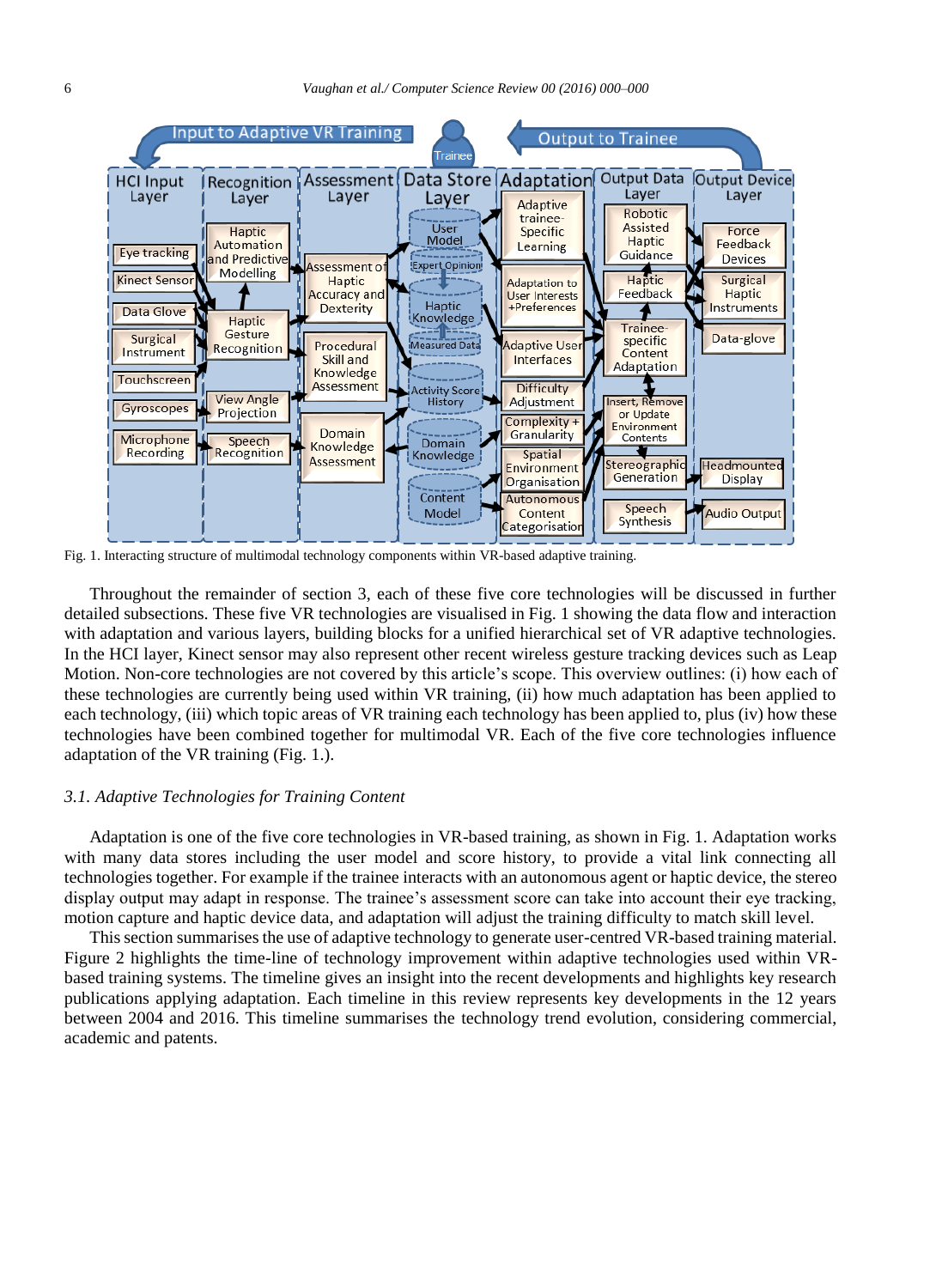Fig. 2. Time-line of developed Adaptive Technology within VR-based training.

### *3.1.1. The History of Developments within Adaptive Training.*

One of the earliest alternatives to rule-based learning was data driven learning (DDL) initiated by (Johns 1986, 1991). Conventional rule-based learning was not proving capable of enabling a machine to respond intelligently to linguistic question generated by students. DDL for linguistics in this context led to a change in the role of the teacher who became more a director of the student initiated learning.

Later, system architectures for intelligent virtual training were presented (Bouras et al., 2002). These were defined by user needs for collaborative and distributed virtual environment e-learning. However the customization was not based on a data driven intelligent approach. The learner's assessment scores were not used to target their weaknesses.

During 2004 e-learning systems were still in their infancy (Tavangarian et al., 2004). The learner was not yet individualised and was treated as a noncritical homogenous user. To overcome these drawbacks, it was realised that more advanced systems would need to generate individual e-learning materials. During this infancy stage, it was acknowledged that a flexible multi-dimensional data model and the generation of individual content could provide the solution, necessary to enhance smart interaction between learners and content in e-learning systems.

Since then, adaptive user interfaces started to become a core part of VR-based training. Adaptive user interfaces require domain knowledge to be presented in a context-oriented, intelligent method. The granularity and complexity of domain knowledge adaptation should be a suitable match for the trainee's skills (Ahmad et al., 2004).

An adaptive and intelligent virtual environment was presented (Dos Santos et al., 2004), which is presented and structured based on a model of trainee preferences. This is achieved by inserting, removing or updating the environment contents. Autonomous content categorisation is used to create models of the contents and used for spatial organisation of the environment, which began to show promising advantages from the use of adaptation (Dos Santos et al., 2004).

Subsequently, trainee-specific learning was adopted in digital games for designs with player-centred adaptive modelling (Charles et al., 2005). Game designs using player-centred adaptive modelling technologies were able to facilitate matching the difficulty level and learning curves to suit the individual player based on gender, age and skills which enhances the gameplay feeling for each player (Charles et al., 2005).

More recently, Bayesian network systems have proven effective for automated adaptive training in virtual rehabilitation (Rossol et al., 2011). Investigations may be necessary to assess whether this approach can apply to other virtual training.

Recent increased recognition of Virtual Learning Environments (VLE) for use within e-learning raises other complications including the fabrication of student-centred modules which autonomously adapt to individual student requirements (Del Blanco et al., 2011). Middle-ware has been developed for (i) adaptation and (ii) assessment within virtual learning by stealthily tracking activity of learners, to produce accurate user models or enhancing the assessment. (Del Blanco et al., 2011).

Recently more advanced adaptive 3D learning environment systems have been emerging which dynamically adapt to the learner (Ewais, 2014). The adaptation also responds to activities which the learner conducts during the training.

Following the progress of adaptation, conventions in learning have started to change. The syllabus is becoming less centralised. These changes have brought about questions: Can the adaptive learning methods be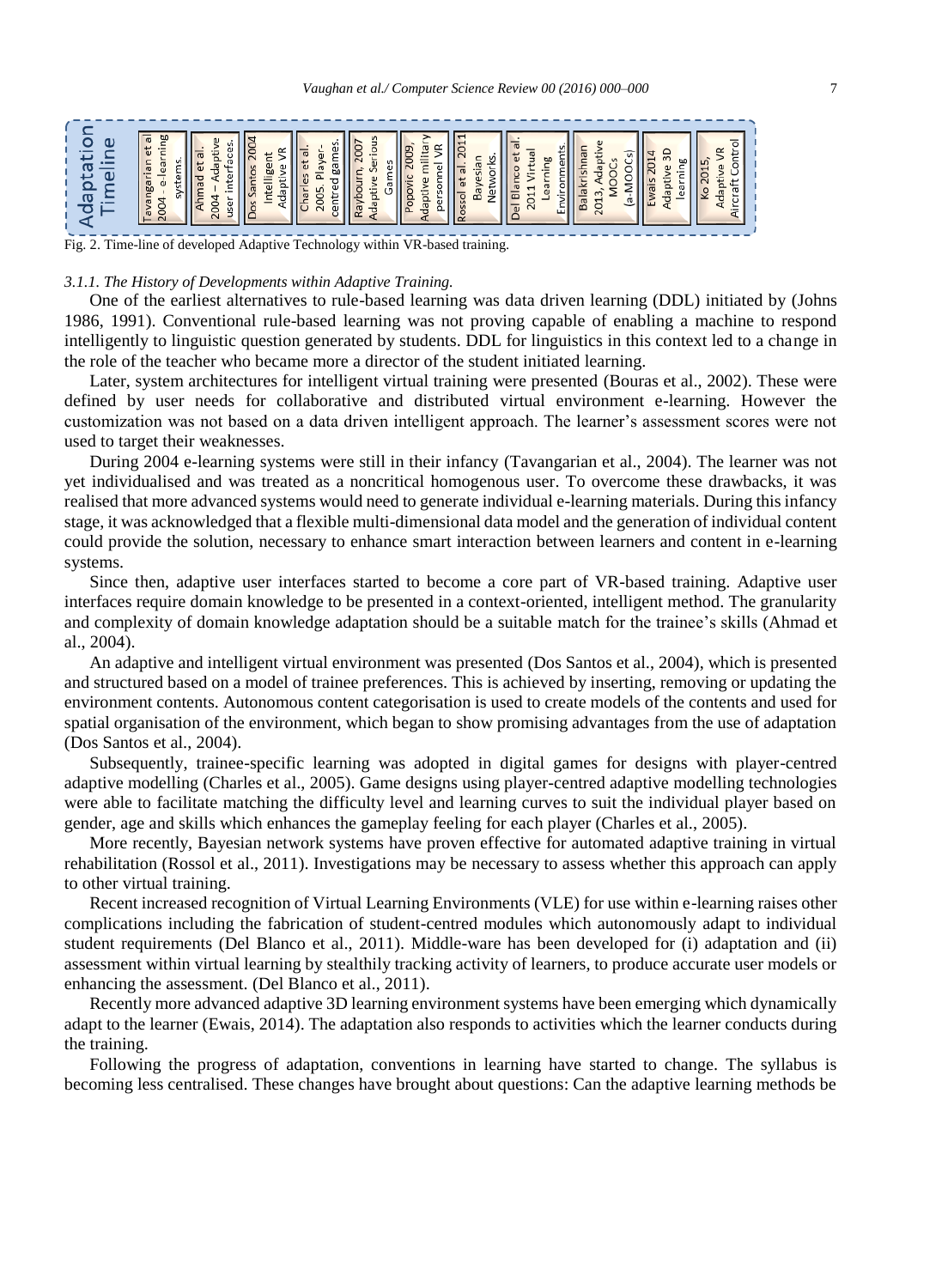combined with traditional learning methods? How far can the learner progress with adaptive learning in a particular educational setting?

# *3.2. Head mounted displays (HMDs), Stereo-graphics, eye and head tracking.*

With conventional flat monitor screens the lack of depth perception is a limitation to VR realism. A variety of technologies have recently been used to enable the generation of stereo images including holographic displays, head mounted displays, OLED screens and shutter glasses.

Head Mounted Display (HMD) systems often work in parallel with head motion tracking or eye tracking for enhanced realism. HMDs are often both an input and an output device. Inputs can include head motion tracking sensors, eye motion tracking, gyroscopes and accelerometers. The outputs are the two graphical displays, one for each eye. These inputs provide context-rich data which could be analysed by computational intelligence algorithms to spot behaviour patterns within the data. This information could be used for adaptation to produce adaptive content to personalise the experience for each user.

Stereo displays can be automated with calibration using neural networks or optimisation algorithms (Chen et al., 2014).

Figure 3 highlights the time-line of technology improvement within head mounted displays or stereo graphics used within VR-based training systems.



Fig 3. Time-line of developed HMDs for VR-based training.

## *3.2.1. Medical VR applications for Head Mounted Displays (HMD).*

As a medical technology tool, head-mounted displays, tracking and cueing systems have proven useful for over two decades. Early HMDs have been used to assist with rehabilitation (Rushton et al., 1996). Later HMDs were used for the assessment of patients suffering problems with sight loss and vision problems, such as hemineglect, a condition where patient's only notice stimuli from one-half of the visual field either right or left (Myers et al., 2000).

Clinicians have benefited from using HMDs for superimposing CT scan augmented bones or organs onto a patient's body (Fichtinger et al., 2005). More recently HMDs have been used to overlay partially transparent augmented reality x-ray or MRI directly onto the patient's body (Erat et al., 2013).

## *3.2.2. State-of-the-art HMD stereo devices.*

In 2015 Microsoft announced HoloLens<sup>b</sup>, an augmented reality headset. The device augments a holographic world projected in front of peripheral vision. HoloLens only takes up a small field of vision and uses voice and gesture commands. The headset supports HoloStudio which can aid 3D CAD design by projecting an augmented model which can be modified by hand gestures prior to 3D printing.

The Oculus Rift headset was designed for VR rather than augmented reality (AR) because it takes up the full field of view, unlike HoloLens which was designed for AR. Oculus Rift is compatible with computers, but a development kit could enable the device to be ported to Android, which would provide compatibility with many

<sup>b</sup> http://www.microsoft.com/microsoft-hololens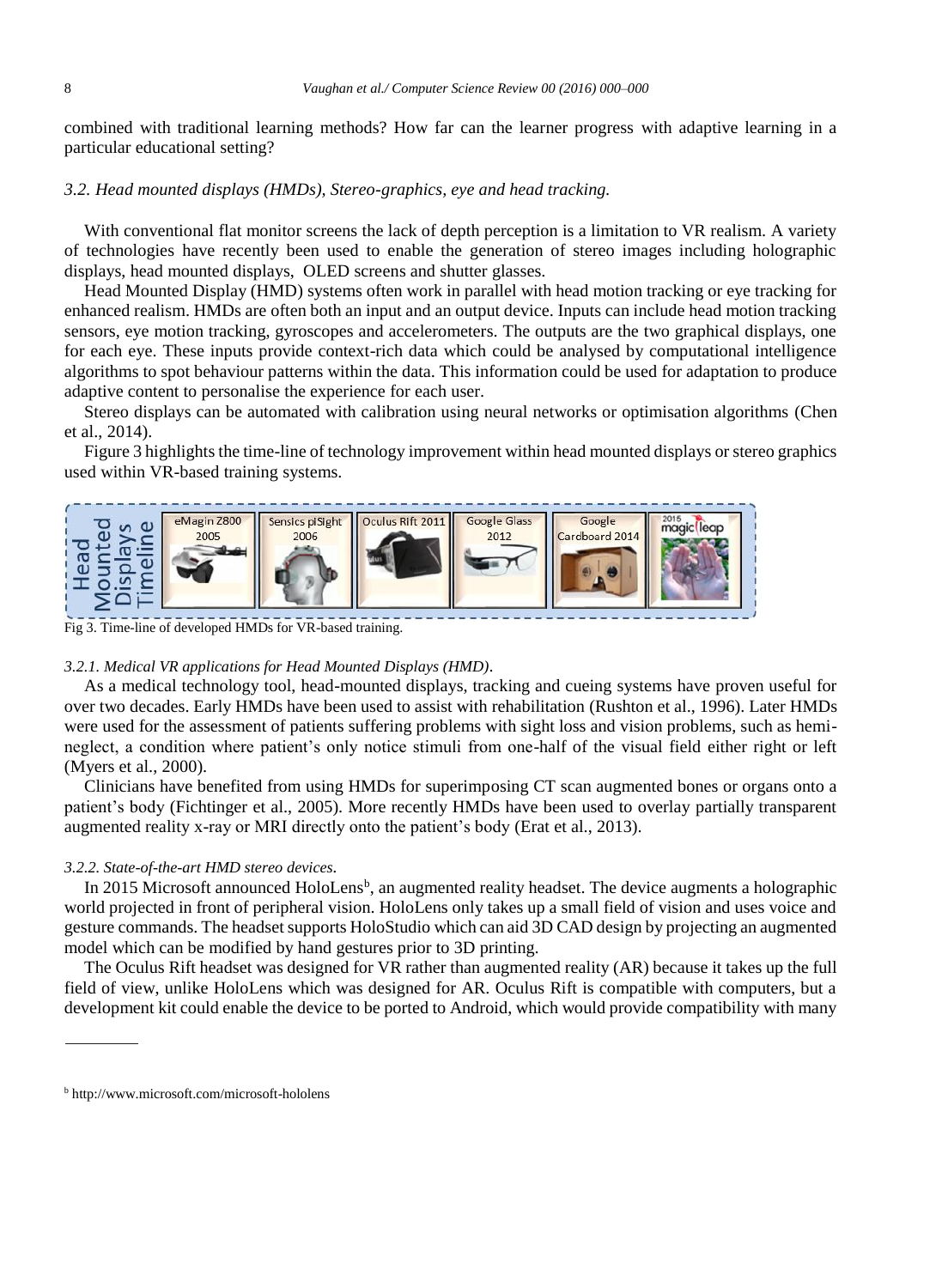tablets and smart-phones which are becoming capable of running VR software.

Magic Leap has been funded \$542 Million by Google in 2014 (Forbes, 2014). It is developing an augmented reality headset combining fibre-optic projectors, lenses and cameras and is described by the CEO as "the most natural and human-friendly wearable computing interface in the world" (Forbes, 2014). Magic Leap has filed patents which reveal that the headset creates 3D patterns of light rays or light fields, allowing eyes to focus on depths of an artificial 3D scene just as they would in reality, providing a more realistic illusion of virtual objects merged with the real world.

Leap motion, founded in 2010 produce a small peripheral hardware sensor device that supports hand and finger motions as input requiring no hand contact or touching. It uses two monochromatic IR cameras and three infrared LEDs. Leap motion can be combined with Oculus Rift to produce an interactive virtual environment by mounting it onto the front of the HMD or placing it on a desktop.

Intel has released laptops and tablets in 2014 with a 3D sensor in place of the webcam. A second 3D sensor at the rear side can create 3D scans of people or items over twelve feet away to capture the colour and 3D profiles of the environment. This could enable a device to detect hand signals or locate items. The sensor could have uses for online clothes shopping whereby the sensor could use a 3D photo of a user to get an accurate measurement of clothing or shoe size. The sensor could allow tablets to measure the dimensions of furniture in a store, and display how it would fit into the customer's living room. Also the tablet's 3D sensor can be used to build augmented reality game software. Virtual objects of creatures displayed on the screen can integrate with the actual background.

Microsoft HoloLens is targeting a new era of human computer interaction (HCI) based on gaze, gesture, touch or voice recognition. Hands-free interfaces may become the successor to touchscreens, which were made ubiquitous by Apple. Nissan, Ford and Audi have introduced a gesture-controlled Kinect based system for dealerships enabling vehicle buyers to look inside a virtual new car (MSDN, 2012).

GestSure is a start-up based in Seattle selling a product based on Kinect allowing surgeons to use gesture control to display medical images and scans. Referring to scans is crucial in the operating room but surgeons can't touch any controls due to sterilisation.

Hackers have shown enthusiasm to take the Microsoft Kinect and repurpose it for different uses such as robot navigation or controlling a web browser (IEEE, 2014).

Google Cardboard offers a virtual reality headset for smartphones which can be built at home from household objects and attached for VR experience.

## *3.2.3. Negative effects of Head Mounted Displays (HMD).*

Negative after-effects and reduced hand-eye coordination can temporarily occur after using a head mounted display (HMD). There is evidence that see-thru HMD can alter hand-eye coordination leading to increased discrepancy in comparison to baseline hand-eye accuracy. Decreased hand-eye accuracy of HMDs could cause negative effects for surgery trainees who rely upon high accuracy hand-eye coordination (Rolland et al., 1995). Users can partially adapt to most altered perceptual environments.

Motion sickness has historically been a problem with HMDs (DiZio et al., 1992). This may have been eliminated from the new Oculus Rift headset, which was acquired by Google for over \$2 Billion in 2013. Twenty years earlier in 1993 the Sega Genesis VR project released a headset combining VR graphics with movement tracking software. This triggered motion sickness because the graphics followed the movement of the user's head with a noticeable time delay. Most modern headsets refresh at 125Hz, but the newest model of Oculus Rift headset refreshes at 500Hz with lower latency and no motion blur. Some users report motion sickness is eliminated, although a thorough trial may be required to confirm this. Also motion sickness can result from postural stability being reduced during a simulation (Smart et al., 2014).

Motion capture and tracking footage of actors produces more realistic humanoid CGI movement animations rather than pure animations alone. This helps to avoid the 'uncanny valley' problem which describes how poorly animated VR near-human CGI animations prompt discomfort in viewers. The 'uncanny valley' problem was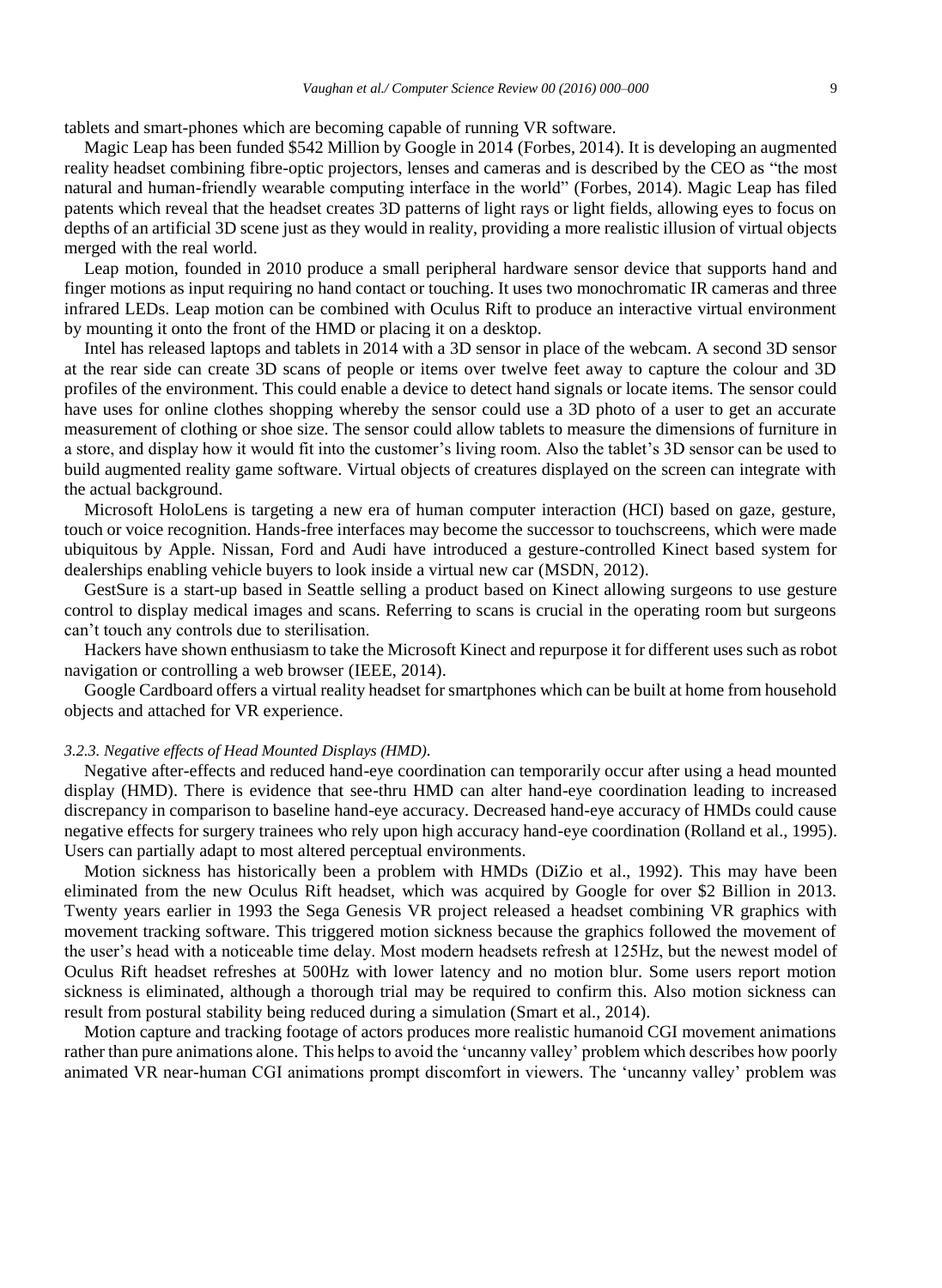discussed in a recent review (Tinwell et al., 2014). As virtual reality worlds become more visceral, and as users report the feeling of deep immersion becoming more pronounced, the more likely users are to experience the unnerving sensations resulting from poorly animated motion of VR humanoids.

## *3.3. Haptic Devices for VR-based Training*

Haptic feedback is used within VR to train tactile skills, making VR especially useful for learning physical skills where feeling and touch are important. A large variety of haptic force types can be fabricated including torque, vibration, resistances. Forces can be applied in multiple of degrees of freedom (DoF), commonly 3, 6 or more. The frequency of vibro-tactile feedback affects how haptic sensations feel to the user and can be adjusted within various bandwidths; the common frequencies range from 100Hz to 500Hz (Ko et al., 2015).

High precision scientific haptic instruments are becoming more widely available. General purpose devices are available from SensAble, now known as Geomagic<sup>c</sup>, Novint<sup>d</sup>, or Force Dimension<sup>e</sup>. A comparison is shown in Table 1. Haptic devices have often been custom designed for particular training applications using motors with gears, electro-magnetic or electro-static forces for vibration (Ko et al., 2015) or by modifying existing haptic devices such as Novint Falcon (Coles et al., 2011). Smartphones and tablet devices can now support a variety of tactile effects using libraries such as the Immersion Haptic SDKf.

| Company   | Haptic        | Movement                 | D.O.F | Maximum     | Max. Torque    | Force | Cost   |
|-----------|---------------|--------------------------|-------|-------------|----------------|-------|--------|
|           | Device        | $size$ (cm)              |       | Force $(N)$ | (mMm)          | D.O.F |        |
| Geomagic  | Premium3.0    | 41 x 58 x 84             | 6     | 22          | 515            | 6,3   | £45000 |
|           | Premium1.5    | $19 \times 27 \times 38$ | 6     | 8.5         | 515            | 6.3   | £20000 |
|           | Premium1.0    | $13 \times 18 \times 25$ | 6     | 8.5         | $\overline{0}$ | 3     | £15000 |
|           | Desktop       | 16 x 13 x 13             | 6     | 7.9         | $\Omega$       | 3     | £9000  |
|           | Omni          | $16 \times 12 \times 7$  | 6     | 3.3         | $\Omega$       | 3     | £1700  |
| Force     | Omega $3,6,7$ | $16 \times 16 \times 11$ | 3,6,7 | 12          | 8              | 3     | £12000 |
| Dimension | Sigma7        | $19 \times 19 \times 19$ | 7     | 20          | 400            |       | £52000 |
|           | Delta3.6      | 36 x 36 x 30             | 3.6   | 20          | 200            | 3.6   | £19000 |
| Novint    | Falcon        | $10 \times 10 \times 10$ | 3     | Q           | $^{(1)}$       | 3     | £200   |

Table 1. Comparison of features of consumer haptic devices (Coles et al., 2011).

Figure 4 highlights the time-line of technology improvement within haptic devices used within VR-based training systems.



Fig 4. Time-line of developed haptic devices for VR-based training.

<sup>c</sup> http://www.geomagic.com/en/products-landing-pages/haptic

<sup>d</sup> http://www.novint.com

<sup>e</sup> http://www.forcedimension.com

<sup>f</sup> http://www.immersion.com/developers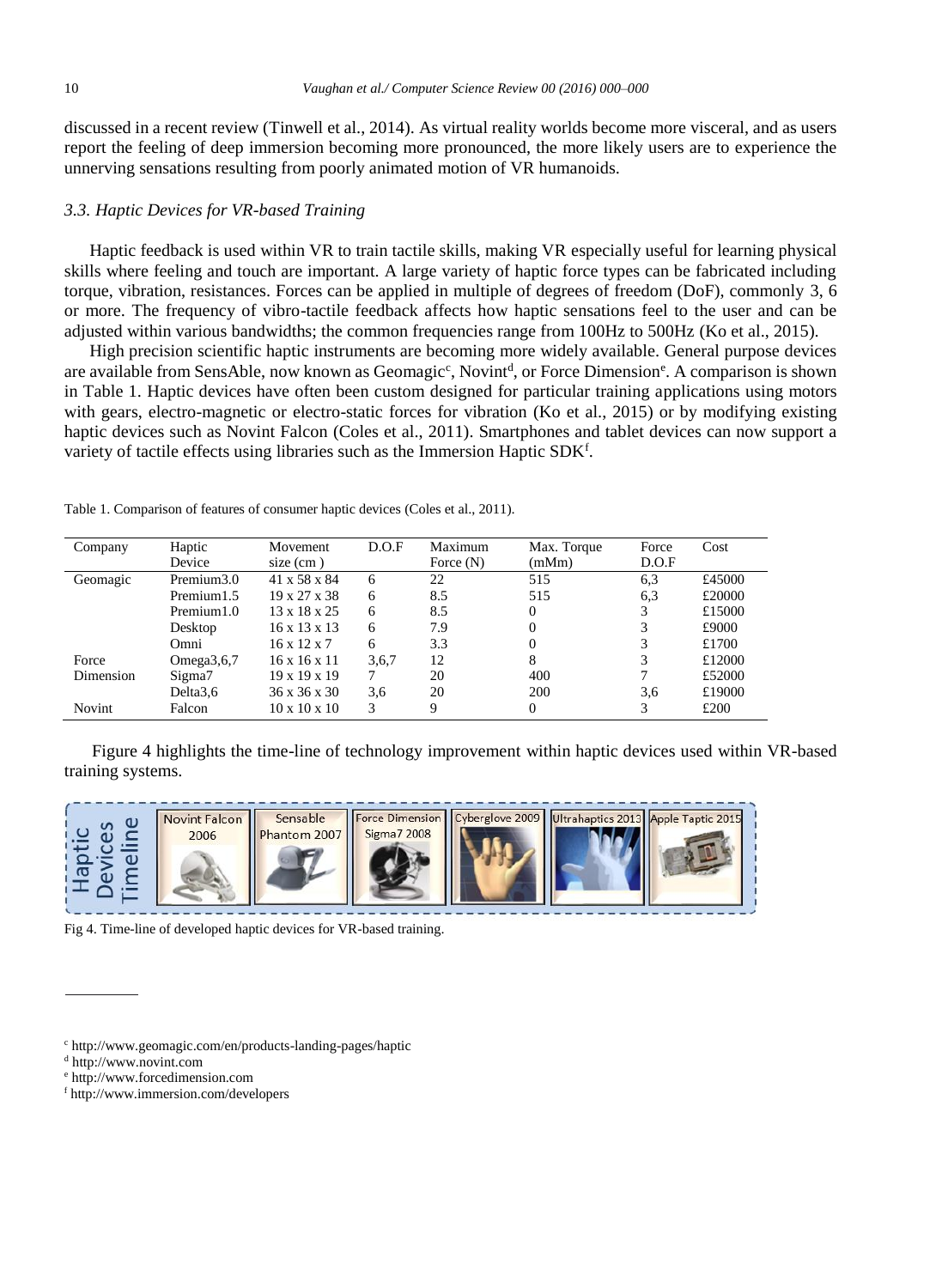Several libraries are available to control the most commonly available haptic devices. Such libraries are described in the review by (Deng et al., 2014). The commonly available libraries are shown in Table 2.

| Table 2. Current libraries for haptic device Application Programming Interfaces (APIs). |  |  |  |  |  |  |
|-----------------------------------------------------------------------------------------|--|--|--|--|--|--|
|-----------------------------------------------------------------------------------------|--|--|--|--|--|--|

| Library Name  | Supported Haptic Device(s)                            | Programming Language(s)           |
|---------------|-------------------------------------------------------|-----------------------------------|
| Open Haptics  | <b>SensAble</b>                                       | $C++$                             |
| CHAI 3D       | Supports numerous manufacturers including VR systems. | $C++$                             |
| H3DAPI        | Geomagic, Novint, X3D                                 | $C_{++}$ , Python                 |
| Reachin API   | Hardware Independent                                  | $C_{++}$ , VRML, Python           |
| HaptX         | Novint, SensAble                                      | $C++$                             |
| <b>HAPTIK</b> | Supports numerous manufacturers                       | $C_{++}$ , Java, Matlab, Simulink |
| Virtual Hand  | Cyber Glove Systems, Virtual Hand                     | $C++$                             |

#### *3.3.1. Adaptive systems for Haptic Devices.*

Adaptive technology is useful within haptic feedback. When an expert uses a haptic device for performing a task within a virtual simulation, the movement of the haptic controller can be recorded during the expert's performance of the procedure and stored as expert knowledge. The expert knowledge can be replayed as haptic guidance so that novices can observe and feel how an expert performs a procedure.

Haptic devices including data-gloves can be automated by neural network predictive modelling to recognize gestures (Luzanin et al., 2014).

Haptic devices recently utilise automation and predictive modelling (Yamashita, 2014), to provide increased tactile realism such as resistance on airplane controls (Ko et al., 2015), or predictive control on a car steering wheel (Yamashita, 2014). Haptic automation and predictive modelling could enable assistive technology which takes control of a vehicle to avoid accidents, or fully drive unmanned vehicles. Automated vehicles are expected to increase the demand for transport to more than triple by 2050 (Offer, 2015). Automation in aircraft control is already common through autopilot systems monitoring data from dynamic aircraft sensors and controls, which often surpasses the performance achieved by pilots (Olivari et al., 2014).

Haptic training systems aim to adapt a user's physical skills to match an ideal performance. This ideal performance benchmark is often formed from analysis of an expert performance. Learning hands-on skills from a haptic simulator enables the system to adapt a user's physical and tactile methods of the procedure. The adaptive elements of a user's physical skills can be measured in terms of the angle, force or rotation of the haptic instruments.

Omni-Directional Treadmills (ODTs) use adaptation within VR for walking or running (Chauhan et al., 2014) and intelligent fuzzy controllers (Khan et al., 2013).

# *3.3.2. Remote Haptic Interaction.*

For remote haptic interaction, data-gloves enable tele-presence enabling users to feel artefacts in remote environments, or virtual artefacts in simulated environments.

Haptic devices have been applied to control remote surgical procedures and collaborative virtual surgery training (Gunn et al., 2005). In remote haptic training, the instructor can provide a haptic guiding hand, to manually assist the trainee.

Automated predictive or assistive haptic intervention can be generated from expert knowledge. Predictive algorithms in surgical simulators can instruct haptic devices to intervene avoiding accidents. Automated assistive haptic interventions could be transferred from VR to real surgery avoiding injuries in actual procedures.

## *3.3.3. Robotic Assisted Surgery with Haptic Feedback.*

Robotic and computer-assisted surgery can assist both simulated and actual surgical procedures. Roboticassisted surgery has good potential for improving accuracy and dexterity of surgeons and reducing patient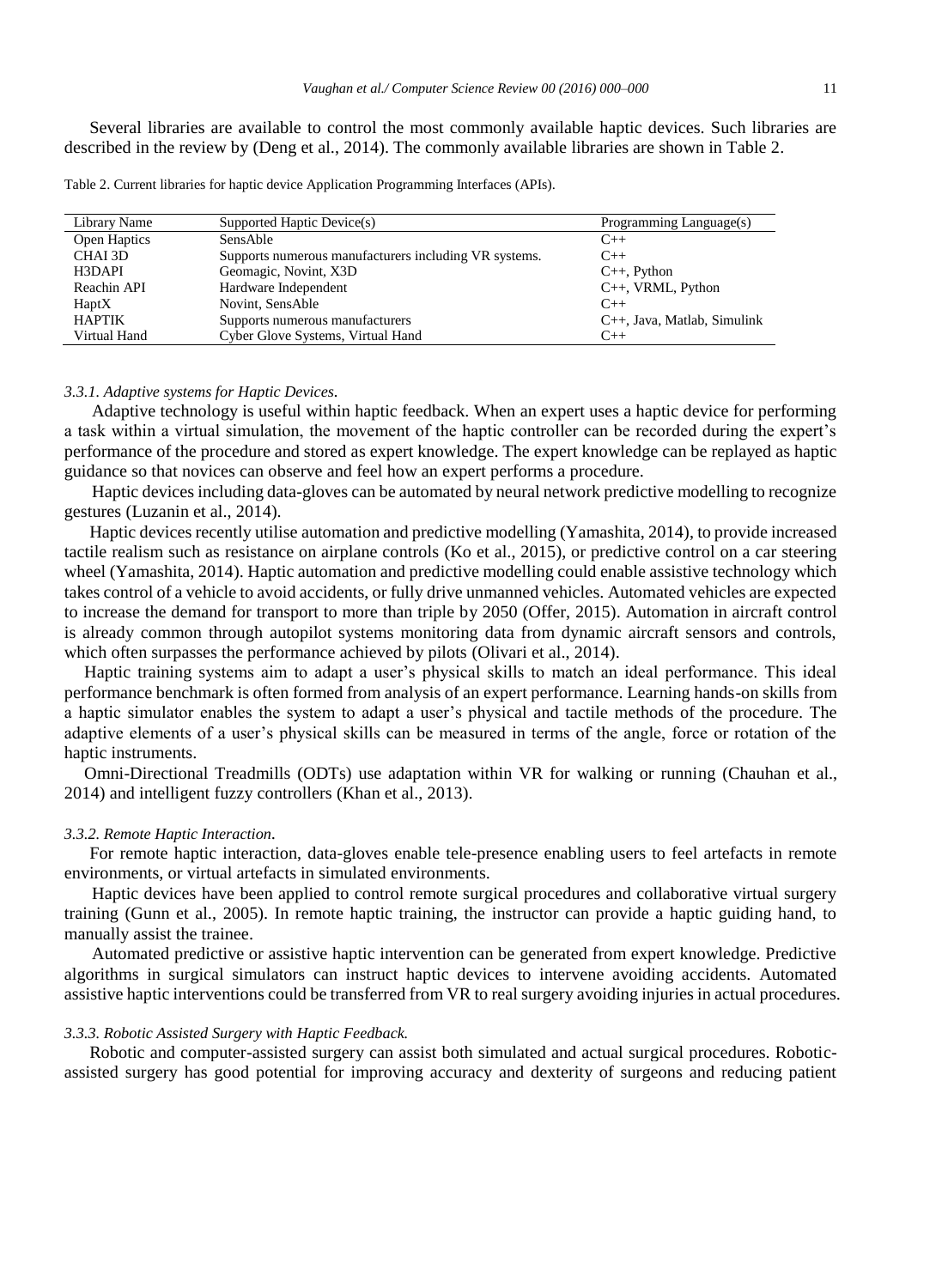injury. Integration of robotic control in human surgery has raised ethical considerations, yet benefits of robotic assistance have been proven. Surgical procedures integrating robotic assistance result in reduced problems, difficulties and deaths and increased unproblematic discharges (Yu, 2011). However, clinical success is not yet widespread and success is marginal. The reason may be that the surgeon requires more force and tactile feedback. There are technical challenges for robot-assisted surgery haptic feedback (Okamura, 2009).

Robot-assisted minimally invasive surgery (RMIS) can help to reduce the drawbacks of minimally-invasive surgery and to increase the surgeon's ability to perform surgical procedures.

Assistive technology is a step towards a fully autonomous system, which can perform the action without the need for a human to be present. Full automation could in future become a possibility for various surgical haptic interaction tasks and adaptive technology may contribute to that as it has for vehicle and other automation.

Tele-surgery and surgical tele-operated master-slave robots aimed at minimally invasive surgery (MIS) have been enhanced by additional forces and other sensation feedback while controlling robotic devices remotely. For virtual training, force sensations form vital parts enabling safe operation. Recent tele-surgery systems are becoming multimodal by combining eye tracking and haptics, such as Telelap Alf-x (Stark et al., 2012). Multimodality does help surgeons to locate target tissue (Deng et al., 2014) and experiments show a shorter average operation time compared to conventional tele-surgical systems (Despinoy et al., 2013).

## *3.3.4. Haptic Devices for medical training*

Haptic VR is now more accepted as an advanced method of learning minimally invasive surgery (MIS) (van der Meijden et al., 2008). Haptic feedback within VR is most valuable throughout the acquisition of psychomotor skills (van der Meijden et al., 2008). A review of haptic MIS simulators found that the majority demonstrate optimistic evaluation of force feedback and it's benefits (van der Meijden et al., 2008).

A trial demonstrated benefits of force feedback for virtual learning, showing that in a simulator with haptic feedback novice surgeons performed on average 36% faster and 97% more accurately than without. Performance is enhanced by haptic feedback reducing cognitive load which is beneficial in surgery (Cao et al., 2007).

With surgical training, the angles of haptic interactions are critical for success of the training procedure. An example highlighting the importance of angulation accuracy in surgical haptic training is epidural needle insertion simulators. During an epidural procedure a few degrees of angulation makes the difference between correct placement, or collision with bone or accidental puncture. In hip surgery simulators, the angular placement of the acetabular cup is ideally positioned with 15º anteversion and 40º abduction. Inaccurate angulation increases the risk of hip dislocation which would require a second correctional surgery.

Haptic devices can use adaptive technology to assist the trainee to accomplish accurate angular or motion positioning by incorporating expert haptic guidance, which can adapt or reduce as the user's experience increases (Bayart et al., 2005).

## *3.4. Assessment and Scoring Feedback*

Quantitative and qualitative assessment and scoring feedback is essential for several purposes: (i) To enable trainees to understand their performance. (ii) To enable adaptive systems to automate user targeted training content.

Figure 5 highlights the time-line of improvement for assessment and scoring within VR-based training.

| ∝<br>$\propto$<br>⊭<br>$\sigma$<br>−<br>七<br>ŏ<br>◡<br>$\mathbf -$<br>⊾ا<br>≒<br>۰.<br>$\infty$<br>έ<br>ö<br>$\overline{\phantom{0}}$<br>e<br>⋤<br>$\overline{\omega}$<br>ullus<br>◡<br>ะ<br>$\omega$<br>÷<br>ical<br>ŧί<br>۔<br>201<br>F<br>$\overline{\phantom{0}}$<br>è<br>FO<br>₫<br>201<br>=<br>يف<br>-<br>ā<br>C<br>÷<br>$\sim$<br>ō<br>∼<br>世<br>ā<br>-<br>≻<br>$\sigma$<br><u>.</u><br>ō<br>-e<br>$\overline{\omega}$<br>하<br>뉴<br>ぢ<br>₽<br>e<br>$\sigma$<br>Blanco<br>ita<br><br>∼<br>her<br>$\overline{200}$<br>ΞI<br><b>SP</b><br>20<br>-<br>-<br>-<br>ō<br><br>÷<br>$\overline{S}$<br>ndustr<br>∼<br>⋍<br>$\sigma$<br>≻<br>≻<br>$\overline{a}$<br>šeš<br>ပ<br>卫<br>ᅙ<br>≻<br>šī<br>Φ<br>-<br>$\omega$<br>ŏ<br>$\overline{c}$<br>šĭ<br>∺<br>n<br>흕<br>$\overline{p}$<br>$\omega$<br>S<br>ier<br>Kizilcec<br><b>Nadan</b><br>ল<br>Gizilcec<br>ā<br>ပ<br>ilider<br>Sur<br>Ü<br>b<br>ທ<br>ssr<br>ū<br><b>g</b><br>$\overline{\phantom{a}}$<br>Ū1<br>ō<br>æ<br>gniti<br>ā<br>S<br>àί<br>anden<br>ᆖ<br>$\omega$<br>60<br>Ò<br>sse<br>≏<br>m<br>$\mathbf{u}$<br>Ö<br>Lucas<br>₽<br>$\sim$<br>Ρã<br>ū<br>S<br>¢<br>Ü<br>--<br>SS<br>≒<br><b>g</b><br>2<br><b>v</b><br>÷<br>-<br>İser<br>ûń<br>$\sim$<br>$\sigma$<br>∼<br><u>. =</u><br><u>_</u><br><br>$\overline{\phantom{0}}$<br>$\overline{\phantom{a}}$<br>æ<br>$\propto$<br>$\sigma$<br>ω<br>⋍<br>$\overline{a}$<br>Jel<br>$\overline{8}$<br>ue<br>$\overline{a}$<br>$\ddot{\circ}$<br>-<br>ă<br>$\Omega$<br>tor<br>$\overline{\phantom{a}}$<br>Ь | $\overline{a}$<br>÷<br>ā<br>节<br>$\mathbf{r}$<br>S<br>$\omega$<br>≻<br>$\omega$<br>눕<br>i N<br>S<br>$\overline{\omega}$<br>∍<br>ー |
|-------------------------------------------------------------------------------------------------------------------------------------------------------------------------------------------------------------------------------------------------------------------------------------------------------------------------------------------------------------------------------------------------------------------------------------------------------------------------------------------------------------------------------------------------------------------------------------------------------------------------------------------------------------------------------------------------------------------------------------------------------------------------------------------------------------------------------------------------------------------------------------------------------------------------------------------------------------------------------------------------------------------------------------------------------------------------------------------------------------------------------------------------------------------------------------------------------------------------------------------------------------------------------------------------------------------------------------------------------------------------------------------------------------------------------------------------------------------------------------------------------------|-----------------------------------------------------------------------------------------------------------------------------------|
|-------------------------------------------------------------------------------------------------------------------------------------------------------------------------------------------------------------------------------------------------------------------------------------------------------------------------------------------------------------------------------------------------------------------------------------------------------------------------------------------------------------------------------------------------------------------------------------------------------------------------------------------------------------------------------------------------------------------------------------------------------------------------------------------------------------------------------------------------------------------------------------------------------------------------------------------------------------------------------------------------------------------------------------------------------------------------------------------------------------------------------------------------------------------------------------------------------------------------------------------------------------------------------------------------------------------------------------------------------------------------------------------------------------------------------------------------------------------------------------------------------------|-----------------------------------------------------------------------------------------------------------------------------------|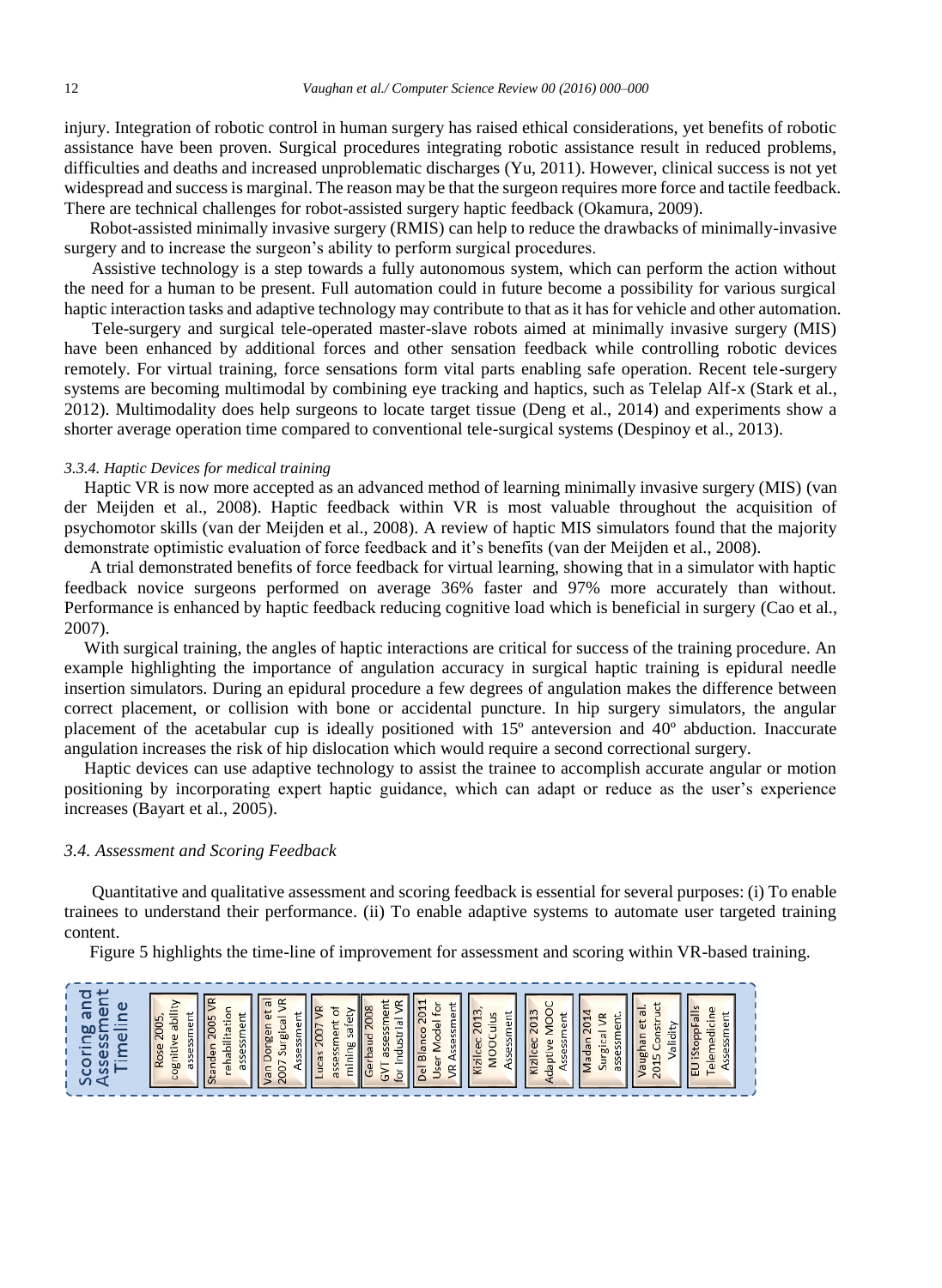#### Fig. 5. Time-line of developed assessment and scoring within VR-based training.

#### *3.4.1. Problems for Scoring and Assessment within VR Training*

There are inherent problems with conventional assessment for medical trainees in which decision aids have been used to provide scoring (Wyatt et al., 1991). One problem with traditional assessment is that it does not account for diverse learning manners of individuals (Worthington et al., 1995). Inventory types based on Myers-Briggs can recognise learning methods and use that information to select the most efficient training activities (Worthington et al., 1995). The typology of Myers-Briggs can indicate trainees with varied backgrounds benefit from varied training styles, yet this approach has previously required manual intervention which is time consuming and laborious.

Real time error detection is a capability which generates feedback during the training. This is achieved by error detection methods which provide hints to the user as soon as errors are made. This could be a better method to intervene in real-time, as otherwise an error would not be known until the end of simulation. An example is (Chu et al., 1995) a training system for satellite controls.

# *3.4.2. Adaptive systems for Scoring and Feedback*

Adaptive systems can be used to automate scoring and feedback, taking into account the trainee's performance within VR scenarios based on objective scoring criteria. Automated assessment provides an unsupervised and unbiased scoring mechanism and could be incorporated into curricula, replacing physical exams.

Adaptive systems can use assessment scores to adapt to an individual's learner-specific requirements by modifying the training packages presented to each user.

Adaptive VR training can control the extent to which feedback, hints and tips are displayed to the user in real-time. This can result in progressively decreasing the assistive technology as the trainees gain experience. In some cases, the initial training scenarios contain extra feedback, and the intervention gradually decreases when each learner moves forward through learning tasks and becomes more experienced. An example of this is the interactive virtual agent 'Steve' (Rickel and Johnson 1999). Virtual agents can assist with teaching physical training to students. Steve shakes his head as a signal when mistakes are made, providing instantaneous feedback to assist the trainee in real-time.

## *3.4.3. Construct Validity.*

VR training has been shown to possess two useful features: (i) It can assess and score a user's skill level (construct validity) (Vaughan et al., 2015a) and (ii) it may transfer to improvement in the real world (transfer validity) (Vaughan et al., 2015b).

Construct validity is a determination based on how much an assessment measures the concept it aims to measure, within the intended scenario based on measurements (Wanzel et al., 2002). There is very strong evidence for construct validity within VR simulators as they have proven to reliably assess the skill levels of trainees. This has been demonstrated for orthopaedic surgeons (Vaughan et al., 2015a), in which simulators can clearly differentiate between novices and experts based on their simulator performance (Van Dongen et al., 2007). This provides strong confirmation suggesting virtual simulators reliably and accurately provide scoring or assessment of trainees. In this way, simulators deliver an unbiased objective scoring method for residents, which can highlight topics each individual could develop in their technique (Vaughan et al., 2015a).

#### *3.4.4. Transfer Validity.*

Transfer validity refers to an ability of skills attained within VR simulation to transfer to improved skills in the real world.

Currently virtual surgery simulators provide some proof that they can teach skills which can transfer into improved skill on actual patients (Madan et al., 2014). It has been demonstrated by a few studies that simulator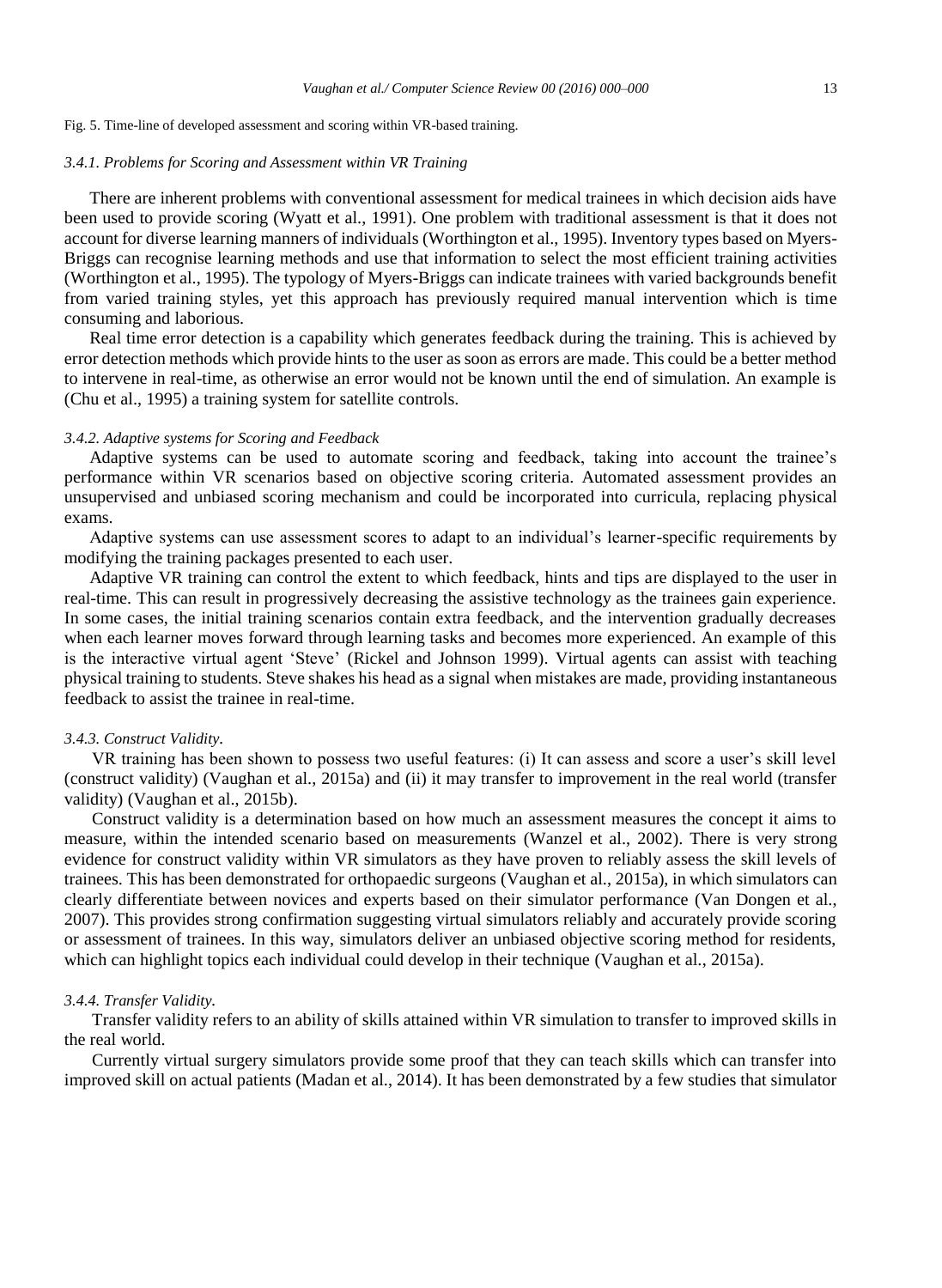learned skills can transfer into real life scenarios (Dawe et al., 2014). Overall there is a positive opinion and acceptance amongst surgeons that VR training does improve in-vivo skills, which is generally revealed by increasing use of VR training for a variety of surgical procedures. Transfer validity is not conclusively demonstrated by studies at present.

More studies should thoroughly assess simulator transfer validity of and test transfer of specific skills, e.g. simulator-acquired surgical skills to the operating room. Transfer validity is difficult to test. In order to conclusively ascertain whether or not improved skill on actual patients can result from practice in virtual training, additional randomized controlled trials should be conducted to monitor trainee skills after and before virtual simulator training (Vaughan et al., 2015b). This should entail direct comparison between training on simulators and training with patients (Dawe et al., 2014).

# *3.5. Autonomous Agents*

Autonomous agents within virtual training are computer rendered animated characters. They can act as embodied conversational agents (ECAs), intelligent virtual agents (IVAs) or embodied pedagogical agents (EPAs). Autonomous agents are increasingly used to enable interaction with the trainee within VR training. Agents interact with the trainee inside virtual environments to aid or adapt the user's interaction with learning content.

Figure 6 highlights the time-line of improvement for autonomous agents within VR-based training.

Fig. 6. Time-line of developed autonomous agents within VR-based training.

# *3.5.1. Autonomous Agents Simulating Human Behaviour within VR Training*

Autonomous agents within virtual training can emulate human behaviour with recent libraries providing diverse sets of behaviour characteristics (Castano, 2015). This improves upon previous autonomous agents which were limited to a single aspect of behaviour. The motion and emotion emulation of autonomous agents is increasingly human-like and realistic such that autonomous agents provide virtual training for fine dextrous motor functions such as dancing (Richards, 2015), (Uejo, 2012). One approach for obtaining realistic, humanlike motion is programming autonomous agents by direct demonstration using data recorded from actors or experts (Dörner, 2015). Autonomous agent behaviour for training can be programmed using sensor data, gross movement algorithms, path determination, collision avoidance and pedagogical temporal triggers (Gupta, 2012). Emotions of autonomous agents are becoming realistic to provide intuitive communication and psychologically believable agents. Autonomous agent emotion models use psychological theories or internal emotion models such as the Zurich model of social motivation (Schönbrodt, 2015). Various algorithms have recently been defined to control autonomous agent behaviour (Sniezynski, 2014). Machine learning can enable autonomous agents to increase their performance as their experience grows (Stenudd, 2010).

Digital human modelling is increasing used within VR and is useful for autonomous agent modelling. The IOWA Interactive Digital-Human Virtual Environment (Yang et al., 2004) introduced the use of kinematic digital human modelling within VR.

## *3.5.2. Crowd-based Multi-agent VR Training*

For crowd-based virtual training, autonomous agents driven by defined rules can control crowd behaviour, such as in a virtual reality training environment (VRTE) for subway disaster evacuation using a head-mounted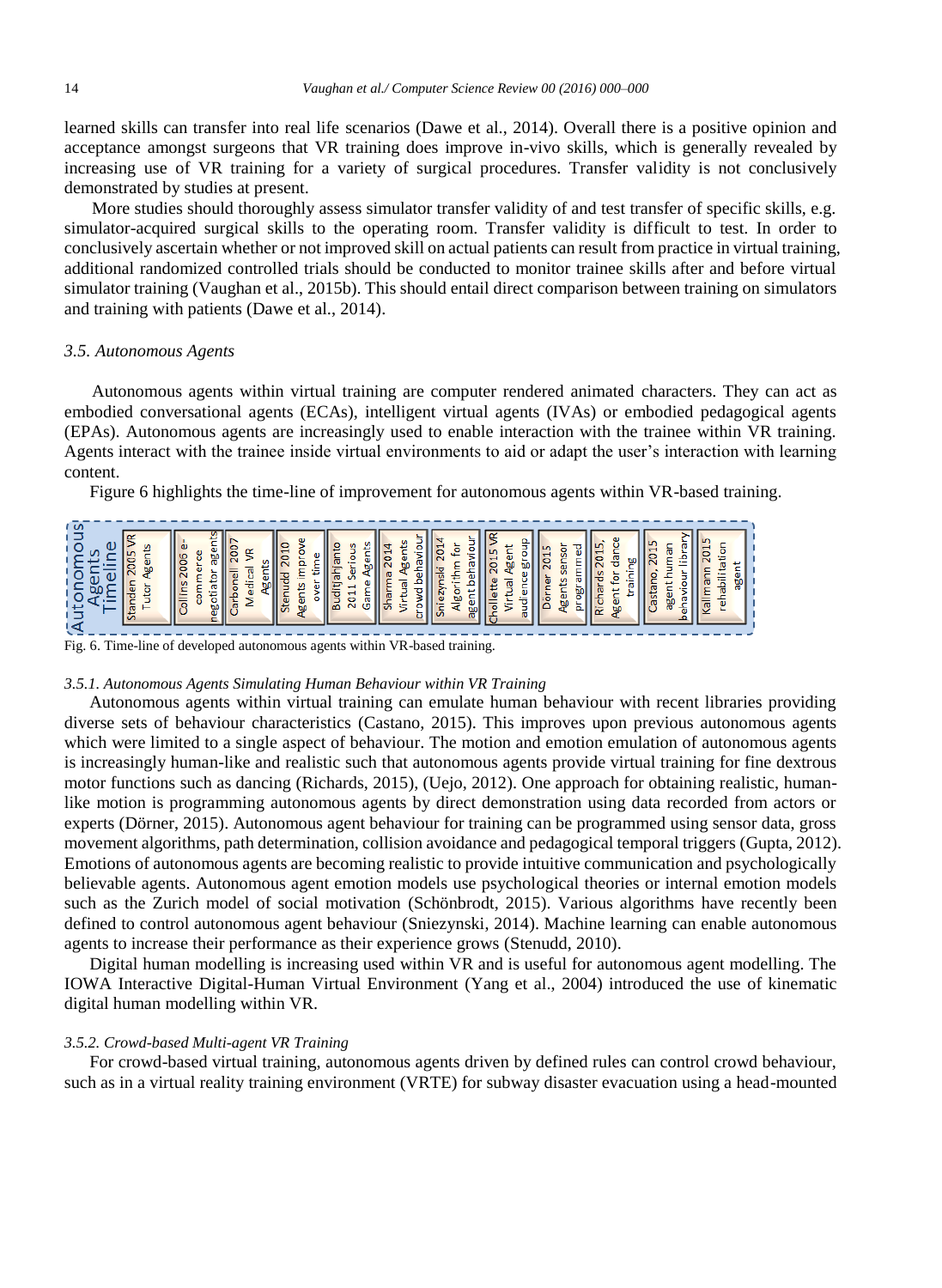display (Sharma et al., 2014). Autonomous agents were used for crowd simulation and human behavior models during virtual aircraft evacuation training. Agents in groups or crowds can interact with each other, avoid obstacles and evolve to the environment (Hocevar, 2012). A crowd of autonomous agents was used in a recent virtual training simulator for public speaking to familiarise trainees with speaking to audiences (Chollett et al, 2014. Agents in audience groups can display feedback depending on behavioural descriptors correlated with the trainee's performance analysed using audio-visual sensors with a distributed modular architecture (Chollett et al, 2015).

Networked autonomous agents can contribute to robust, complex distributed training systems or MOOCs by interacting with humans or other agents. Self-adaptive collaboration patterns can provide autonomic features made up of ensembles of cooperating autonomous agents (Cabri et al., 2011). Collaborating agents can make decisions resembling networks of tasks with chronological and sequential limitations (Collins et al., 2006).

#### *3.5.3. Other VR Training with autonomous agents*

Autonomous agents can provide a viable alternative to lecturers in online training courses (Li et al., 2015). Autonomous agents can collaborate and share knowledge to replace missing team members in collaborative virtual environment for training (CVET) (Lopez et al., 2014).

Within adaptable VR training multi-agent systems such as Pegase, adaptable pedagogical agents can make informed decisions based on sets of represented knowledge to provide instructive assistance to trainees (Buche et al., 2010). Autonomous agents can advantageously influence learning of educational content (Clark and Mayer, 2011), (Krämer and Bente, 2010). Agents support face-to-face interaction and have been extensively applied to Virtual Learning Environments (VLE) and computed Intelligent Tutoring Systems (ITS) and that utilize immersive head-mounted displays or virtual reality rooms (Dede, 2009). Unlike human tutors, VR agents can be infinitely patient and consistent (Standen et al., 2005). Intelligent agents can act as pedagogical assistants to interact with trainees within a distributed virtual training system in order to facilitate training (Bouras et al., 2000).

As early as in 1999, an autonomous agent named Steve was developed to help trainees perform physical procedural tasks (Rickel et al., 1999). The student and the agent co-habit a 3D simulated environment. The autonomous agent demonstrates how to perform tasks, monitors trainees during training, and provides help input if required. The agent's architecture includes awareness, reasoning and motion planning. The awareness of the VR environment creates an accurate model, providing data for the reasoning and motion planning. Reasoning helps to decipher detected external cues, identifying optimum motion plans, builds task lists to reach objectives, and generates movement instructions. Motion planning utilises movement instructions, initiating the agent's speech, motion, eye direction plus other signals enabling the agent to interact with virtual items (Rickel et al., 1999).

## *3.6. Multimodal Technologies Combination*

The five core VR technologies highlighted in previous sections can often interact together in various ways as shown in Fig. 1. Multimodal technology is becoming increasingly important within VR. Multimodal technology aims to achieve a multisensory, immersive and highly visual VR environment, for example combining quadrophonic audio with stereo graphics and haptic feedback. Each of these technologies can involve adaptation.

An example is multimodal driving simulators which combine eye tracking with haptic controls and steering wheels. Eye-tracking during driving is used to analyse the driver's attention hotspots, detect driver fatigue to assist the driver's safety. Eye-tracking enables comparison of novice and expert drivers (Horng et al., 2004).

Multimodality is described as a hew horizon for training. "Multimodal virtual reality enhances the effectiveness of learning from multimodal sensory integration" (De Freitas et al., 2006).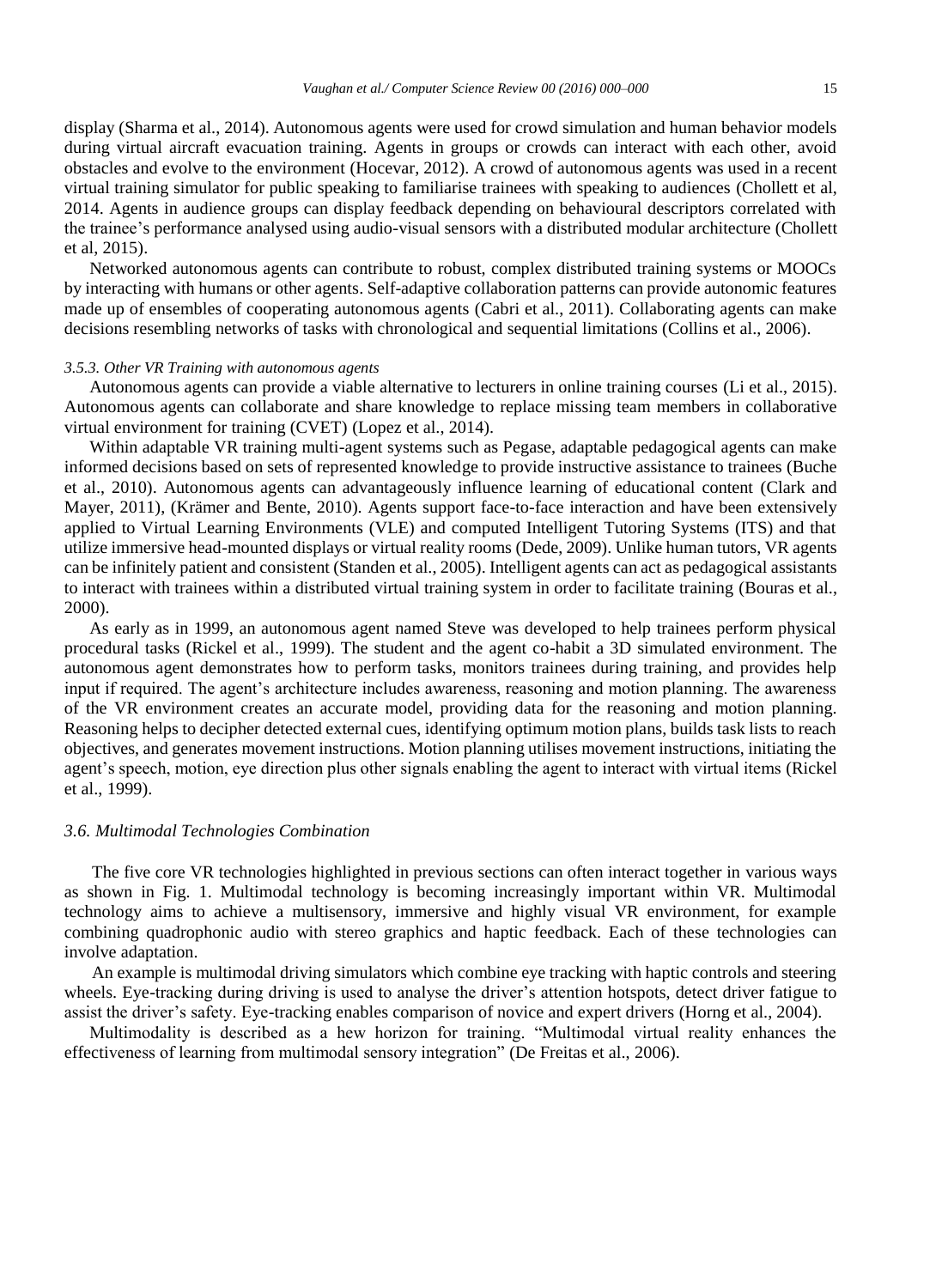Another example of multimodal technology is visio-haptic interaction (Coles et al., 2011). Eye tracking has been combined with haptics which has been outlined as a new horizon in learning based serious games.

A multimodal simulator training system for needle insertion (Sutherland, 2011) describes combination of haptic feedback with camera tracking system (MicronTracker<sup>g</sup>), plus augmented reality 3D model on a computer screen. However the system does not demonstrate any automation in terms of haptic feedback, customised training or individual adaptation.

Multimodal minimally invasive surgery (MIS) tele-operative systems have combined eye tracking with haptics (Stark et al., 2012). Experiments show that multimodality helps surgeons to locate target tissue (Deng et al., 2014) and reduces average surgery time compared to conventional tele-surgery (Despinoy et al., 2013).

Multimodal interaction is used in smartphones. Eye tracking has been used to detect "gaze gestures as an input method, combined with vibro-tactile feedback as confirmation of the gaze event" (Kangas et al., 2014).

A review outlined innovative applications combining haptics with eye tracking for serious games (Deng et al., 2014). Combining several modalities can engage the human mind's ability to handle multiple inputs simultaneously. The trainees are then being exposed to other learning material instead of writing and images. Higher quality of data input media improves the accuracy to ensure learning.

Section 3 has provided an overview of 5 core technologies used with VR. These VR technologies have been applied to a variety of topic areas within existing VR-based training systems. These 5 main VR topic areas will be highlighted in Section 4.

# **4. Existing Virtual Reality Training Systems**

This section presents a review of existing virtual reality training systems and their technological features. The simulators are arranged within a variety of topics, the main 5 VR-based training topics covered in this section are:

- (i) Medical VR.
- (ii) Industrial and Commercial VR.
- (iii) Collaborative VR and MOOCs.
- (iv) Serious Games.
- (v) Rehabilitation.

The five main VR topic areas shown above are covered in the following subsections, detailing their use of adaptation, current state-of the art, and outlining the ways in which these five VR topics make use of the five key VR technologies detailed in section 3.

# *4.1. Medical VR-based Training*

Virtual reality has provided a paradigm shift for medical training (Gallagher et al., 2005). Medical training simulators have been developed for many procedures. Simulation-based medical education (SBME) includes simulators with various levels of fidelity. High fidelity simulators contain technology based physiological qualities such as blood pressure or heart rate, which react to physical involvement, covered in a review over 34 years (mcGaghie et al., 2010).

*4.1.1. Features of Medical VR Training.*

<sup>g</sup> http://www.claronav.com/microntracker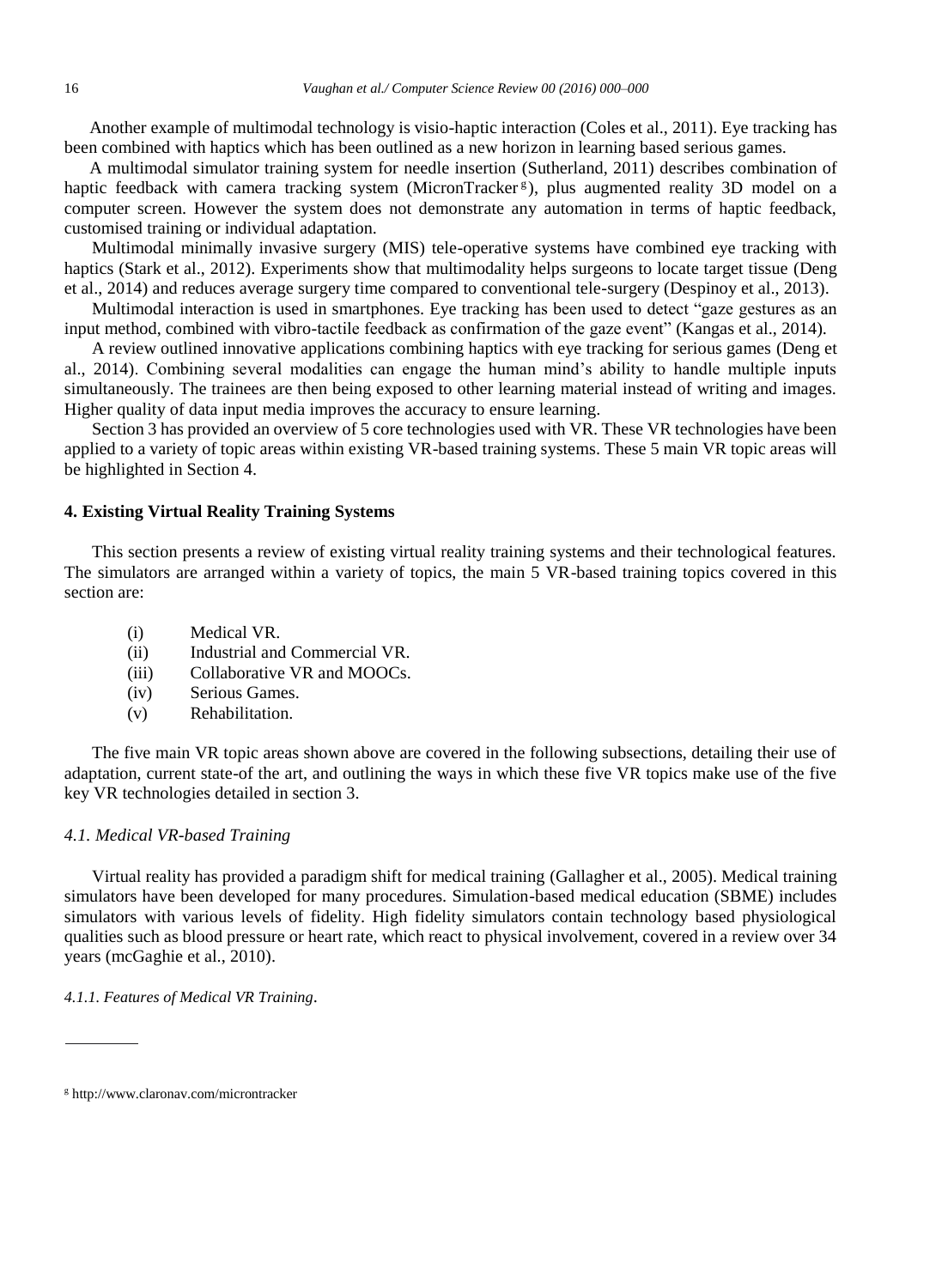Important features of medical VR training include (i) assessment and scoring; (ii) repeated task training; (iii) integrated syllabus; (iv) measuring effects; (v) simulator realism; (vi) learning and conserving skills; (vii) training experts; (viii) improvement of actual skill; (ix) group training; (x) learning environment (mcGaghie et al., 2010).

Medical VR training often include haptic devices to train physical procedures, which range from very strong bone drilling in orthopaedics, down to sensitive soft tissue needle insertions.

3D virtual worlds (3DVW) have been used for medical training since 2000 and most frequently since 2006 (Ghanbarzadeh et al., 2014). As well as uses in academic and professional education, 3DVW are used for evaluation, plus actual treatment.

## *4.1.2. Benefits and Effectiveness of Medical VR Training.*

A review based on 609 studies with 35,226 trainees found that the use of simulators enhanced by technology for healthcare training often results significant improvement of skill, knowledge, behaviours and can positively affect the patient outcome (Cook et al., 2011).

Crisis situations and medical emergencies management are especially suited to simulator training. With conventional training it is rare for emergency cases to arise (Merien et al., 2010). Simulators allow unlimited practice in a safe, environment.

For nursing, a systematic review quantified the advantages of high fidelity simulators over other teaching methods in some contexts (Cant et al., 2010).

Team training in simulators can be beneficial for medical topics as long as the optimum team size is selected (Cant et al., 2010).

High fidelity medical educational simulators offer several advantages (Merien et al., 2010). These include: (i) Providing a safe test scenario for the trainee. (ii) Protecting patients from injury caused by novices undertaking risky procedures (iii) Chance for group training of technical behavioural skills (iii) Ability to practice rare complications, and incidents which are valuable to learn (iv) Scenarios can be deliberately chosen rather than patients arriving randomly in-vivo (v) The ability to pause a training session for discussions, providing real-time evaluation (vi) A chance to retry failed tasks, or to use another method (vii) Opportunity to try different tools without risk to patients (Merien et al., 2010).

VR training as a supplement can improve physical skill of minimally invasive surgery trainees, decreasing the time taken for suturing plus improving precision (Nagendran et al., 2013). Studies have demonstrated the efficiency, repeatability, and realism of training on simulators (Merien et al., 2010).

#### *4.1.3. Costs of Medical VR Training.*

For medical training the cost effectiveness of VR simulators is another consideration. High fidelity simulators range from about five thousand dollars for laparoscopic simulators up to a quarter of a million dollars for technically advanced erudite simulators for anaesthesia (Issenberg et al., 1999). The costs of conventional training for a surgical trainee with conventional training for 4 years is around fifty thousand dollars (Bridges et al., 1999). Also residents require additional time to complete procedures. Conventionally surgical trainees are apprentices who learn from expert surgeon supervision, which is takes a lot of time, is expensive and is not always equally effective (Nagendran et al., 2013).

# *4.1.4. Remote Surgical, Laparoscopic and Endoscopic Training.*

Within surgical simulation, a core aspect of research on automation focusses on transferring automation of simulated surgical procedures including remote haptic training in MOOCs into automation of actual procedures. Developments on automation within VR therefore feed directly into improving robotic-assisted surgery including the da Vinci surgical robot. The line is becoming blurred between simulated and remote haptic interaction environments. Therefore a trainee may not be able to tell whether their haptic data-glove is interacting with a remote artefact or a simulated artefact. Due to this similarity, the assistive robotic surgery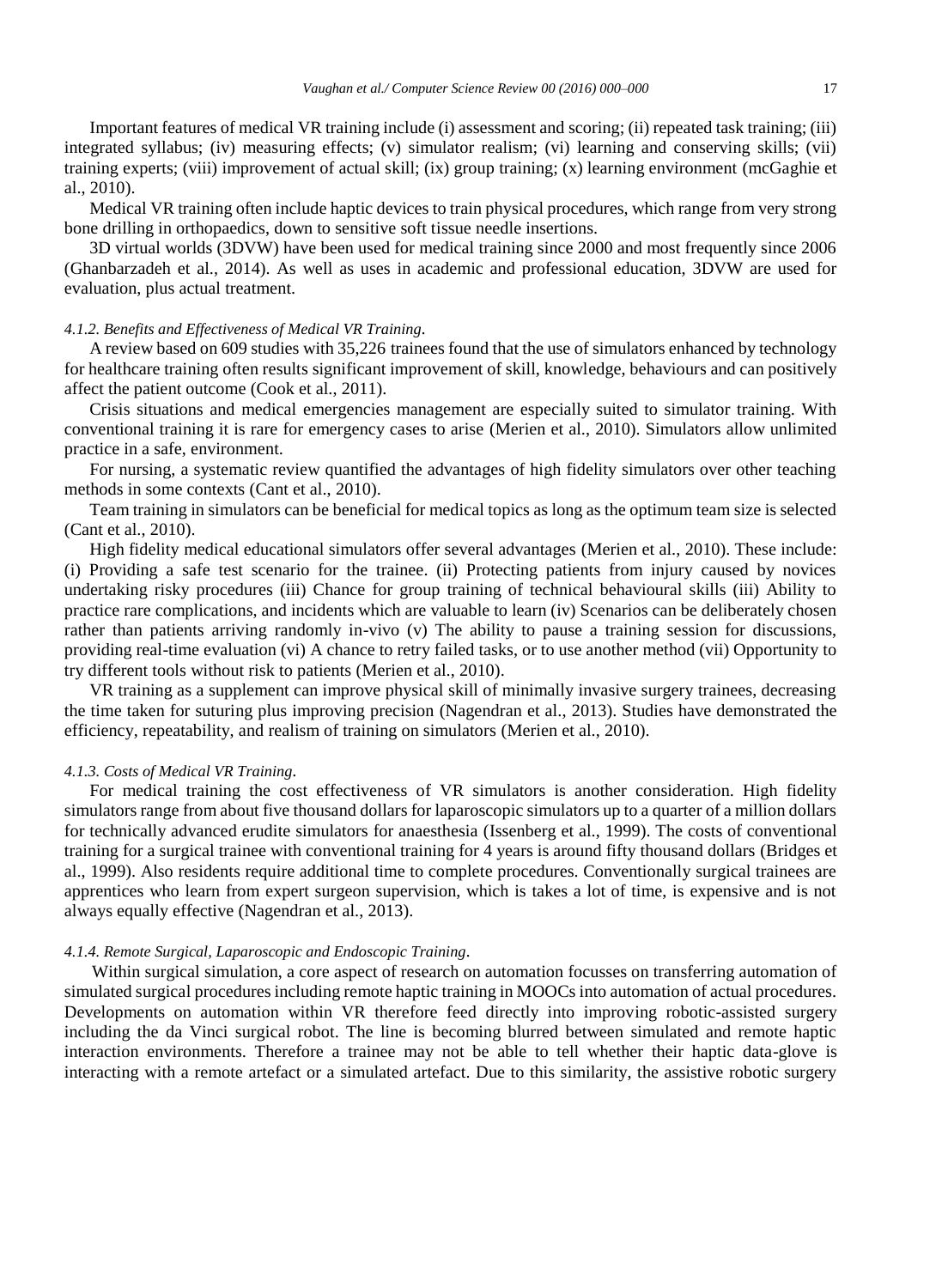designed to operate on simulators could be more easily transferred into real operating scenarios. Future applications to improve robotic-assisted surgery and remote surgery will require improved force and tactile feedback (Okamura, 2009).

Laparoscopic surgery is now more widespread. Laparoscopy reduces incision size, but increases procedural difficulty, leading to increased training requirement.

Endoscopic surgery has also been a good example of haptic VR training, enabling trainees to learn the unique hand-eye coordination and perform surgery such as detaching the gall bladder and performing electrosurgery (Ahn et al., 2014).

#### *4.1.5. EU Funding for Medical VR Training.*

Medical VR training has been a focus of several recently funded European Commission projects: (EU Mindwalker project<sup>h</sup>) funded  $\epsilon$ 2.75M until 2013, proposes a mind controlled VR training environment for walking. The (EU VRSurgicalSimulation project<sup>i</sup>), a fellowship funded €87K until 2010 focussed on simulators combining engineering with medical knowledge. The (EU Enorasi project<sup>j</sup> ), funded €1.5M until 2004 focussed on VR for training visually impaired.

# *4.2. Industrial and Commercial VR*

Significant recent research on industrial virtual training has focused on spatial manipulation for assembly tasks (Brough et al., 2007). The primary focus of recent research within VR for assembly tasks focusses on developing robust and real-time collision detection, assembly path planning and physics modelling. Case studies outline several applications of virtual assembly in industry (Jayaram et al., 2007).

Adaptive VR Simulators have also been developed for training pilots on aircraft controls (Ko et al., 2015), (Olivari et al., 2014) and driving vehicles (Yamashita, 2014).

Adaptive VR interfaces have been implemented within e-commerce websites to make a customer's online shopping seem realistic, fun and attractive (Chittaro et al., 2000). Adaptation is an important feature when applying a one to one commerce strategy. The ADVIRT system demonstrated an adaptive VR environment using customer models, adapting virtual shop features: (i) presenting varying merchandise on the shelves (ii) customised banners and audio advertising, (iii) directions for the shoppers, (iv) the arrangement and visual effects (Chittaro et al., 2000).

Adaptive VR training systems have been developed for military personnel (Khan et al., 2013), (Popovic et al., 2009). Military adaptive VR systems optimise and customise the training experience to the physical ability of individual trainees (Popovic et al., 2009). The automated system configuration is beneficial as it relieves the therapist of repetitively monitoring and manipulating the system manually.

In-vehicle assistive technology (IVAT) is an example of predictive or assistive technology already being used in automobile technology, such as the audio feedback produced to indicate distance when parking. In some cases a vehicle's computer can ultimately stop the vehicle in order to avoid accidents.

Driving simulators which use prediction are widely popular on all major games consoles. A variety of haptic joysticks and seating pads are available. Haptic steering wheels such as INRETS-FAROS or 'The Haptic Wheel' are especially for driving. Recently eye-tracking has been combined with haptics for prediction and analysis. Eye-tracking whilst driving can be used to analyse the driver's attention hotspots, predict driver fatigue to assist the driver's safety and eye-tracking can autonomously draw comparison between novice and expert drivers (Horng et al., 2004).

<sup>h</sup> http://www. mindwalker-project.eu

<sup>i</sup> http://cordis.europa.eu/project/rcn/92531\_en.html

<sup>j</sup> http://cordis.europa.eu/project/rcn/92531\_en.html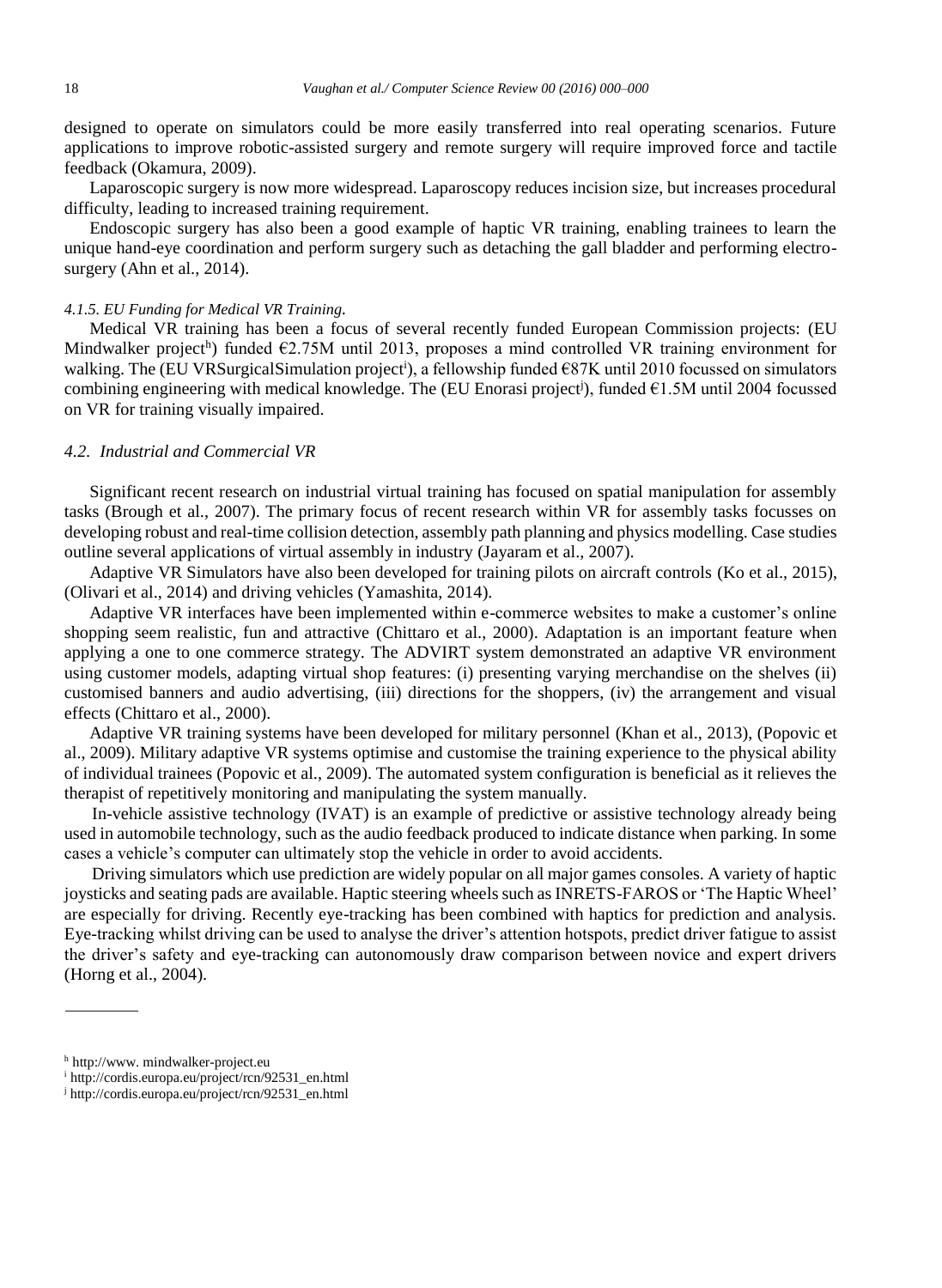## *4.2.1. Assessment within AR and VR training for commercial and industrial*

There are many commercial and industrial applications for HMDs and AR (Furht, 2011) including adaptive military training (Fig. 7) (Khan et al., 2013), automotive safety, public exhibition and entertainment, environmental planning and psychology.

The generic virtual training (GVT) system provides assessment and training for a range of industrial applications (Gerbaud et al., 2008). Validation of GVT on more than fifty operational scenarios shows that it helps learning to quickly pick up new industry processes.

A VR system was developed for training and assessment of conveyor belt safety for personnel working in the mining industry (Lucas et al., 2007). The VR safety training contains instructional-based and task-based VR modules. The assessment evaluates the user's understanding and ability to resolve situations during completion of a planned list of virtual tasks (Lucas et al., 2007).



Fig. 7. Adaptive military VR training, re-produced with permission (Khan et al., 2013).

#### *4.2.2. EU Funding for Industrial and Commercial VR Training.*

Industrial VR training has been a focus of several recently funded European Commission projects: (EU Vision project<sup>k</sup>) funded  $\epsilon$ 1.4M until 2011, proposes immersive interface technologies for aircraft related VR. The (EU VIRTHUALIS project<sup>1</sup>) funded  $\epsilon$ 9M until 2013, proposes to combine human knowledge with VR simulation to improve safety during production of chemicals. The (EU Vega project<sup>m</sup>) funded  $\epsilon$ 900K until 2008, proposes the use of VR in product design and robotics, with VR simulation including manufacturing and recycling.

# *4.3. Collaborative and Remote VR Training and MOOCs*

MOOCs can benefit from adaptation to generate customised learning material for each user. MOOCs are designed for unlimited participation via the web, for example when coordinated at universities. They allow

<sup>k</sup> http://cordis.europa.eu/project/rcn/88551\_en.html

<sup>l</sup> http://cordis.europa.eu/project/rcn/75752\_en.html

<sup>m</sup> http://cordis.europa.eu/project/rcn/75559\_en.html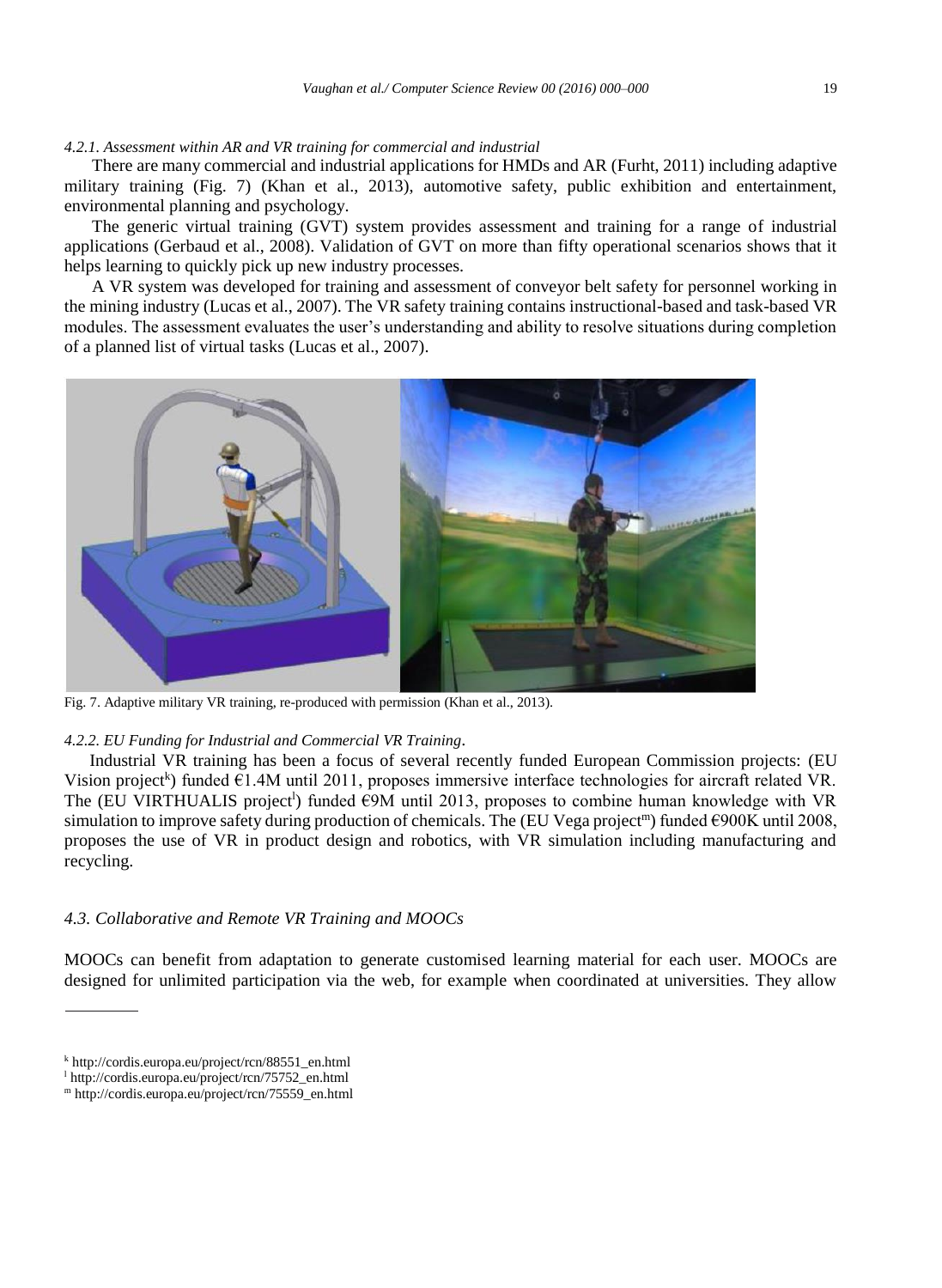subjects to be taught using conventional methods and other media, including video, as well as providing a community for discussions of topics. This also includes online discussions and scored tests for distributed groups.

MOOCs often make use of autonomous agents for virtual training. Several hundred MOOCs have been created, with an enrollment rate of around 40,000 students per course (Jordan, 2014). Some of the largest extended MOOCs (xMOOCs) are featured on platforms like Coursera or edX. Development costs for xMOOCs vary from \$38,000 to \$325,000 (Hollands & Tirthali, 2014). The largest costs relate to generating the video content (Lewin, 2013).

Multimodal wired data-glove devices combined with VR remote environments can provide virtual presence, tele-presence, tele-existence or a virtual artefact (VA).

## *4.3.1. Collaborative and Teamwork VR Training.*

Collaborative e-learning or remote tele-learning is an emerging need of the information age. In future significant benefits are expected from distance learning, tele-learning, and online distributed and collaborative virtual training (Bouras et al., 2000). Virtual training environments should be knowledgeable, dispersed for group tele-learning. This uses intelligent agents as Pedagogical assistants to assist trainees and enable smooth completion of the training scenarios (Bouras et al., 2000).

Collaborative virtual training is useful in medical procedures where a surgery requires two people, for example one person may hold the gall bladder whilst another cuts the connective tissues (Gunn et al., 2005).

The ways in which team size effect simulation training needs to be determined by further exploration, according to a review of group training for nurses (Cant et al., 2010). Also a universal method of outcome measurement should be developed. "The training content, team membership stability, and team size moderate the effectiveness of team training interventions" (Salas et al., 2008).

Teamwork training in simulation results in improved "knowledge, practical skills, communication, and team performance" (Merien et al., 2010) shown by a review covering 97 articles for obstetrics. Teams of medical staff need to practice collaboration and communications to improve efficiency and effectiveness. Therefore introduction of multidisciplinary team and group training on simulators aims to prevent adverse outcomes (Merien et al., 2010). Team training is a viable approach which can enhance the outcome of the team and helps to improve effectiveness, teamwork, performance and cognitive outcomes (Salas et al., 2008). Teams are ubiquitous, representing important groups to achieve goals (Marks, 2006).

## *4.3.2. Remote patient monitoring.*

Clinicians are now increasingly able to remotely monitor patient health, give consultations and advice and prescribe medicine. Teki is a tool which uses an Xbox games console for remote monitoring patients by collecting data from medical devices, enabling staff to monitor patients remotely (Teki, 2013).

#### *4.3.3. Adaptation within MOOCs (a-MOOCs)*

Adaptive MOOCs (a-MOOCs) are recently becoming more popular, using a combination of adaptive learning and MOOCs. Hidden Markov Models (HMMs) are useful in a-MOOCs to predict student retention (Balakrishnan, 2013). HMMs which apply single discrete-valued observation variable are preferable, as opposed to multiple stream or continuous HMMs, due to their ease of training and well-established tool support. Ergodic, as opposed to linear HMMs enable independence of the features although several transformations of data are required.

Features of a-MOOCs can be customised to match particular subpopulations of trainees, identified using scalable, informative classification methods (Kizilcec et al, 2013). Learner sub-populations and their longitudinal engagement trajectories can be classified from their patterns of interaction with e-content. Classifier mechanisms and fine grained analytics form a framework for comparison of learner engagement, consistently identifying prototypical trajectories of engagement, across learner demographics, forum participation, e-content access, assessment and experience.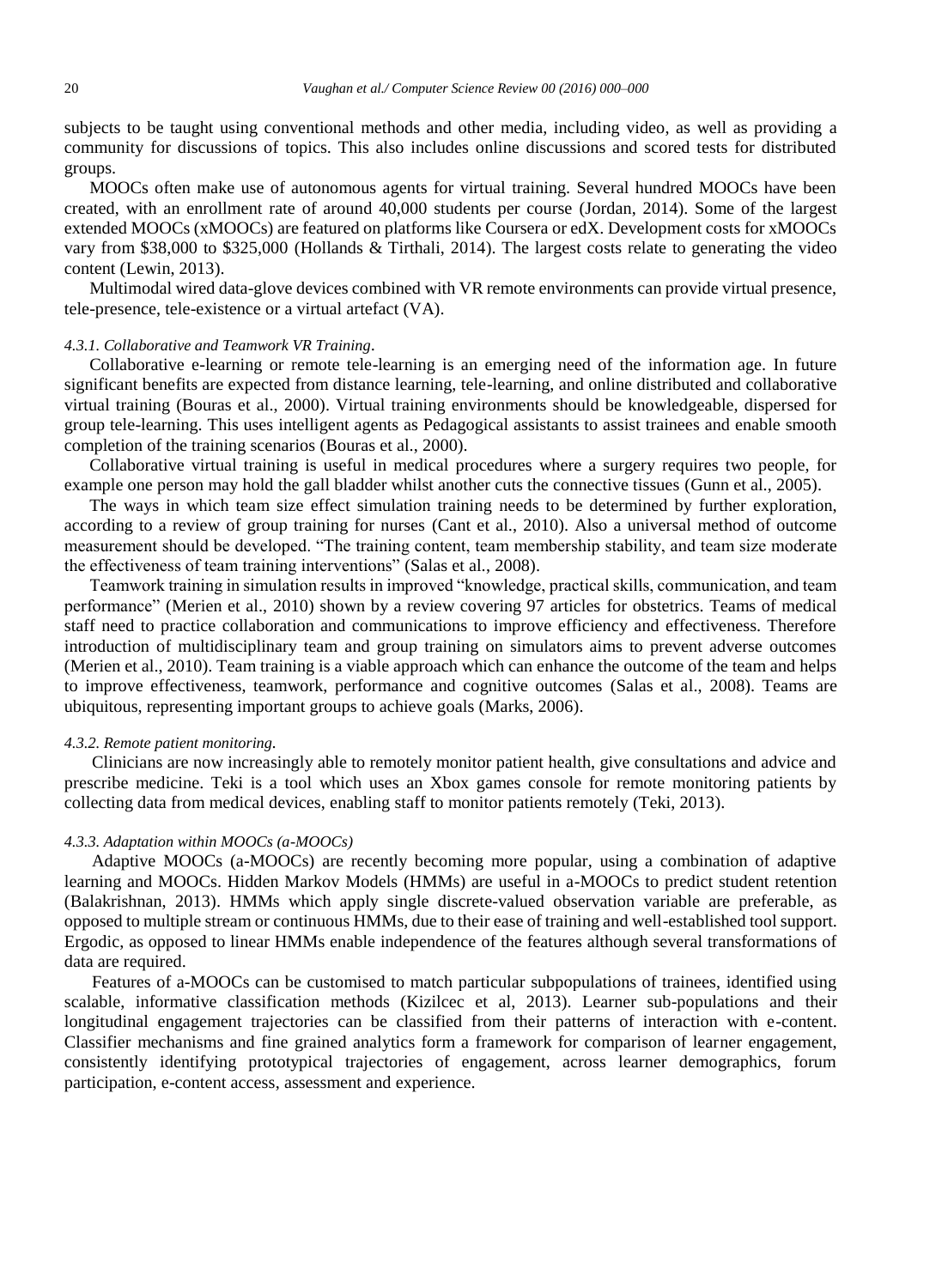An adaptive MOOC for calculus, named (MOOCulus<sup>n</sup>) was developed in 2015 at Ohio State University by Professor Jim Fowler. The a-MOOC contains a fine-tuned adaptive learning engine which adapts each student's e-content to match their measured understanding level. The adaptation engine determines whether to serve extremely difficult or easy exercises, considering participation data, time taken and colour coded progress bar, providing data-driven feedback on classroom effectiveness.

#### *4.3.4. EU Funding for Collaborative VR.*

Funding allocations for current and recent research gives a good indication of the activity within specific areas. There are recently funded projects within collaborative VR and MOOCs which indicate a good level of research activity. The European Commission project: (EU LEAP project<sup>o</sup>) funded  $\epsilon$ 223K until 2016 focusses on virtual archaeology encouraging collaboration between trans-disciplinary departments, experts and audiences.

# *4.4. Serious VR Games for Training*

Serious games can enable learning through playing and encourage the repeating of tasks to reinforce learning. Rewards are built-in, including goals, narratives, rules, multisensory cues and interactivity which aim to inspire users to keep playing.

Recent motion-sensing controllers for games including Nintendo Wii Balance Board<sup>p</sup>, Sony Playstation Move<sup>q</sup>, and Microsoft Kinect<sup>r</sup> have revolutionised the ability of video games for rehabilitation use (Pirovano et al., 2012). These devices can capture movements or gestures from the user in the real world with a hands-free approach and convey them inside the game.

## *4.4.1. Adaptation within VR Serious Games.*

Successful modern video games must be adaptive to requirements, anticipations, and inclinations of the player. Yet from a software engineering perspective, current adaptation in games is ad hoc, "lacking rigor, structure, and reusability, with custom solutions for each game. There is a critical need for software frameworks, patterns, libraries, and tools to enable adaptive systems for games" (Choudhury et al., 2013).

Frequent adaptation within the setup of levels plus adaptation to user's activities often enhance adaptive VR games. "Adapting to a player's current skills make gaming experience more engaging" (Pirovano et al., 2012).

Adaptive serious game training engenders "communication opportunities for players to learn about their strengths and weaknesses, receive real-time in-game performance feedback, share diverse solutions and strategies during, between and after game play in order to update or adapt player understanding" (Raybourn, 2007).

Serious learning games have also incorporated aspects of customised player experience, by exploring various aspects of adaptive content. Customising the content can provide the player with a more suitable level of challenge. There is some overlap between games and medical training simulation, both can benefit from adaptive user-centred content, and elements of adaptive games could be re-used to apply to medical simulators providing adaptive user-centred content (Fig. 9).

<sup>n</sup> https://mooculus.osu.edu/

<sup>o</sup> http://cordis.europa.eu/project/rcn/187945\_en.html

<sup>p</sup> https://en.wikipedia.org/wiki/Wii\_Balance\_Board

<sup>q</sup> https://www.playstation.com/en-us/explore/accessories/playstation-move/

<sup>r</sup> https://dev.windows.com/en-us/kinect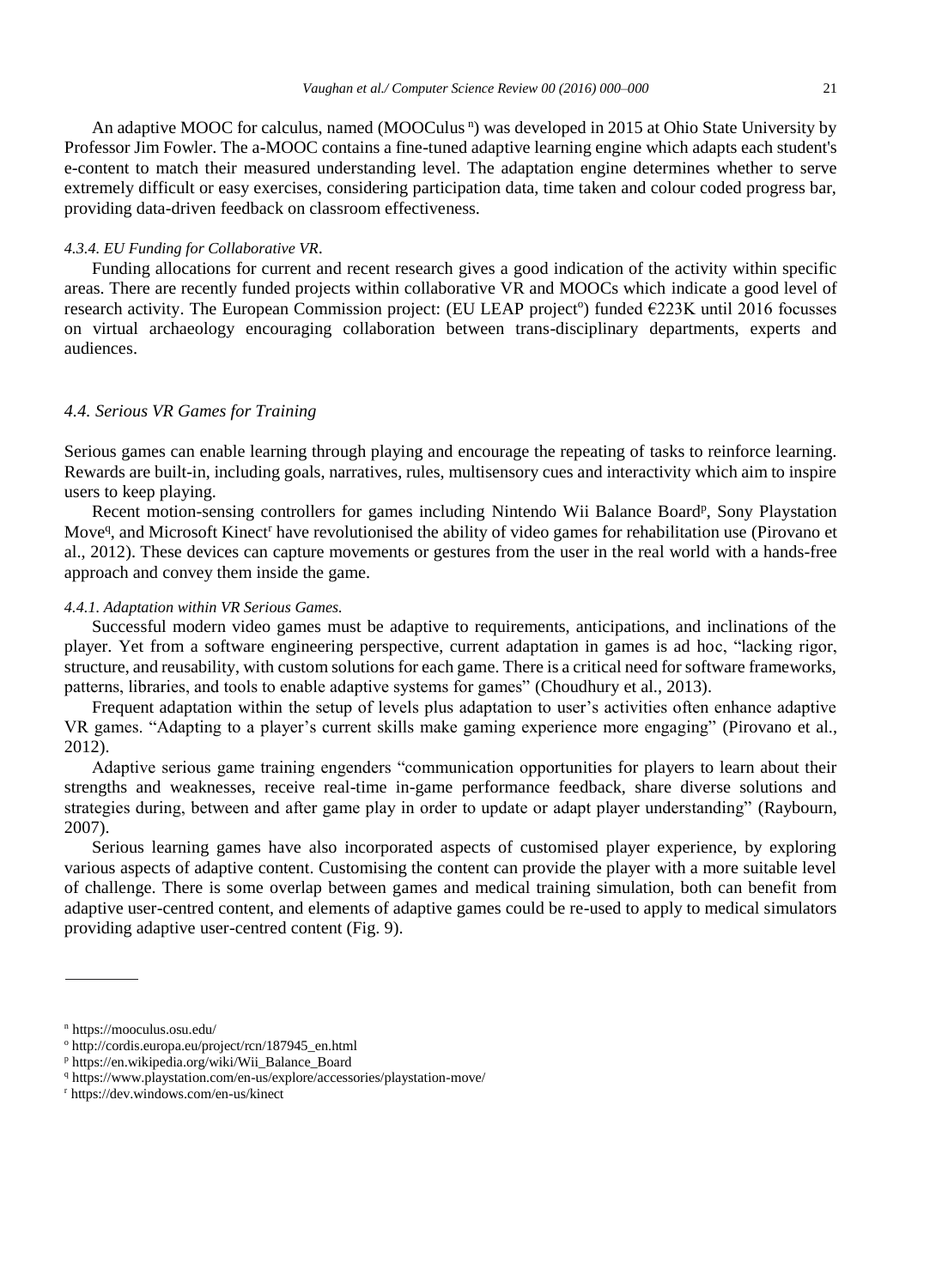Computational intelligence within games is of growing importance to various scientific disciplines. Research on this field "is very active and vibrant, but it is still at an early developmental stage" (Lara-Cabrera et al., 2014).

#### *4.4.2. EU Funding for Serious Games VR.*

The European Commission recently funded Serious Games especially since the recent increase in augmented reality: (EU AUGGMED project<sup>s</sup>) funded  $\epsilon$ 5.5M until 2018 focusses on automation within collaborative virtual and mixed reality serious games. The (EU Safe and sound drive project<sup>t</sup>) funded €98K until 2016 is designing a serious game for cars to help increase driver skills and lower fuel consumption.

# *4.5. Rehabilitation VR*

VR games are well suited for rehabilitation because: (i) they engage the users (Borghese et al., 2013). (ii) Games can contain intelligent systems to adapt to the user's progress (Pirovano et al., 2012). (iii) Rehabilitation games "can be used at the patient's home" (Pirovano et al., 2012).

Analysis of SWOT (Strengths, Weaknesses, Opportunities, and Threats) identifies that VR has significant positive impact on rehabilitation (Rizzo et al., 2005).

Computational intelligence and adaptation can both provide significant benefits to the patient when applied within rehabilitation VR, and can supplement the therapist's input with a virtual therapist as shown in Fig. 8.



Fig. 8. Intelligent adaptation with Bayesian networks and fuzzy systems based on Nintendo Kinect® motion sensing controllers for VR rehabilitation games (IGER) (Borghese et al., 2013).

## *4.5.1. Adaptation within Rehabilitation VR Games.*

Virtual reality rehabilitation systems are incorporating adaptation to meet the changing requirements of patients and therapists (Kallmann et al., 2015). Adaptation to each patient's functional status is a key requirement in rehabilitation games such as Intelligent Game Engine for Rehabilitation (IGER). "IGER is based on computational intelligence, monitoring is implemented in fuzzy systems, containing rules defined for the exercises by clinicians," (Borghese et al., 2013) as shown in Fig. 8. Adaptation of exercise difficulty level achieved using a Bayesian framework from observations of the trainee achievements.

<sup>s</sup> http://cordis.europa.eu/project/rcn/194875\_en.html

<sup>t</sup> http://cordis.europa.eu/project/rcn/195412\_en.html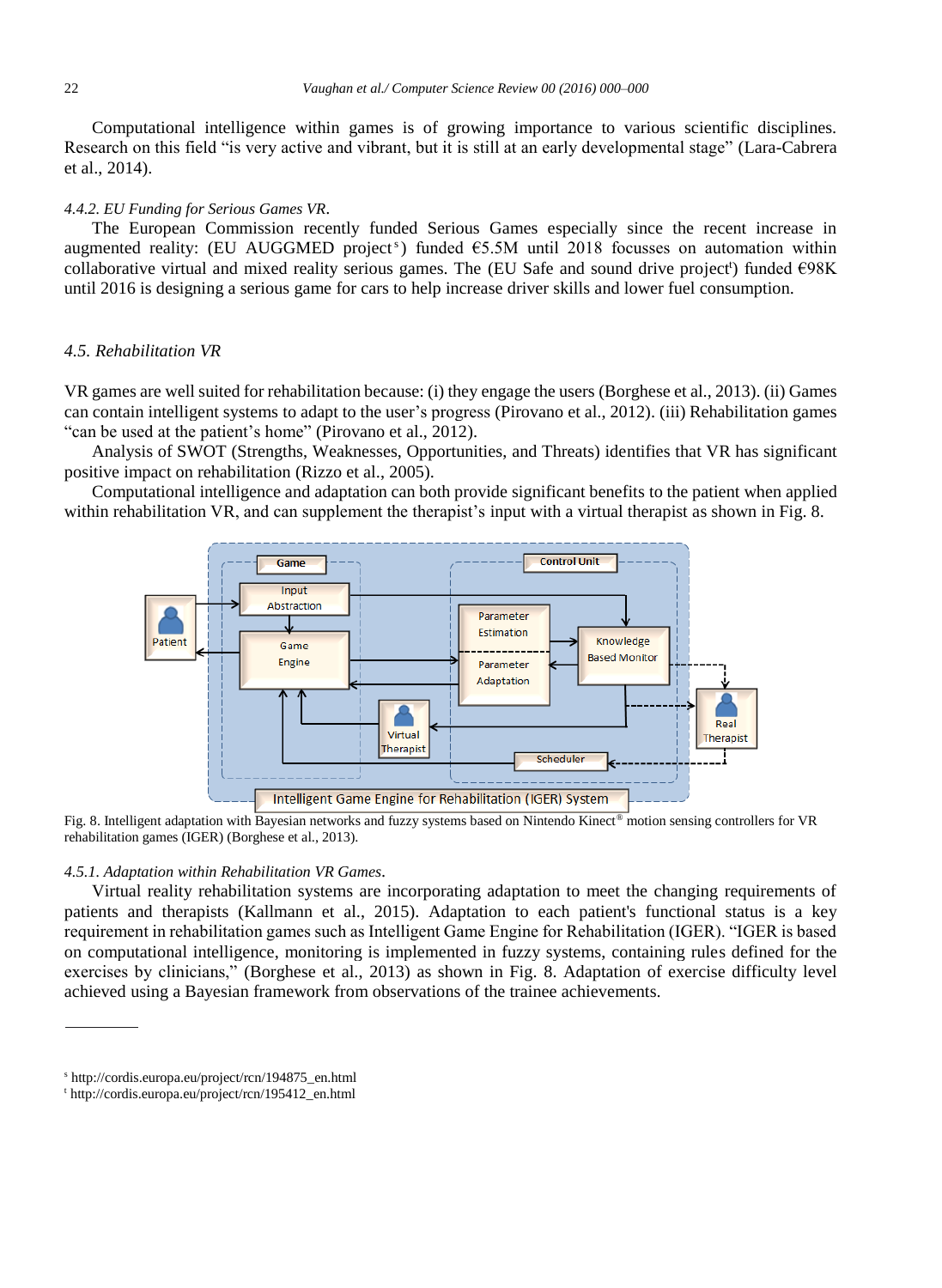Adapting to the patient capability and status is important within rehabilitation VR and especially serious games. Games for virtual rehabilitation can adapt to the player's "pathology and rehabilitation aims" (Ijsselsteijn et al., 2007).

An adaptive rehabilitation game was developed for stroke patients using "physics-enriched virtual environments. Factors such as gravity can be scaled to adapt to individual patient's abilities and in-game performance" (Ma et al., 2007).

The VividGroup's Gesture Xtreme projected VR neurological rehabilitation system adapts scenarios in terms of "type, speed, location and direction of all stimuli" (Kizony et al., 2003). Adaptable VR systems offer advantages as a rehabilitation tool.

## *4.5.2. Wireless Kinect and Wiimote sensors for Rehabilitation Games.*

During rehabilitation, "monitoring the patient's motion is mandatory to avoid maladaptation" (Borghese et al., 2013). VR games can assist this by using a variety or combination of wireless motion tracking devices to enhance patient motion analysis. Feedback on motion analysis, "performance and progression of the exercises can be provided" (Borghese et al., 2013).

A wireless multisensory intelligent rehabilitation environment has been proposed based on gerontechnology in which technology is used to support the aspirations of the elderly. A Kinect sensor is used to detect the movement of the patient and Wiimote actuator is used to provide haptic feedback (Oliver et al., 2014).The Kinect sensor has recently been very useful for several rehabilitation systems by detecting the user's posture (Chang et al., 2011), (Lange et al., 2011), (Freitas et al., 2012), (Chang et al., 2012), (Pirovano et al., 2013), (Fuentes et al., 2013), (Toyra, 2013) (Oliver et al., 2014). A study (Davaasambuu et al., 2012) tested Microsoft Kinect for replacing conventional rehabilitation therapy. Microsoft Kinect sensor measured reliability of gesture recognition in between 88.0% - 92.2% and was rated as more fun and easier to use than the conventional rehabilitation system. Evaluation studies of Kinect for rehabilitation have been conducted (Freitas et al., 2012) showing that improvements can be achieved by (i) improved, cleaner user interface, (ii) improved feedback given to the patient following a wrong movement and (iii) clearer instructions to the patient. This shows the importance of keeping the patient central when planning and designing VR-based rehabilitation environments.

The adaptive IGER Rehabilitation system can attach to several wireless tracking devices "through an input abstraction layer, including Nintendo® (Kyoto, Japan) Wii™ Balance Board™, the Microsoft® (Redmond, WA) Kinect, the Falcon from Novint Technologies (Albuquerque, NM), or the Tyromotion (Graz, Austria) Timo® plate balance board" (Borghese et al., 2013).

#### *4.5.3. Non-adaptable and Manually adaptable Rehabilitation Games.*

Non-adaptable computer-assisted integrated game solutions for rehabilitation have been proposed (Mainetti et al., 2013), (Boghese et al., 2012), (Jack et al., 2011), (Cameirao et al., 2010), (Burke et al., 2009a + b). These rehabilitation games can provide intuitive guidance through rehabilitation exercises. Most rehabilitation applications are limited as they rarely include any adaptation (Pirovano et al., 2012).

VirtualRehab (Virtualware Group) is a set of 9 rehabilitation games and exercises aimed at treating many disabilities. The physiotherapist can manually customise the treatment for each patient by choosing which games to assign. The game uses playful components to induce the user to feel more comfortable during treatment (VirtualRehab, 2013).

# *4.5.4. Rehabilitation VR training.*

For rehabilitation, VR is becoming an "integral part of cognitive ability assessment. VR has potential to assist rehabilitation techniques and training strategies addressing impairments, disabilities, dysfunction, memory impairments, spatial ability impairments, attention deficits, and unilateral visual neglect and to offset handicaps associated with brain damage" (Rose et al., 2005).

A review of VR rehabilitation for intellectual disabilities shows that VR offers potential for "intervention and assessment. VR conveys concepts without use of language or by symbol systems" (Standen et al., 2005)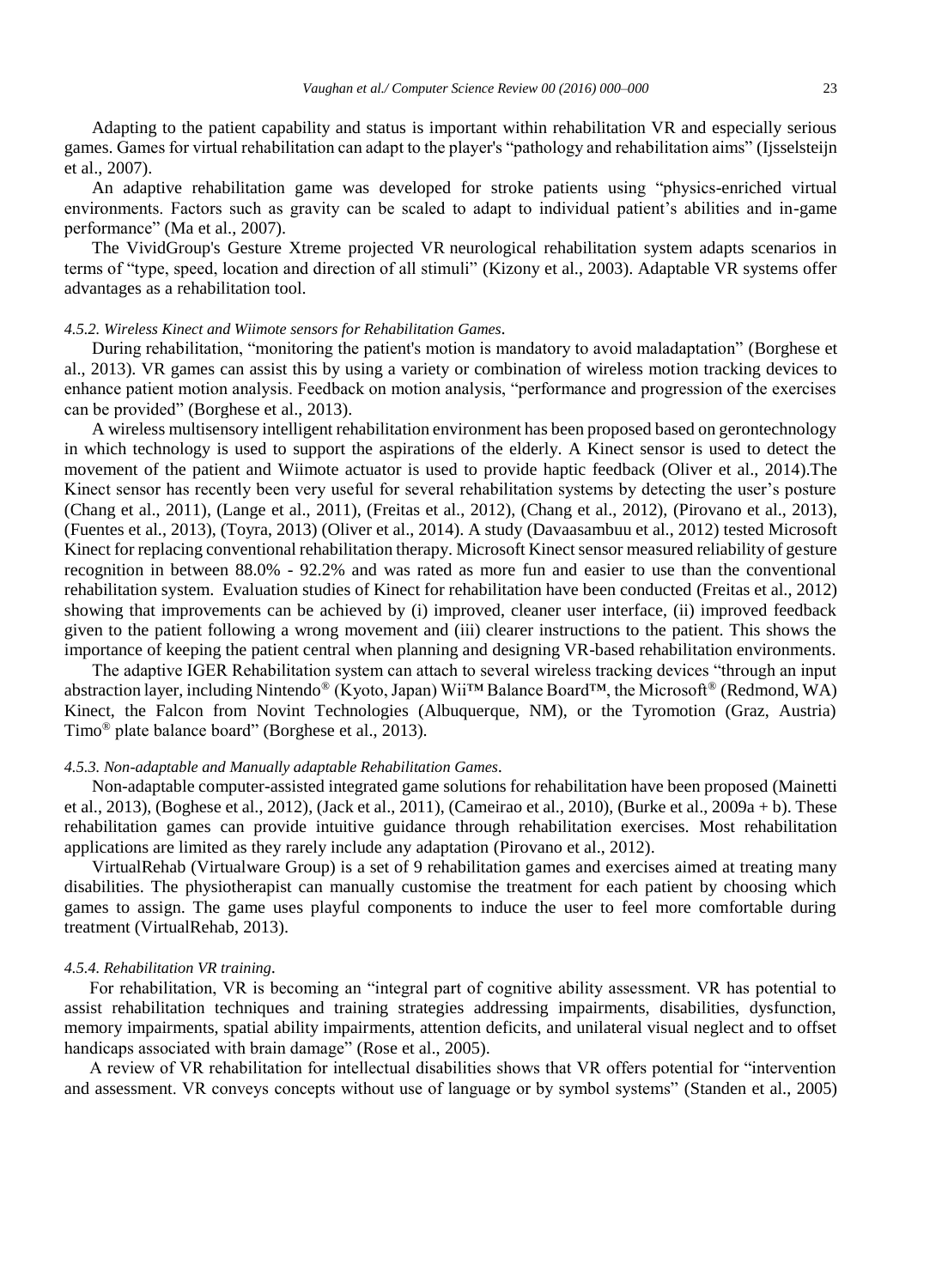making it ideal for mental disabilities. Benefits of VR fit into three groups: "promoting skills for independent living, enhancing cognitive performance, improving social skills; grocery shopping, preparing food, orientation, road safety, and work skills." (Standen et al., 2005).

## *4.5.5. Disabilities VR training*

Manually adaptive virtual reality systems have been used to train severely disabled people to use electric wheelchairs (Rossol et al., 2011). Each patient is different, so generic training is not suitable. Adapting the training for each patient proves an effective supplement for rehabilitation (Rossol et al., 2011). Important challenges remain including: (1) high setup costs (2) continual manual adjustments to adapt the simulation to the patient improvement over time. Bayesian networks provide an effective solution for automating adaptive training (Rossol et al., 2011).

For autism and people suffering autistic spectrum disorders (ASD) and Asperger syndrome (AS), VR "offers a new and exciting perspective on social skills training" (Parsons 2002) to practice role-play situations and repeat tasks.

## *4.5.6 EU Funded Rehabilitation VR Games*

Rehabilitation VR games have been the focus of several recently funded European Commission projects: (EU Rewire project<sup>u</sup>) funded  $\epsilon$ 3.5M until 2015 proposes an adaptive personalised VR health system. (EU CogWatch project<sup>v</sup>) funded  $\epsilon$ 3.6M until 2015 is a personalised home rehabilitation system using intelligent objects and tools to re-train patients on activities of daily life, providing persistent multimodal feedback (EU Script project<sup>w</sup>) funded  $63.3M$  until 2015 uses a tele-robotic glove with VR games to rehabilitate hands of stroke patients, and predict impact on health, and recovery costs. (EU iStoppFalls project<sup>x</sup>) funded €3.3M until 2015 applies ICT home-based sensors, telemedicine and video games to assess fall risk in elder citizens.

# *4.6. Transfer of technology between VR topic areas.*

The topics of VR simulators overlap since there are technologies that can be re-used between several or all VR topics. The centre of Fig. 9 shows the core technologies covered in section 3, some of which are hardware and some are software. The outside arms of the Venn diagram Fig. 9 show the topic areas of VR-based training which the core technologies can be applied to.

Due to the recent boom in the games industry there has been boosted technological advancement in input devices for games including HMDs, haptic devices, and wireless motion tracking such as Kinect. These developed technologies also have been useful in other VR topics. For example Kinect is used in various medical VR training. In this way, transfer of technology between the topics is useful to re-use content or techniques.

Traditional medical training is done with mentoring in which one mentor may have up to five students. However with MOOCs the size of classes can be several hundred thousand and this puts strain on the traditional feedback methods, and one to one feedback is no longer feasible. New approaches to assessment have been developed to meet these challenges in MOOCS and these may be useful in other topics such as medical, industrial or commercial VR training. One approach to automate the interaction and assistance of large tutor groups are autonomous agents. An agent named Steve was developed to "help students learn to perform physical procedural tasks" (Rickel et al., 1999). Intelligent agents were additionally developed as Pedagogical assistants (Bouras et al., 2000).

<sup>w</sup> http://www.scriptproject.eu

<sup>u</sup> http://www.rewire-project.eu

<sup>v</sup> http://www.cogwatch.eu

<sup>x</sup> http://www.istoppfalls.eu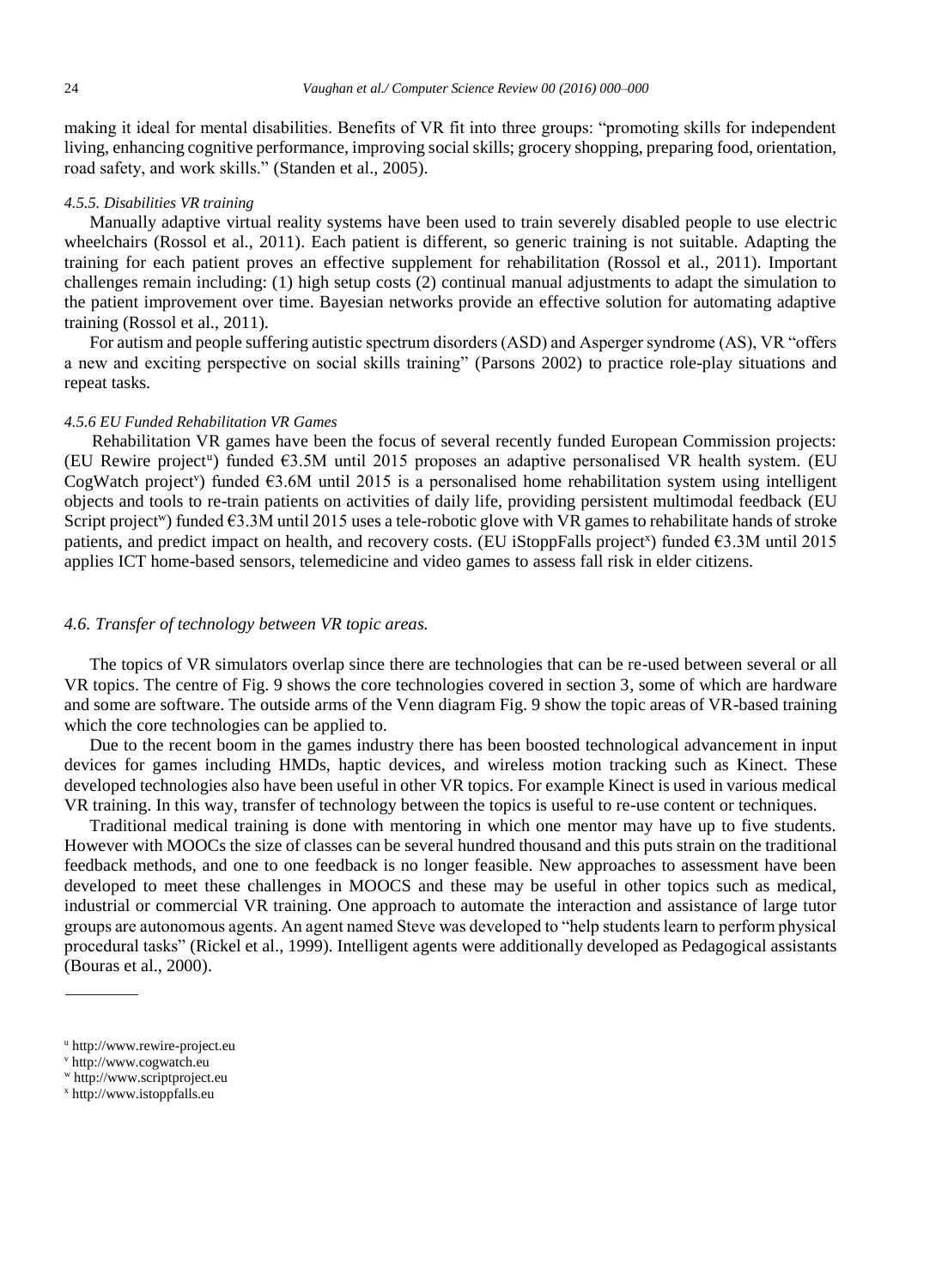In the topic of VR-based rehabilitation, the primary objective is assessment of the patient's motion. Therefore assessment has become well developed in rehabilitation and could be used for assessment in serious games or other VR medical training.



Fig. 9. There are overlapping areas between topics of VR training and core technologies can apply to all.

## **5. Future technology in VR Training**

The majority of VR research focuses on medical training, with other industries receiving less attention. There is currently increased research activity within rehabilitation games.

No common framework or method has yet been defined to customize learning content within VR training for individual trainees. Data mining of user scores and other measured performance data provide a possible solution. A database capturing results for all trainees could be data-mined by an algorithm to formulate a customized training plan for each trainee.

One of the future visions of physiology driven adaptive VR "is endowing the computers with automated emotion recognition capabilities, in order to facilitate a range of applications in which the computers respond appropriately to the emotions of their users" (Popovic et al., 2009).

Adaptive systems can already contribute towards predictive and assistive technology for controlling flights on autopilot. Assistive driving vehicle technology is becoming more widespread, including Google self-driving cars<sup>y</sup> . In addition to vehicles, automation could ultimately be the direction of other haptic tasks, such as surgery. The ultimate goal for fully autonomous systems is for the system to perform visio-haptic tasks without the requirement for a human operator to be present.

Several current technical challenges for haptic robot-assisted surgery are discussed in (Okamura, 2009). There are already situations where machine precision can outperform human judgement. Haptic simulations can provide a platform for development and testing of autonomous technologies, which can transfer into realworld haptic control. Real world adaptive haptic control systems could be applied to surgery or autonomous vehicles. These may contain assistive technologies to enhance the operator's precision or skill, or predictive systems, enabling the system to decide when to intervene to avoid predicted accidents.

Digital human modelling is increasing used within VR. The IOWA Interactive Digital-Human Virtual Environment (Yang et al., 2004) popularised the use of digital human modelling within VR by use of kinematic modelling of human. This is a special application with digital humans in virtual reality and can be used to enhance various applications in current and future research.

<sup>y</sup> http://www.google.com/selfdrivingcar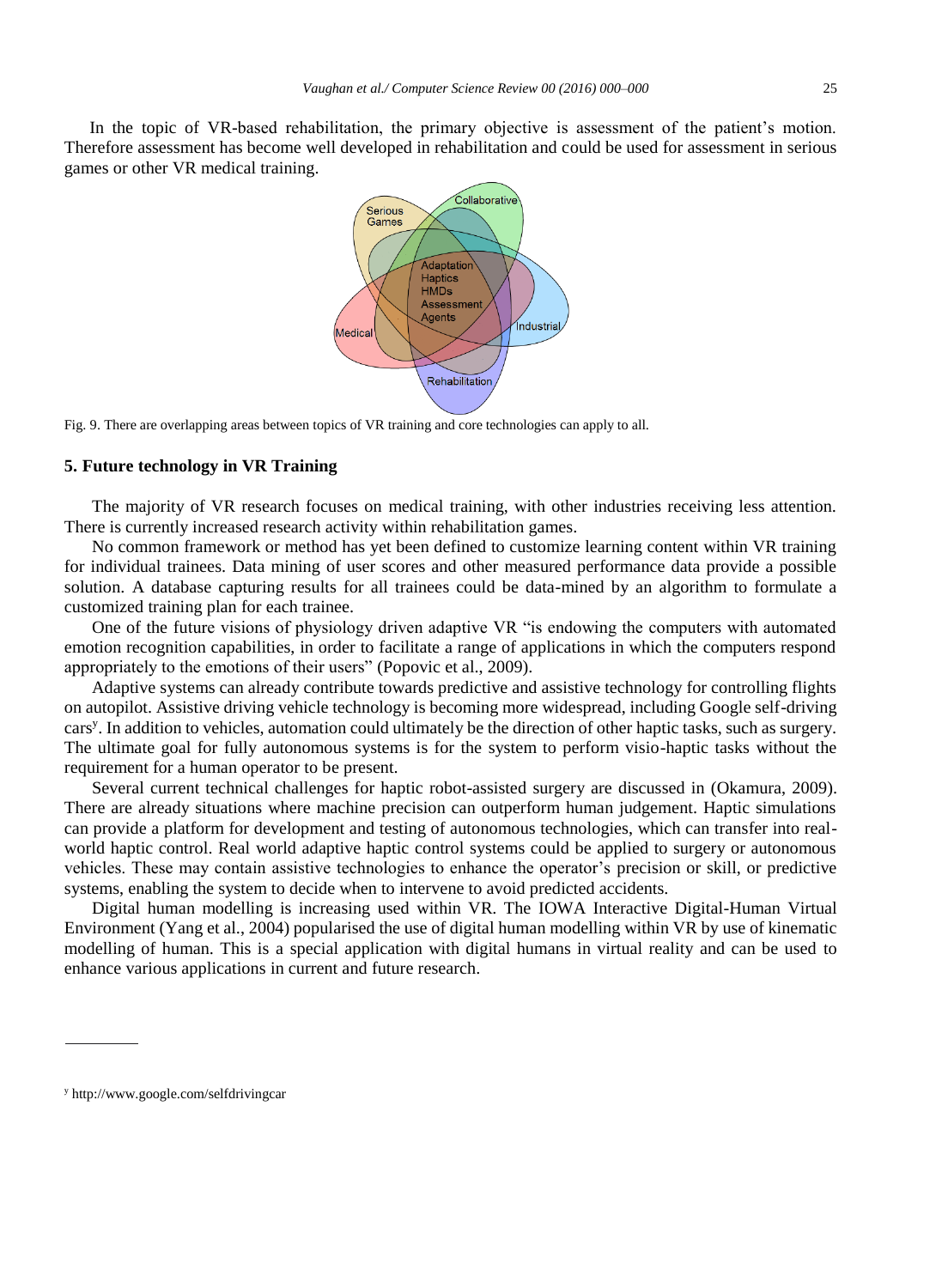## **6. Summary of Technologies used within Virtual Training Simulators**

This section presents a series of tables comparing the findings from this overview. Table 3 gives examples of VR simulators demonstrating which VR training topics have used which VR technologies. There are examples for all possible combinations, showing that generally all core VR technologies can be useful for all VR topic areas.

Table 4 shows examples of multimodal technologies within VR simulators, where two technologies have been combined together, including examples of existing VR simulators. The table shows that many technologies have been combined together with other technologies in the existing simulators. There are currently a lack of examples where autonomous agents have been combined with other technologies, but agents have been combined with adaptive content.

Table 5 shows examples of adaptation within each core VR technology. The table demonstrates that all of the core technologies make use of adaptation.

Table 6 shows examples of adaptation within the VR Topic areas. All five of the VR topic areas have made use of adaptation and examples are presented.

| <b>VR</b><br>Topics                   | <b>Haptic Devices</b>                                                                        | <b>HMDs</b>                                                                              | <b>Adaptive Content</b>                                                                   | Assessment                                                                 | Autonomous<br>Agents                                                      |
|---------------------------------------|----------------------------------------------------------------------------------------------|------------------------------------------------------------------------------------------|-------------------------------------------------------------------------------------------|----------------------------------------------------------------------------|---------------------------------------------------------------------------|
| Medical VR                            | Mist VR; VHB                                                                                 | (Erat et al.,<br>2013)<br>(Fichtinger et<br>al., 2005)<br>(Ghanbarzadeh<br>et al., 2014) | Bayesian adaptive VR<br>Wheelchair (Rossol et<br>al., 2011)                               | (Vaughan et al.,<br>2015a)                                                 | (Carbonell et al.,<br>2007) (Larsson<br>et al., 1998)                     |
| <b>Serious</b><br>Games               | Nintendo <sup>®</sup> Wii <sup>TM</sup><br>Balance Board™,<br>Sony®<br>Playstation™<br>Move. | Oculus Rift.<br>(Furht, 2011)                                                            | (Pirovano et al.,<br>2012)<br>(Raybourn, 2007).<br>(Lara-Cabrera et al.,<br>$2014$ ).     | (Raybourn, 2007).                                                          | (Buditjahjanto)<br>2011)                                                  |
| Industrial and<br>Commercial<br>VR.   | (Ko et al., 2015),<br>(Olivari et al.,<br>$2014$ ).<br>(Yamashita.<br>$2014$ ).              | (Furht, 2011)                                                                            | ADVIRT (Chittaro et<br>al., 2000).<br>(Popovic et al.,<br><b>2009</b> )                   | (Lucas et al.,<br>2007). (Gerbaud<br>et al., 2008)                         | (Cabri et al.,<br>2011)<br>(Collins et al.,<br>2006)<br>(He et al., 2003) |
| Collaborative<br>VR &<br><b>MOOCs</b> | (Gunn et al.,<br>2005)<br>(Okamura, 2009).                                                   | Tele-presence.<br>(Furht, 2011)                                                          | a-MOOCs.<br>(Kizilcec et al, 2013).<br>MOOCulus.                                          | MOOCulus.<br>(Kizilcec et al.<br>2013)                                     | (Bouras et al.,<br><b>2000</b> )                                          |
| Rehabilitation<br><b>VR</b> Games     | (Oliver et al.,<br>$2014$ ), (Chang et<br>al., 2011), (Lange<br>et al., 2011                 | (Rushton et al.,<br>1996) (Myers<br>et al., 2000)                                        | (Pirovano et al.,<br>2012), (Ijsselsteijn et<br>al., 2007), (Ma.<br>2007), (Kizony, 2003) | (EU iStoppFalls)<br>(Myers et al.,<br>$2000$ ). (Rushton et<br>al., 1996). | (Kallmann et al.,<br>2015)                                                |

Table 3. The use of each core technology in each VR topic area (*Italic* entries are adaptive)

Table 4. Multimodal core VR technologies which have been combined together in VR.

| Core VR      | <b>Autonomous Agents</b> | Assessment and | <b>Adaptive Content</b> | HMDs |
|--------------|--------------------------|----------------|-------------------------|------|
| Technologies |                          | scoring        |                         |      |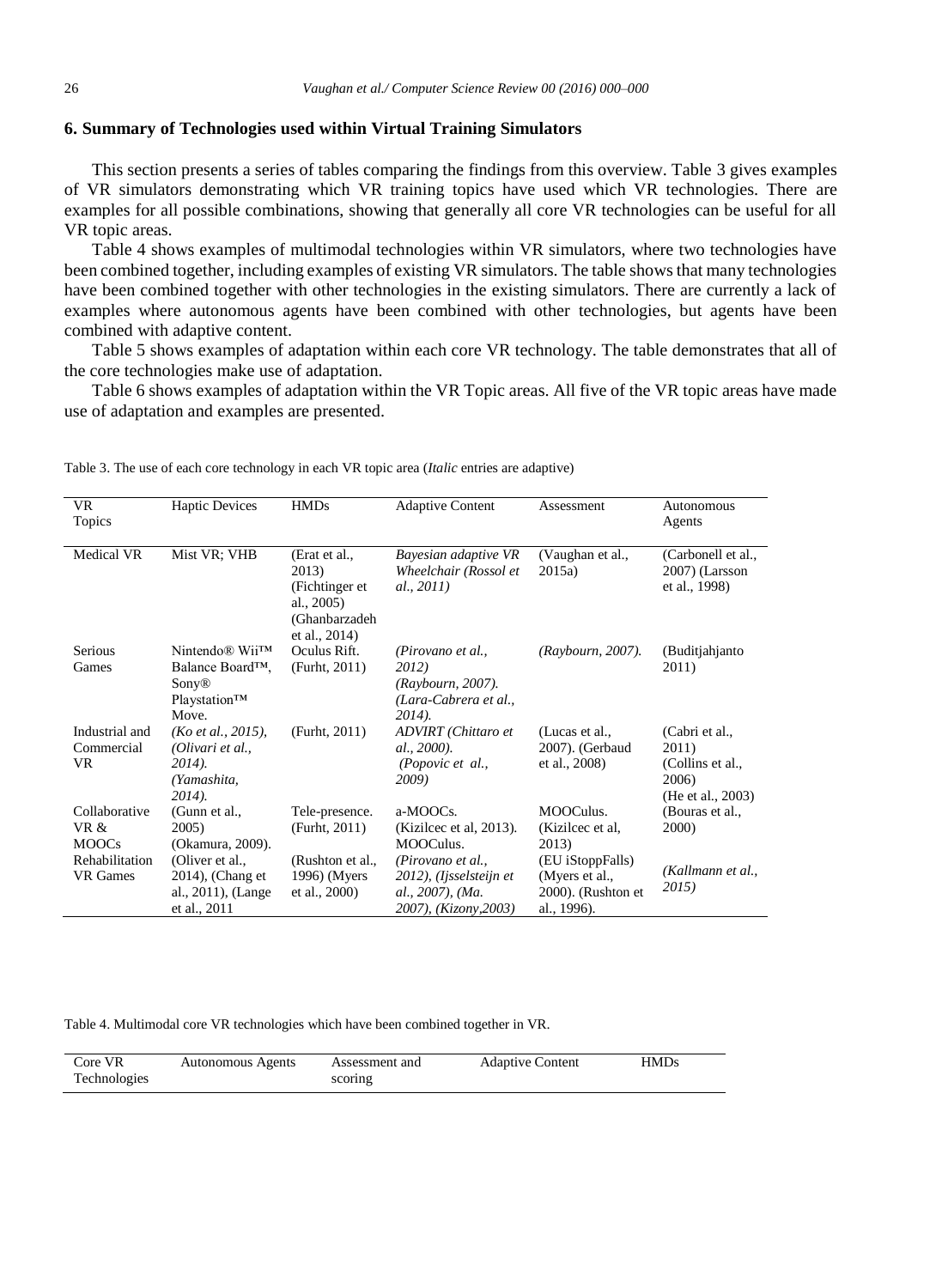| <b>Haptic Devices</b>     | (Vaughan et al., $2014$ )                  | Expert guidance                                 | (Ko et al., 2015).<br>(Olivari et al., 2014).<br>(Yamashita, 2014). | Visio-haptic<br>simulators |
|---------------------------|--------------------------------------------|-------------------------------------------------|---------------------------------------------------------------------|----------------------------|
| <b>HMDs</b>               | (Sharma et al., 2014)                      | (Myers et al., 2000)<br>(Rushton et al., 1996). | (Chen et al, $2014$ )                                               |                            |
| Adaptive<br>Content       | (Rickel et al., 1999).<br>(Stenudd, 2010). | (Raybourn, 2007).                               |                                                                     |                            |
| Assessment<br>and scoring | (Rickel et al., 1999)                      |                                                 |                                                                     |                            |

Table 5. Adaptation within the core VR technologies.

| Core VR<br>Technologies   | Examples of Adaptation and Automation within VR technologies                                                                 |
|---------------------------|------------------------------------------------------------------------------------------------------------------------------|
| <b>Haptic Devices</b>     | Aircraft controls (Ko et al., 2015), (Olivari et al., 2014). Vehicle driving (Yamashita, 2014).                              |
| <b>HMDs</b>               | HMD automated calibration using neural networks (Chen et al. 2014).                                                          |
| Assessment and<br>scoring | Strengths, weaknesses, real-time in-game feedback (Raybourn, 2007).                                                          |
| Autonomous<br>Agents      | Agents with machine learning to improve over time (Stenudd, 2010).<br>Agent Steve sets adaptive goals (Rickel et al., 1999). |

Table 6. Adaptation within the VR topic areas.

| VR Topic Area                               | Adaptation and Automation within VR topics                                                                                                                                                |
|---------------------------------------------|-------------------------------------------------------------------------------------------------------------------------------------------------------------------------------------------|
| Medical VR                                  | Bayesian adaptive VR Wheelchair (Rossol et al., 2011)                                                                                                                                     |
| Serious Games                               | Adaptation of game levels and player activity (Pirovano et al., 2012)<br>Adaptive Serious Games (Raybourn, 2007).<br>Computational intelligence within games (Lara-Cabrera et al., 2014). |
| Industrial and Commercial VR                | Adaptive e-commerce websites ADVIRT (Chittaro et al., 2000).<br>Adaptive Training for Military (Khan et al., 2013), (Popovic et al., 2009).                                               |
| Collaborative & Remote VR &<br><b>MOOCs</b> | a-MOOCs. (Kizilcec et al, 2013). MOOCulus.                                                                                                                                                |
| <b>Rehabilitation VR Games</b>              | (Pirovano et al., 2012), (Ijsselsteijn et al., 2007), (Ma et al., 2007), (Kizony<br>et al., 2003), IGER (Pirovano et al., 2013), (Kallmann et al., 2015)                                  |

# **7. Conclusions**

This current overview has summarised the state of the art virtual reality training systems using self-adaptive technology. Automation, machine learning and data driven features play an important role in providing traineespecific individual adaptive training content. Data forms a critical input to enable adaptation within virtual training systems. Trainee assessment data can enable customised training scenarios and automated difficulty levels to match individual expertise. Data from audio-visual sensors can capture human behaviours for programming realistic autonomous agents. Expert knowledge and haptic measurements can be used to improve the accuracy of haptic feedback and guidance.

Adaptation has been applied to all five core technologies within VR training: adaptive technology, haptic devices, head-mounted displays, assessment, and autonomous agents.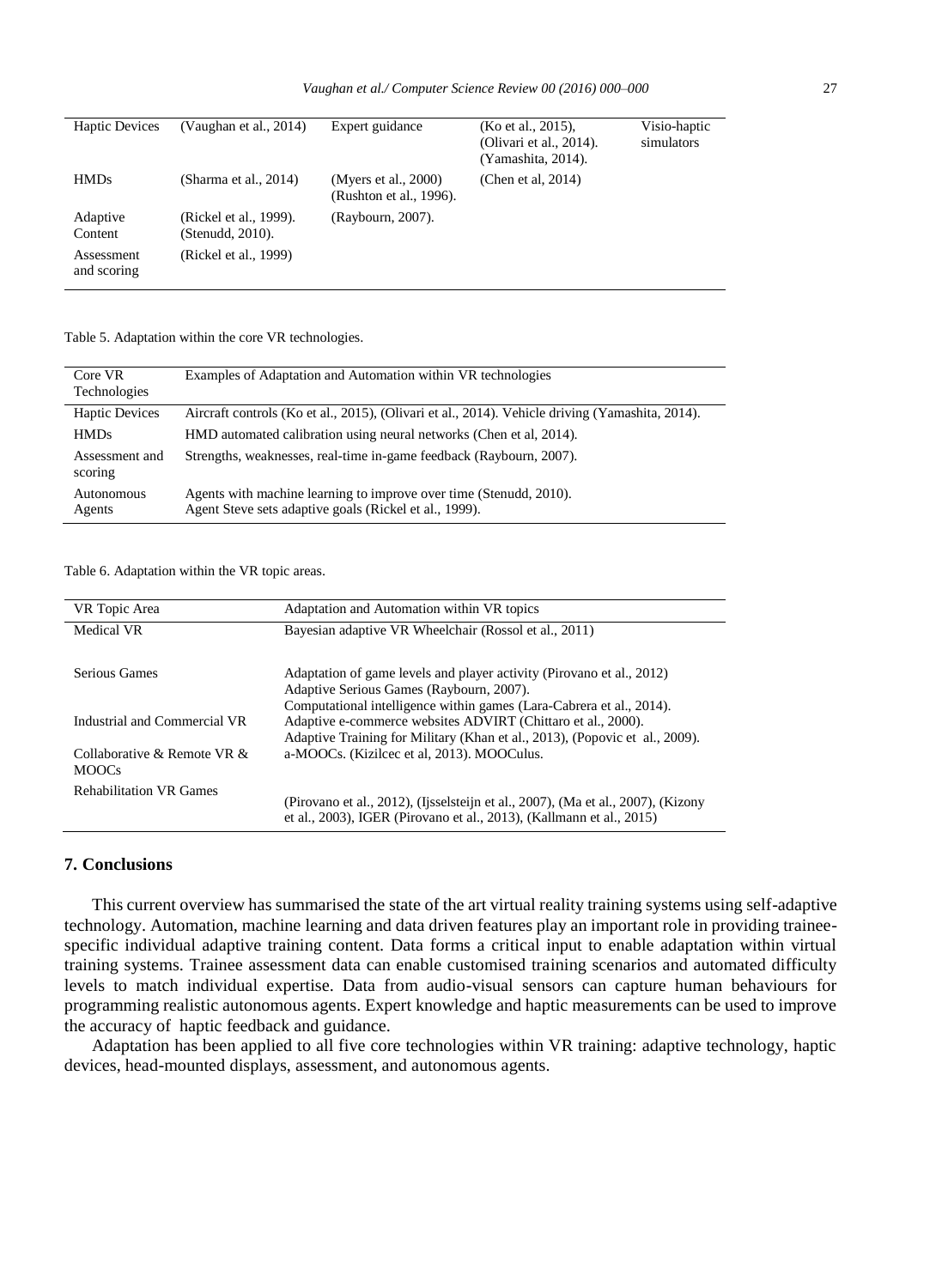With haptic devices, adaptive elements of a user's physical skills can be measured in terms of the angle, force or rotation of the haptic instruments. This is useful for adapting to the trainee's skill and expert haptic guidance.

Head-mounted displays (HMD) have used automated calibration using neural networks (Chen et al, 2014). Assessment can be automated to provide an unsupervised and unbiased scoring mechanism enabling content and VR scenarios to adapt to suit the trainee's experience.

Autonomous agents can adapt to the way the trainee's interact with virtual content. Autonomous agents provide many benefits for virtual training courses, such as: being viable alternative to lecturers (Li et al., 2015), collaborating and sharing knowledge between each other, replacing missing team members (Lopez et al., 2014), acting as pedagogical assistants, interacting with trainees to facilitate training (Bouras et al., 2000).

There are five core topics within VR training: medical, industrial  $\&$  commercial, collaborative  $\&$  MOOCs, serious games and rehabilitation.

In medical VR training adaptation is used in Bayesian network systems proving effective for automated adaptive virtual training (Rossol et al., 2011).

For industrial & commercial VR training, adaptive technology has been used for military training (Khan et al., 2013), (Popovic et al., 2009), pilot training (Ko et al., 2015), (Olivari et al., 2014) and vehicle driver training (Yamashita, 2014).

Adaptive collaborative VR & MOOCs can predict trainee learning (Balakrishnan, 2013), identify trainee sub-populations and to adapt trainee content (Kizilcec et al, 2013). Adaptation is used to spot patterns of interaction with content.

Serious game levels can adapt to player activity. Games can be adaptive to "the needs, expectations, and preferences of the player. There is a need for software frameworks, patterns, libraries, and tools to enable adaptive systems for games" (Choudhury et al., 2013).

In rehabilitation VR training the exercise difficulties can adapt using a Bayesian framework to an individual patient's abilities and functional status which helps avoid maladaptation (Pirovano et al., 2013). Input data can be collected from an abstraction layer using wireless tracking or audio-visual devices, to adapt with the patient's improvement over time.

There is not yet a common infrastructure making the automated technologies more combined and portable. Currently many implementations of adaptation within VR are independently developed. A key step forwards would be to produce a portable framework for VR automation combining adaptation with each core technology within VR training. This would enhance the benefits of automation and make adaptation more accessible for a variety of VR training. A future priority is to develop a method of customising VR learning to follow recent changes in training infrastructure. The most important aspects of such a system would be: (i) Customised level of complexity, being not too easy or hard for the individual. (ii) Focus on areas of strength or weakness for each individual's most urgent learning requirements. (iii) Haptic feedback and guidance should enable a trainee to correct and fine tune their physical aspects including force, angles and rotation of the tools. (iv) Assessment and scoring is necessary to feedback to the user, but also to feed the AI algorithms for adaptive content.

Adaptation can help to enable a change away from textbook learning to the use of smart media and onscreen learning. This new change provides opportunity for customised adaptive learning to individualise econtent. As adaptation technology emerges there are considerations such as benchmark checks which should be performed to assess the capability of this new platform to out-perform the conventional approaches. The current new generation of trainees will demonstrate the benefits of the current smart training revolution.

There is increasing use of adaptation within VR training. Adaptation has benefits within several VR technologies. Adaptive VR training can achieve significant impact and improve training in the five key topic areas.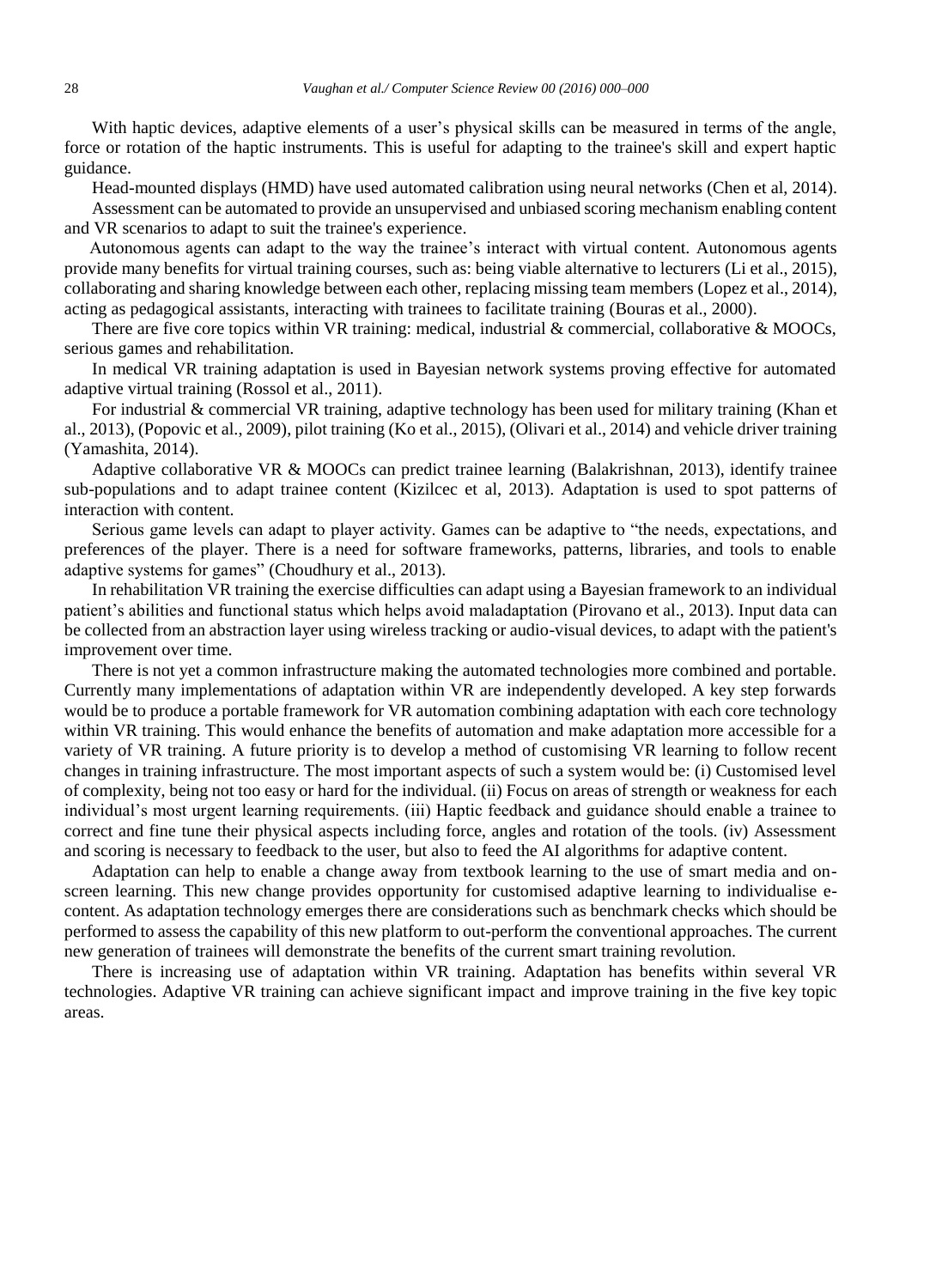#### **Acknowledgements**

The authors would like to acknowledge Bournemouth University for funding this research. They would also like to acknowledge the help of various anonymous reviewers who provided feedback which helped strengthen the research. We acknowledge the editors of International Journal of Soft Computing and Software Engineering (JSCSE) for permission to re-produce Fig. 7.

## **References**

- [1] Ahlberg, G., Enochsson, L., Gallagher, A. G., Hedman, L., Hogman, C., McClusky, D. A., Arvidsson, D. 2007. Proficiencybased virtual reality training significantly reduces the error rate for residents during their first 10 laparoscopic cholecystectomies. The American journal of surgery, 193(6), 797-804.Baek S, Lee S, Kim GJ, "Motion retargeting and evaluation for VR-based training of free motions," Vis. Comput., vol. 19, pp. 222–242, 2003.
- [2] Ahn, W., Dargar, S., Halic, T., Lee, J., Li, B., Pan, J., De, S. 2014. Development of a Virtual Reality Simulator for Natural Orifice Translumenal Endoscopic Surgery (NOTES) Cholecystectomy Procedure. Medicine Meets Virtual Reality 21: NextMed/MMVR21, 196, 1.
- [3] Alhalabi M.O. Daniulaitis V. Kawasaki H, Hori T, 2005 "Medical Training Simulation for Palpation of Subsurface Tumor Using Hiro," Eurohaptics 2005, pp. 623-624, 2005.
- [4] Balakrishnan, G. 2013. Predicting Student Retention in Massive Open Online Courses using Hidden Markov Models. University of California at Berkeley, Electrical Engineering and Computer Sciences, Technical Report No. UCB/EECS-2013-109, http://www.eecs.berkeley.edu/Pubs/TechRpts/2013/EECS-2013-109.html, Accessed October 2015.
- [5] Bayart, B., Pocheville, A., & Kheddar, A. 2005. An adaptive haptic guidance software module for i-touch: example through a handwriting teaching simulation and a 3d maze. In Haptic Audio Visual Environments and their Applications, 2005. IEEE International Workshop on, pp. 6.
- [6] Borghese, Nunzio Alberto, Michele Pirovano, Pier Luca Lanzi, Seline Wüest, and Eling D. de Bruin. "Computational intelligence and game design for effective at-home stroke rehabilitation." Games for Health: Research, Development, and Clinical Applications 2, no. 2 2013: 81-88.
- [7] Borghese N. A., Renato M., Michele P., and Lanzi P. L., 2012 "An integrated low-cost system for at home rehabilitation," VSSMM2012 conference.
- [8] Boulton, A. 2009. Testing the limits of data-driven learning: language proficiency and training. ReCALL, 21(1), 37-54.
- [9] Bouras, C., Philopoulos, A., & Tsiatsos, T. 2000. A networked intelligent distributed virtual training environment: a first approach. In Proceedings of fifth Joint Conference on Information Sciences-JCIS (pp. 604-607).
- [10] Bouras, C., Triantafillou, V., & Tsiatsos, T. 2002. A Framework for Intelligent Virtual Training Environment: The steps from specification to design. Educational Technology & Society, 5(4), 11-26.
- [11] Bridges M, Diamond DL. The financial impact of teaching surgical residents in the operating room. Am J Surg. 1999;177:28 32.
- [12] Brough, J. E., Schwartz, M., Gupta, S. K., Anand, D. K., Kavetsky, R., & Pettersen, R. (2007). Towards the development of a virtual environment-based training system for mechanical assembly operations. Virtual Reality, 11(4), 189-206.
- [13] Buche, C., Bossard, C., Querrec, R., & Chevaillier, P. 2010. PEGASE: A generic and adaptable intelligent system for virtual reality learning environments. International Journal of Virtual Reality, 9(2), 73-85.
- [14] Buditjahjanto I. Fuzzy clustering based on multi-objective optimization problem for design an intelligent agent in serious game. Journal of theoretical & applied information technology. 2011;28(1):54
- [15] Burke J. W., McNeill M., Charles D., Morrow P., Crosbie J., and McDonough S., 2009a "Serious games for upper limb rehabilitation following stroke," Conf. in Games and Virtual Worlds for Serious Applications, pp. 103–110, 2009a.
- [16] Burke J. McNeill M. Charles D, 2009b Optimising engagement for stroke rehabilitation using serious games. Vis Comput. 2009b;25:1085.
- [17] Byrne E. and Parasuraman R., 1996 "Psychophysiology and adaptive automation," Biological Psychology, vol. 42, no. 3, pp. 249–268.
- [18] Cabri, G. Puviani, M. Zambonelli, F. 2011 Towards a taxonomy of adaptive agent-based collaboration patterns for autonomic service ensembles. Collaboration Technologies and Systems (CTS), 2011 IEEE International Conference on, pp. 508-515.
- [19] Cant, Robyn P., and Simon J. Cooper. "Simulation‐based learning in nurse education: systematic review." Journal of advanced nursing 66, no. 1 2010: 3-15.
- [20] Cao, C. G., Zhou, M., Jones, D. B., & Schwaitzberg, S. D. 2007. Can surgeons think and operate with haptics at the same time?. Journal of Gastrointestinal Surgery, 11(11), 1564-1569.
- [21] Carbonell J, Siekmann J, Lee J, 2007. Mobile Agents Using Data Mining for Diagnosis Support in Ubiquitous Healthcare. Agent & Multi-Agent Systems: Technologies & Applications. 2007:795
- [22] Castano, R., Dotto, G., Suma, R., Martina, A., & Bottino, A. 2015. VIRTUAL-ME: A Library for Smart Autonomous Agents in Multiple Virtual Environments. In Agent Technology for Intelligent Mobile Services and Smart Societies, pp. 34-45. Springer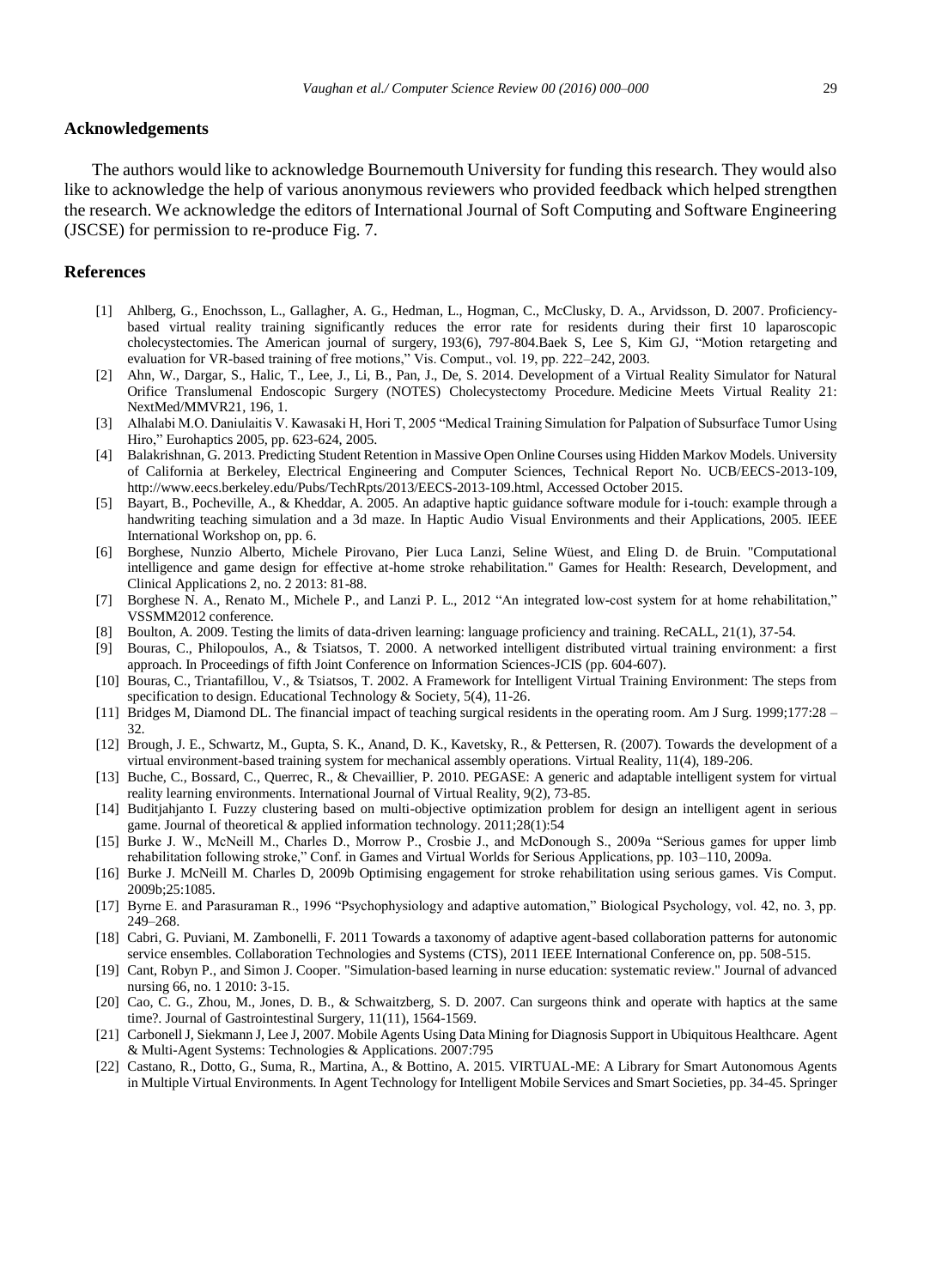Berlin Heidelberg

- [23] Chang, C., Lange, B., Zhang, M., Koenig, S., Requejo, P., Somboon, N., Sawchuk, A., Rizzo, A. 2012 Towards pervasive physical rehabilitation using Microsoft Kinect. In: Proceedings of the 6th International Conference on Pervasive Computing Technologies for Healthcare, pp.1–4.
- [24] Chang, Y., Chen, S., Huang, J. 2011 A Kinect-based system for physical rehabilitation: A pilot study for young adults with motor disabilities. Research in Developmental Disabilities 32: pp. 2566-2570.
- [25] Charles, D., Kerr, A., McNeill, M., McAlister, M., Black, M., Kcklich, J., Stringer, K. 2005. Player-centred game design: Player modelling and adaptive digital games. In Proceedings of the Digital Games Research Conference, Vol. 285, p. 100.
- [26] Chauhan, Manish, C. G. Rajeevlochana, Subir Kumar Saha, S. P. Singh 2014 "Control of an Omnidirectional Walking Simulator." In Experimental Robotics, pp. 811-822. Springer Berlin Heidelberg,.
- [27] Chen, Bing-Wen. 2014 "Stereo vision calibration based on Elman neural network." Computer, Intelligent Computing and Education Technology: 19.
- [28] Chittaro, L., & Ration, R. 2000. Adding adaptive features to virtual reality interfaces for e-commerce. In Adaptive Hypermedia and Adaptive Web-Based Systems, pp. 86-97. Springer Berlin Heidelberg.
- [29] Chollet, M., Sratou, G., Shapiro, A., Morency, L. P., & Scherer, S. 2014. An interactive virtual audience platform for public speaking training. In Proceedings of the 2014 international conference on Autonomous agents and multi-agent systems (pp. 1657-1658).
- [30] Chollet, M., Wörtwein, T., Morency, L. P., Shapiro, A., & Scherer, S. 2015. Exploring feedback strategies to improve public speaking: an interactive virtual audience framework. In Proceedings of the 2015 ACM International Joint Conference on Pervasive and Ubiquitous Computing (pp. 1143-1154).
- [31] Chowdhury, M. I., & Katchabaw, M. 2013. A Software Design Pattern Based Approach to Adaptive Video Games. In ADAPTIVE 2013, The Fifth International Conference on Adaptive and Self-Adaptive Systems and Applications, pp. 40-47.
- [32] Chu, R. W., Mitchell, C. M., & Jones, P. M. (1995). Using the operator function model and OFMspert as the basis for an intelligent tutoring system: Towards a tutor/aid paradigm for operators of supervisory control systems. Systems, Man and Cybernetics, IEEE Transactions on, 25(7), 1054-1075.
- [33] Clark R.C. and Mayer R.E., (2011) E-learning and the science of instruction: Proven guidelines for consumers and designers of multimedia learning John Wiley & Sons.
- [34] Coles, T. R., Meglan, D., & John, N. (2011). The role of haptics in medical training simulators: a survey of the state of the art. Haptics, IEEE Transactions on, 4(1), 51-66.
- [35] Collins J, Gini M. (2006) Magnet: A multi-agent system using auctions with temporal and precedence constraints, Multiagent based Supply Chain Management, Springer book, pp. 273-314.
- [36] Cook, David A., Rose Hatala, Ryan Brydges, Benjamin Zendejas, Jason H. Szostek, Amy T. Wang, Patricia J. Erwin, and Stanley J. Hamstra. (2011) "Technology-enhanced simulation for health professions education: a systematic review and metaanalysis." Jama 306, no. 9, pp.978-988.
- [37] Davaasambuu, E., Chiang, C., Chiang, J., Chen, Y., Bilgee, S. (2012) A Microsoft Kinect based virtual rehabilitation system. In: Proceedings of the 5th International Conference on Frontiers of Information Technology, Applications and Tools, pp. 44– 50.
- [38] Davoodi, R., & Loeb, G. E. (2012). Real-time animation software for customized training to use motor prosthetic systems. Neural Systems and Rehabilitation Engineering, IEEE Transactions on, 20(2), 134-142.
- [39] Dawe, Susan R., John A. Windsor, Joris AJL Broeders, Patrick C. Cregan, Peter J. Hewett, and Guy J. Maddern. (2014) "A systematic review of surgical skills transfer after simulation-based training: laparoscopic cholecystectomy and endoscopy." Annals of surgery 259, no. 2: 236-248.
- [40] De Freitas S., (2006) "Learning in immersive worlds," London: Joint Information Systems Committee.
- [41] Dede C., (2009) Immersive interfaces for engagement and learning, Science, 323 (5910) (2009), pp. 66–69.
- [42] Del Blanco, A., Torrente, J., Moreno-Ger, P., Fernández-Manjón, B. (2011). Enhancing adaptive learning and assessment in virtual learning environments with educational games. IJDET-Intelligent Learning Systems and Advancements in Computer-Aided Instruction: Emerging Studies, 144-163.
- [43] Deng, S., Kirkby, J. A., Chang, J., & Zhang, J. J. (2014). Multimodality with Eye tracking and Haptics: A New Horizon for Serious Games?. International Journal of Serious Games, 1(4).
- [44] Despinoy F., Leon Torres J., Vitrani MA, Herman B. (2013), "Toward Remote Teleoperation with Eye and Hand: A First Experimental Study.", In 3rd Joint Workshop on New Technologies for Computer/Robot Assisted Surgery (CRAS2013).
- [45] DiZio, P. Lackner, J. R. (1992). Spatial orientation, adaptation, and motion sickness in real and virtual environments. Presence: Teleoperators and Virtual Environments, 1, 323.
- [46] Dondlinger M. J., (2007) "Educational video game design: A review of the literature," Journal of Applied Educational Technology, vol. 4, no. 1, pp. 21-31.
- [47] Dörner, R., Kallmann, M., & Huang, Y. (2015). Content Creation and Authoring Challenges for Virtual Environments: From User Interfaces to Autonomous Virtual Characters. In Virtual Realities (pp. 187-212). Springer International Publishing
- [48] dos Santos, C. T., & Osório, F. S. (2004). An intelligent and adaptive virtual environment and its application in distance learning. In Proceedings of the working conference on Advanced visual interfaces, pp. 362-365, ACM.
- [49] Erat, O., Pauly, O., Weidert, S., Thaller, P., Euler, E., Mutschler, W, Fallavollita, P. (2013). How a surgeon becomes superman by visualization of intelligently fused multi-modalities. SPIE medical imaging. International Society for Optics and Photonics,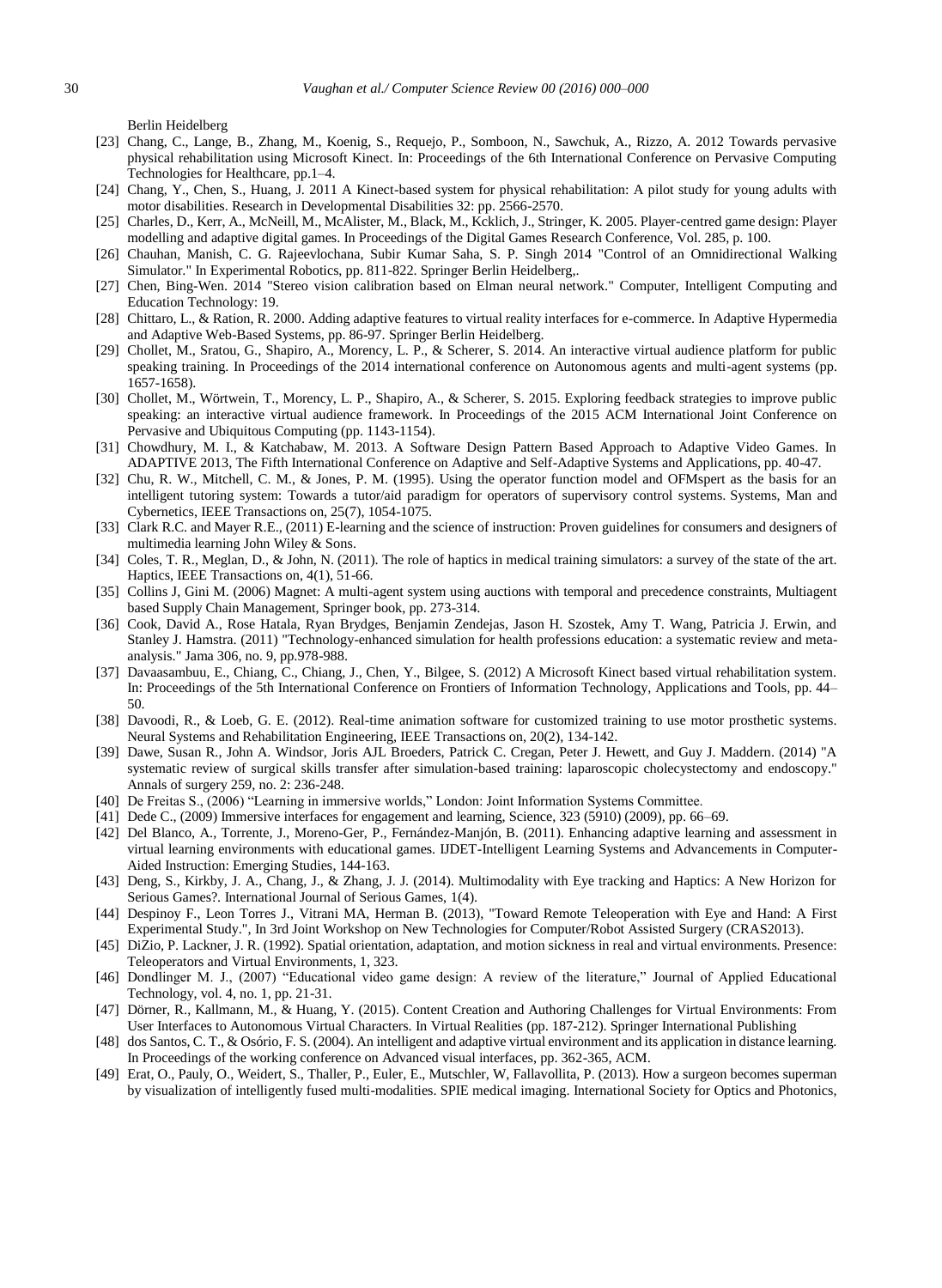86710L-86710L.

- [50] EU Cogwatch Project, www.cogwatch.eu, Accessed October 2015.
- [51] EU iStoppFalls Project, www.istoppfalls.eu, Accessed October 2015.
- [52] EU Rewire Project, www.rewire-project.eu, Accessed October 2015.
- [53] EU Script Project, www.scriptproject.eu, Accessed October 2015.
- [54] Ewais, A., & De Troyer, O. (2014). Authoring adaptive 3D virtual learning environments. International Journal of Virtual and Personal Learning Environments (IJVPLE), 5(1), 1-19.
- [55] Fichtinger, G., Deguet, A., Masamune, K., Balogh, E., Fischer, G. S., Mathieu, H, Fayad, L. M. (2005). Image overlay guidance for needle insertion in CT scanner. Biomedical Engineering, IEEE Transactions on, 52(8), 1415-1424.
- [56] Forbes (2014) http://www.forbes.com/sites/ellenhuet/2014/10/21/google-leads-monster-542-million-funding-for-magic-leap-amysterious-cinematic-reality-company/
- [57] Freitas, D., Da Gama, A., Figueiredo, L., Chaves, T., Marques-Oliveira, D., Teichrieb, V., Araújo, C.: Development and evaluation of a Kinect based motor rehabilitation game. In: Proceedings of Simposio Brasileiro de Jogos e Entretenimento Digital, pp. 144–153 (2012).
- [58] Fuentes, J.A., Oliver, M., Montero, F., Fernández-Caballero, A., Fernández, M.A. (2013) Towards usability evaluation of multimodal assistive technologies using RGB-D sensors. In: Ferrández Vicente, J.M., Álvarez Sánchez, J.R., Paz López, F., Toledo Moreo, F. J. eds. Natural and Artificial Computation in Engineering and Medical Applications. Springer, Heidelberg, pp. 210-219.
- [59] Furht, B (2011) Handbook of augmented reality. New York, Springer Book.
- [60] Gallagher, A. G., & Satava, R. M. (2002). Virtual reality as a metric for the assessment of laparoscopic psychomotor skills. Surgical Endoscopy and Other Interventional Techniques, 16(12), 1746-1752.
- [61] Gallagher, Anthony G., E. Matt Ritter, Howard Champion, Gerald Higgins, Marvin P. Fried, Gerald Moses, C. Daniel Smith, Richard M. Satava. (2005) "Virtual reality simulation for the operating room: proficiency-based training as a paradigm shift in surgical skills training." Annals of surgery 241,2: 364.
- [62] Gerbaud S, De Rennes I, Mollet N, Ganier F, Arnaldi B, De Rennes I, Tisseau J. (2008) GVT: a platform to create virtual environments for procedural training. IEEE Virtual Reality Conference.
- [63] Ghanbarzadeh, Reza, R., Ghapanchi, A. H., Blumenstein, M., & Talaei-Khoei, A. "A decade of research on the use of threedimensional virtual worlds in health care: a systematic literature review." Journal of medical Internet research 16.2 (2014).
- [64] Gunn, C., Hutchins, M., Stevenson, D., Adcock, M., & Youngblood, P. (2005). Using collaborative haptics in remote surgical training. In World Haptics Conference (pp. 481-482). IEEE Computer Society.
- [65] Gupta, M., Bertrand, J. W., Babu, S. V., Polgreen, P., & Segre, A. M. (2012). An evolving multi-agent scenario generation framework for simulations in preventive medicine education. In Proceedings of the 2nd ACM SIGHIT International Health Informatics Symposium (pp. 237-246). ACM.
- [66] He M, Jennings NR, Leung H, (2003), On agent-mediated electronic commerce. IEEE Transactions on Knowledge and Data Engineering. Vol 15. pp 985-1003.
- [67] Hocevar, R., Marson, F., Cassol, V., Braun, H., Bidarra, R., & Musse, S. R. (2012). From their environment to their behavior: a procedural approach to model groups of virtual agents. In Intelligent Virtual Agents (pp. 370-376). Springer Berlin Heidelberg
- [68] Hollands, F. M., & Tirthali, D. (2014). MOOCs: Expectations and reality. Full Report. Center for Benefit-Cost Studies of Education, Teachers College, Columbia University, NY
- [69] Horng W.-B., Chen C.-Y., Chang Y., Fan CH., (2004) "Driver fatigue detection based on eye tracking and dynamk, template matching." in Proceedings of the IEEE International Conference on Networking, Sensing and Control, Taiwan. pp. 7–12.
- [70] IEEE (2014), Microsoft Kinect Hack. http://sites.ieee.org/vancouver-cs/archives/290. Accessed October 2015.
- [71] Ijsselsteijn W., Nap H. H., de Kort Y., and Poels K. (2007) "Digital game design for elderly users," in Proc. 2007 conf. on Future Play, ser. Future Play '07, pp. 17–22.
- [72] Issenberg SB, McGaghie WC, Hart IR (1999). Simulation technology for health care professional skills training and assessment. JAMA. 282: 861– 866.
- [73] Jack D. Boian R. Merians AS (2011) Virtual reality-enhanced stroke rehabilitation. IEEE Trans Neural Systems Rehab Eng. 9:308.
- [74] Jayaram, S., Jayaram, U., Kim, Y. J., DeChenne, C., Lyons, K. W., Palmer, C., & Mitsui, T. (2007). Industry case studies in the use of immersive virtual assembly. Virtual Reality, 11(4), 217-228.
- [75] Johns, T. (1986). Micro-concord: A language learner's research tool. System, 14(2), 151-162.
- [76] Johns, T. (1991). Should you be persuaded: Two samples of data-driven learning materials (pp. 1-13).
- [77] Jordan K (2014) Initial trends in enrolment and completion of massive open online courses. The International Review of Research in Open and Distance Learning, 15 (1).
- [78] Kallmann, M; Camporesi, C; Han, J. (2015) VR-assisted physical rehabilitation: Adapting to the needs of therapists and patients. 8844. Springer Verlag. 147-168 p. 8844.
- [79] Kangas J., Akkil D., Rantala J., (2014). "Gaze gestures and haptic feedback in mobile devices." In Proceedings of the SIGCHI Conference on Human Factors in Computing Systems (CHI '14). ACM, New York, NY, USA, 435-438.
- [80] Kapoor, S, Arora, P, Kapoor, V, JayaChandran, M, Tiwari, M. (2014). Haptics–Touchfeedback technology widening the horizon of medicine. Journal of clinical and diagnostic research: JCDR, 8(3), 294.
- [81] Khan, AA, Naseer O, Iliescu D, and Hines E. (2013). "Fuzzy Controller Design for Assisted Omni-Directional Treadmill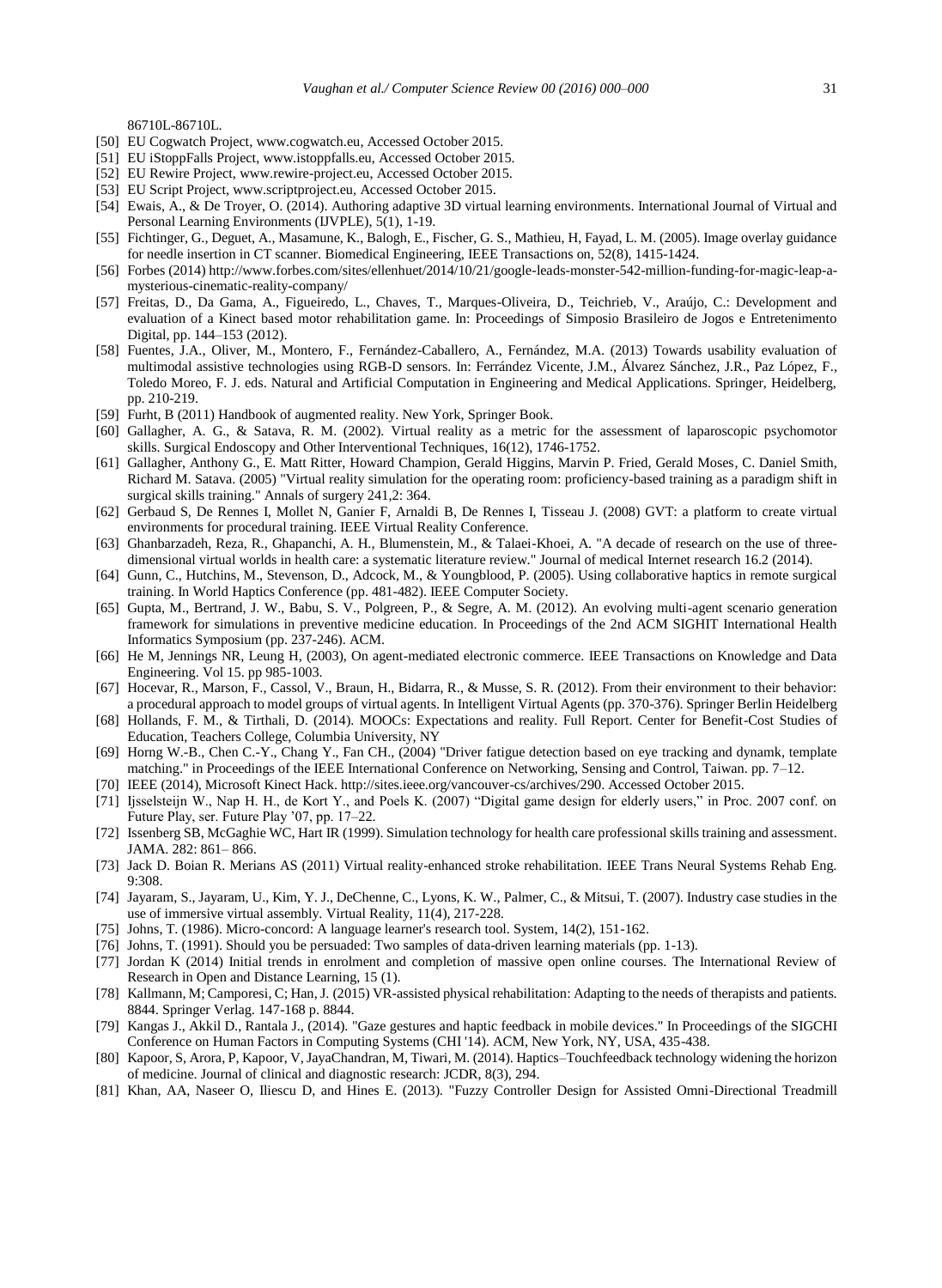Therapy." The International Journal of Soft Computing and Software Engineering (JSCSE), Vol. 3, No. 3, pp 30-37, Doi: 10.7321/jscse.v3.n3.8.

- [82] Kizilcec R, Piech C, Schneider E, (2013) Deconstructing Disengagement: Analyzing Learner Subpopulations in Massive Open Online Courses, Proc. 3rd Int'l Conference on Learning Analytics and Knowledge (LAK '13), Belgium.
- [83] Ko, HU., Kim HC, Kafy A, Kim SY, Kim J. (2015) "Array haptic actuator for flight simulator." In SPIE Smart Structures and Materials+ Nondestructive Evaluation and Health Monitoring, 94340Y. International Society for Optics and Photonics.
- [84] Krämer N.C. and Bente G., (2010), Personalizing e-learning. The social effects of pedagogical agents Educational Psychology Review, 22 (1), pp. 71–87
- [85] Laddaga, R. (2000). Active software. In Proc. of Int. Workshop on Self-Adaptive Software. 11-26.
- [86] Lange, B., Chang, C., Suma, E., Newman, B., Rizzo, A., Bolas, M. (2011) Development and evaluation of low cost game-based balance rehabilitation tool using the Microsoft Kinect sensor. In: Proceedings of the 33rd Annual International Conference of the IEEE Engineering in Medicine and Biology Society, pp. 1831–1834.
- [87] Langhorne P Coupar F, Pollock A. (2009), "Motor recovery after stroke: a systematic review." The lancet Neurology, vol. 8, no. 8, pp. 741–754.
- [88] Lara-Cabrera, R., C. Cotta, and A. J. Fernández-Leiva (2014). "An analysis of the structure and evolution of the scientific collaboration network of computer intelligence in games." Physica A: statistical mechanics and its applications395: 523-536.
- [89] Larsson, J.E.; Hayes-Roth, B (1998). An intelligent autonomous agent for medical monitoring and diagnosis. IEEE Intelligent Systems and Their Applications, 13(1):58-64.
- [90] Lewin, T. (2013). Students rush to web classes, but profits may be much later. The New York Times.
- [91] Li, J., Kizilcec, R., Bailenson, J., & Ju, W. (2015). Social robots and virtual agents as lecturers for video instruction. Computers in Human Behavior.
- [92] Lopez, T., Chevaillier, P., Gouranton, V., Evrard, P., Nouviale, F., Barange, M., Arnaldi, B. (2014). Collaborative virtual training with physical and communicative autonomous agents. Computer Animation and Virtual Worlds, 25(3-4), 485-493.
- [93] Lucas J, Thabet W, Worlikar P (2007) Using Virtual Reality (VR) to Improve Conveyor Belt Safety in Surface Mining. In: 24th W78 Conference Maribor 2007 & 5th ITCEDU Workshop & 14th EG-ICE Workshop: Bringing ITC.
- [94] Luzanin, O., & Plancak, M. (2014). Hand gesture recognition using low-budget data glove and cluster-trained probabilistic neural network. Assembly Automation, 34(1), 94-105.
- [95] Cameirao M, Badia S, OllerE , and Verschure P, (2010) "Neurorehabilitation using the virtual reality based rehabilitation gaming system: Methodology, design, psychometrics, usability and validation," J. of NeuroEng. and Rehab., vol. 7, no. 1, p. 48.
- [96] Ma, M., McNeill, M., Charles, D., McDonough, S., Crosbie, J., Oliver, L., McGoldrick, C. (2007) Adaptive virtual reality games for rehabilitation of motor disorders. Lect. Not. Comput. Sci. 4555: pp. 681-690
- [97] Madan, Simerjit Singh MS; Pai, Dinker R. (2014) Role of Simulation in Arthroscopy Training. Simulation in Healthcare: The Journal of the Society for Simulation in Healthcare. 9(2) - p127-135.
- [98] Mainetti R. Sedda A. Ronchetti M. Bottini G. Borghese NA. (2013). Duckneglect: video-games based neglect rehabilitation. Technology and Health Care.
- [99] Marks, M. A. (2010). The science of team effectiveness. Psychological Science in the Public Interest, 7(3), i.
- [100]McGaghie WC, Issenberg SB, Petrusa ER, Scalese RJ. A critical review of simulation-based medical education research: 2003- 2009. Med Educ.;44(1):50-63.
- [101]Merchant, Z., Goetz, E. T., Cifuentes, L., Keeney-Kennicutt, W., Davis, T. J. (2014). Effectiveness of virtual reality-based instruction on students' learning outcomes in K-12 and higher education: A meta-analysis. Computers & Education, 70, 29-40.
- [102]MSDN (2012), http://blogs.msdn.com/b/kinectforwindows/archive/2012/08/22/nissan-pathfinder-virtual-showroom-is-latestauto-industry-tool-powered-by-kinect-for-windows.aspx?Redirected=true. Accessed October 2015.
- [103]Myers, R.L., & Bierig, T. (2000). Virtual reality and left hemineglect: a technology for assessment and therapy. CyberPsychology & Behavior 3:465–468.
- [104]Nagendran, Myura, Kurinchi Selvan Gurusamy, Rajesh Aggarwal, Marilena Loizidou, and Brian R. Davidson. "Virtual reality training for surgical trainees in laparoscopic surgery." The Cochrane Library (2013).
- [105]Novak-Marcincin, J., Janak, M., Barna, J., & Novakova-Marcincinova, L. (2014). Application of Virtual and Augmented Reality Technology in Education of Manufacturing Engineers. In New Perspectives in Information Systems and Technologies, Volume 2, pp. 439-446. Springer International Publishing.
- [106]Offer, Gregory James. (2015) "Automated vehicles and electrification of transport." Energy & Environmental Science 8, no. 1: pp26-30.
- [107]Okamura, A. M. (2009). Haptic feedback in robot-assisted minimally invasive surgery. Current opinion in urology, 19(1), 102.
- [108]Olivari, F, Nieuwenhuizen FM, Bülthoff HH, Pollini L. (2014) "An experimental comparison of haptic and automated pilot support systems." In AIAA modeling and simulation technologies conference, pp. 1-11.
- [109]Oliver, Miguel, José Pascual Molina, Francisco Montero, Pascual González, and Antonio Fernández-Caballero. (2014) "Wireless multisensory interaction in an intelligent rehabilitation environment." In Ambient Intelligence-Software and Applications, pp. 193-200. Springer International Publishing.
- [110]Parsons, S., & Mitchell, P. (2002). The potential of virtual reality in social skills training for people with autistic spectrum disorders. Journal of Intellectual Disability Research, 46(5), 430-443.
- [111]Picard R.W., (1995) "Affective computing," M.I.T Media Laboratory Perceptual Computing Section, Tech. Rep. 321.
- [112]Pirovano, Michele, Pier Luca Lanzi, Renato Mainetti, and Nunzio Alberto Borghese. (2013) "IGER: A game engine specifically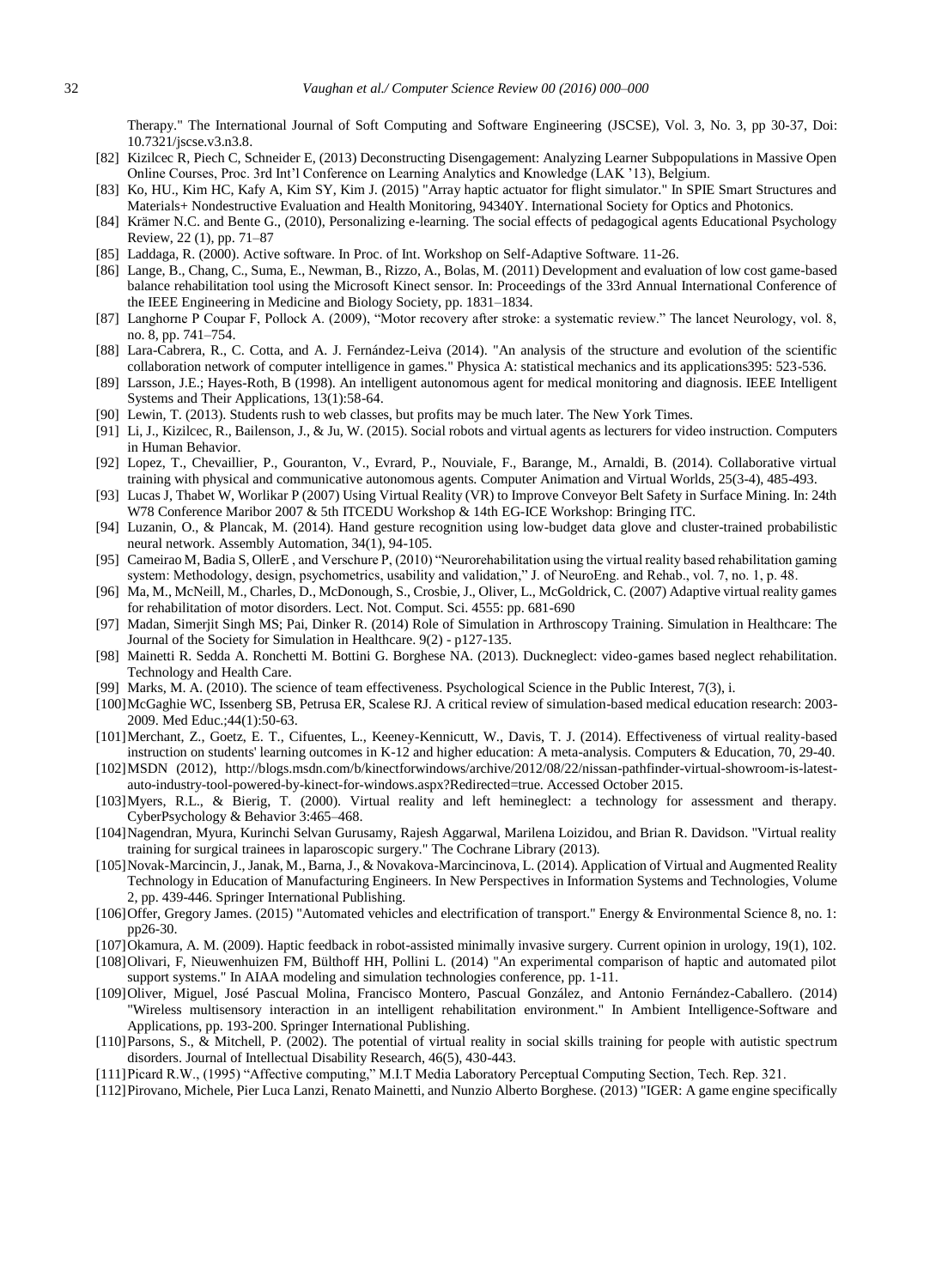tailored to rehabilitation." In Games for Health, pp. 85-98. Springer Fachmedien Wiesbaden.

- [113]Pirovano, Michele, Renato Mainetti, Gabriel Baud-Bovy, Pier Luca Lanzi, and N. Alberto Borghese. (2012) "Self-adaptive games for rehabilitation at home." In Computational Intelligence and Games (CIG), 2012 IEEE Conference on, pp. 179-186. IEEE.
- [114]Popovic, S., Horvat, M., Kukolja, D., Dropuljic, B., & Cosic, K. (2009). Stress inoculation training supported by physiologydriven adaptive virtual reality stimulation. Studies in Health Technology & Informatics, 144, 50-54.
- [115]Raybourn, E. M. (2007). Applying simulation experience design methods to creating serious game-based adaptive training systems. Interacting with Computers, 19(2), 206-214.
- [116]Richards, D., Roxas, J. C., Bilgin, A., & Hanna, N. (2015). A Dancing Virtual Agent to Evoke Human Emotions. In Proceedings of the 2015 International Conference on Autonomous Agents and Multiagent Systems, pp. 1701-1702. International Foundation for Autonomous Agents and Multiagent Systems
- [117]Rickel, Jeff, and W. Lewis Johnson. "Animated agents for procedural training in virtual reality: Perception, cognition, and motor control." Applied artificial intelligence 13, no. 4-5 (1999): 343-382.
- [118]Rizzo, A., Kim, G.J. (2005) A SWOT analysis of the field of virtual reality rehabilitation and therapy. Presence 14: pp. 119- 146.
- [119]Rolland, J. P., Biocca, F. A., Barlow, T., & Kancherla, A. (1995). Quantification of adaptation to virtual-eye location in seethru head-mounted displays. Proceedings of the IEEE Virtual Reality Annual International Symposium '95, pp. 55–66. Los Alamitos, CA: IEEE Computer Society Press.
- [120]Rose, F. David, Barbara M. Brooks, and Albert A. Rizzo. (2005) "Virtual reality in brain damage rehabilitation: review." CyberPsychology & Behavior 8, no. 3: 241-262.
- [121]Rossol, N., Cheng, I., Bischof, W. F., & Basu, A. (2011). A framework for adaptive training and games in virtual reality rehabilitation environments. In Proceedings of the 10th International Conference on Virtual Reality Continuum and Its Applications in Industry, pp. 343-346. ACM.
- [122]Rushton, S.K., Coles, K.L., & Wann, J.P. (1996). Virtual reality technology in the assessment and rehabilitation of unilateral visual neglect. In: Sharkey, P. (ed.), Proceedings of the 1st International Conference on Disability, Virtual Reality & Associated Technologies. Reading, U.K., pp. 227–231.
- [123]Salehie, M., & Tahvildari, L. (2009). Self-adaptive software: Landscape and research challenges. ACM Transactions on Autonomous and Adaptive Systems (TAAS), 4(2), 14.
- [124]Schönbrodt, F. D., & Asendorpf, J. B. (2015). The challenge of constructing psychologically believable agents. Journal of Media Psychology
- [125]Sharma, S., Jerripothula, S., Mackey, S., & Soumare, O. (2014). Immersive virtual reality environment of a subway evacuation on a cloud for disaster preparedness and response training. In Computational Intelligence for Human-like Intelligence (CIHLI), 2014 IEEE Symposium on (pp. 1-6). IEEE
- [126]Smart Jr, L. James, Edward W. Otten, Adam J. Strang, Eric M. Littman, and Henry E. Cook. (2014) "Influence of Complexity and Coupling of Optic Flow on Visually Induced Motion Sickness." Ecological Psychology 26, no. 4: 301-324.
- [127]Sniezynski, B. (2014) Agent-based Adaptation System for Service-Oriented Architectures Using Supervised Learning, ICCS 2014: 1057-1067.
- [128]Standen, Penny J., David J. Brown. (2005) "Virtual reality in the rehabilitation of people with intellectual disabilities: review." Cyberpsychology & behavior 8, no. 3: 272-282.
- [129]Stark M., Benhidjeb T., Gidaro S. (2012) "The future of telesurgery: a universal system with haptic sensation," Journal of the Turkish German Gynecological Association, vol. 13, no. 1, pp. 74.
- [130]Stenudd, S. (2010). Using machine learning in the adaptive control of a smart environment. Thesis. VTT Publications 751.
- [131]Sutherland, C. J. (2011). An augmented reality haptic training simulator for spinal needle procedures.
- [132]Tavangarian, D., Leypold, M. E., Nölting, K., Röser, M., & Voigt, D. (2004). Is e-learning the Solution for Individual Learning. Electronic Journal of E-learning, 2(2), 273-280.
- [133]Teki (2013), http://www.osakidetza.euskadi.net. Accessed October 2015.
- [134]Tinwell, A., Grimshaw, M. and Abdel Nabi, D. (2014) 'The Uncanny Valley and nonverbal communication in virtual characters', in Tanenbaum, J., Seif El-Nasr, M. and Nixon, M. (eds.), Nonverbal Communication in Virtual Worlds, Pittsburgh, PA: ETC Press, pp. 325-342.
- [135]Toyra (2013), http://www.toyra.org. Accessed October 2015.
- [136]Uejo, M., Huang, H. H., Seki, Y., Lee, J. H., & Kawagoe, K. (2012). Measuring User Performance in the Interaction with a Virtual Ballroom Dance Instructor. In Proc. of the 10th Asia Pacific Conference on Computer Human Interaction (APCHI 2012).
- [137]Van der Meijden, O. A. J., and M. P. Schijven. (2009) "The value of haptic feedback in conventional and robot-assisted minimal invasive surgery and virtual reality training: a current review." Surgical endoscopy 23, no. 6: 1180-1190.
- [138]Van Dongen, K. W. (2007), "Construct validity of the LapSim: can the LapSim virtual reality simulator distinguish between novices and experts?." Surgical endoscopy 21.8: 1413-1417.
- [139]Vaughan N, Dubey VN, Wainwright TW, Middleton RG, (2015a), Can virtual-reality simulators assess experience and skill level of orthopaedic surgeons?, Science and Information Conference, 113.
- [140]Vaughan N, Dubey VN, Wainwright TW, Middleton RG, (2015b), Does virtual-reality training on orthopaedic simulators improve performance in the operating room?, Science and Information Conference, 112.
- [141]Vaughan, N., Dubey, V. N., Wee, M. Y., & Isaacs, R. (2014). Parametric model of human body shape and ligaments for patient-